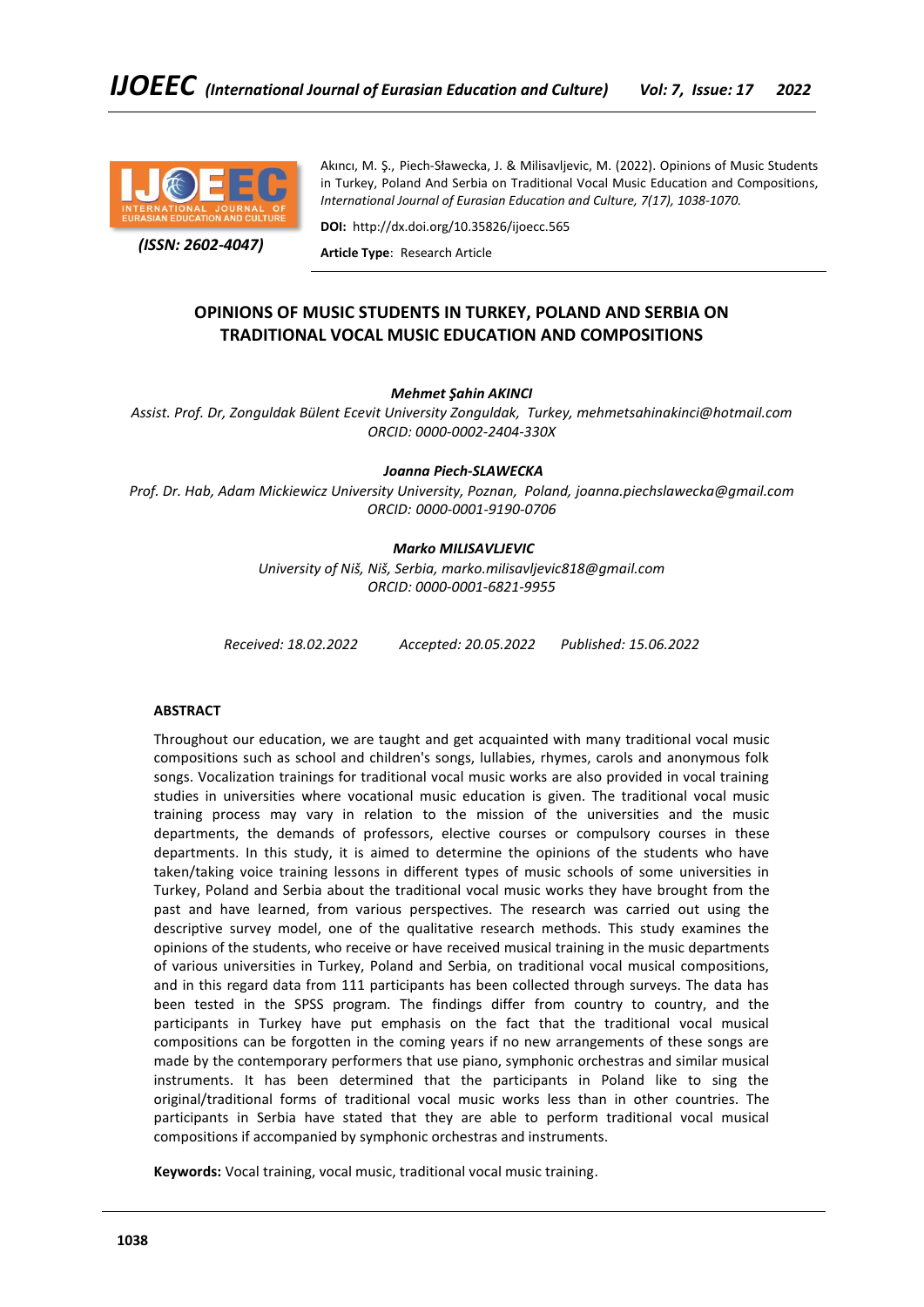### **INTRODUCTION**

The features of musical education activities with pedagogical and scientific approaches may vary from country to country. In the preparation of educational activities, the rules determined by the education administrators and authorities in the countries, the current preferences and methods that have been going on since the past, the economic competencies of the country, the professional-social needs of the people are effective. Educational practices of other countries, education approach practices that are updated and presented by local and foreign pedagogues and education researchers are also involved in the continuation of educational studies. In addition, cultural elements and accumulations can be considered as useful elements in the preparation and shaping of educational activities. It is known that education is a concept that uses past knowledge and experience and is constantly renewed and affected by technological, economic, social, and cultural experiences and developments.

In our social life, we have cultural accumulations, which are elements that have not been forgotten and whose values have not been erased, used since the past. According to Civallero (2007), the intangible heritage of the people consists of the intangible part of their culture. These are all the information conveyed through spoken or vocal means, such as fairy tales, games, and songs. With its intangible and tangible qualities, visual and auditory features, cultural accumulations taught through social learning in various environments have been in an effort to direct our behaviours and lives with positive effects, and they have continued and still continue to live by being taught in educational institutions where regular educational activities are carried out. Culture has taken place in every discipline, science, social habits, experiences, history and traditions.

The term 'tradition' can be defined as a cultural element that has been filtered from past ages in a society or a community and is valued, passing from generation to generation, creating a common spirit and bond between periods and individuals. The term 'traditional', on the other hand, means belonging to-, related to-, depending on- and with regard to tradition (Uçan, 2005). Society, culture, cultural elements, spiritual values, art, painting and music products have always been in a relationship with each other. Music, due to its structure, is renewed by being influenced by the characteristics of the era it is in. In these renewal processes, the accumulation from the past is not lost, it lives with its original features (classical-traditional), and some of its original features can be updated by changing. Among the traditional products of the countries, there is also their traditional music, which is related to the tradition, knitted with traditional features. These compositions can be presented with human voice or vocals and instruments.

Art, which is one of the important dimensions of culture, contains the concept of music in its content. Music, due to its rich variety of genres, has auditory characteristics with its narrator, entertaining audience, making people feel peace and calm with some examples, telling the truth, revealing aesthetic-artistic feelings, and instructive. According to Akın (2018:106), music and cultural accumulations become meaningful by completing each other. Music is given meaning by its form in the culture of the society in which it exists. It is a branch of art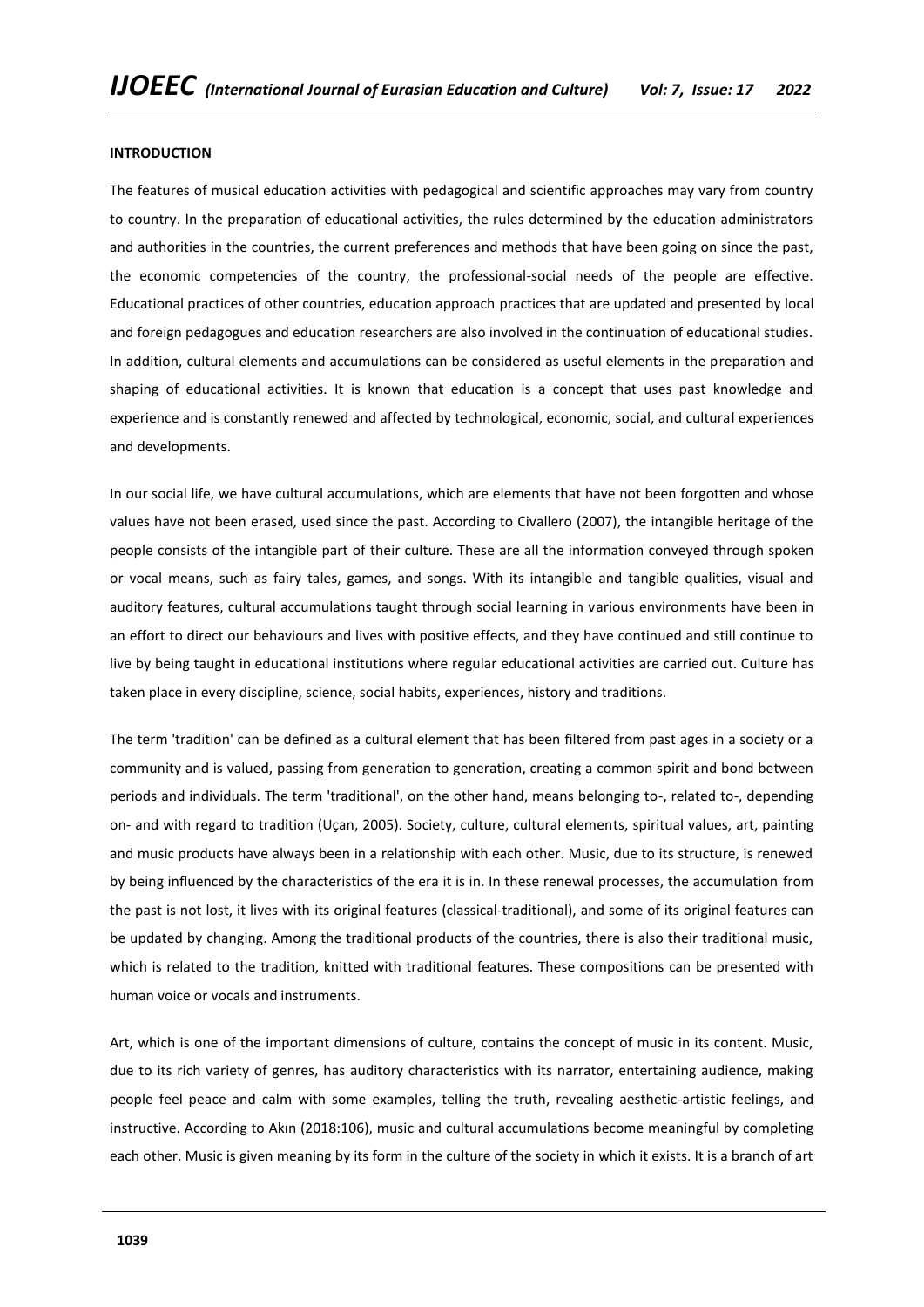that is a powerful socio-cultural communication tool in societies. Therefore, music is important in terms of the formation, transmission and continuity of socio-cultural accumulation.

Products that come out of the combination of culture, art and music can also be presented with the human voice as instruments and vocals. According to Zhong, culture is the sum of material wealth and spiritual wealth created by man, which includes language, literature, art and spiritual wealth in all ideologies. As a special form of culture, the essence of vocal music is culture. A kind of national culture is transmitted to people with vocal music (2015: 465). Before the development and spread of written culture, only oral transmission took part in the transfer of musical culture to the future (Kalyoncu and Özata, 2009: 415).

Music, one of the basic elements of humanity, is a phenomenon that is shaped by adhering to the cultural structure and contributes to the cultural formation (Akbulut, 2001: 80). It can be thought that the renewal of music is inevitable in societies that change by keeping up with the times. However, the idea that the interest and admiration for traditional music, which has existed for a long time, is not completely over, can be reached through current written-oral-visual and auditory tools. Traditional music can be defined as the musical accumulations and genre(s) created by the human communities who lived in the lands before them, recorded in written or oral form, transmitted from ear to ear and brought to the present day. According to Ege (2019: 232), the common features of traditional music are: They are based on an old past, exhibit features compatible with the concept of "classic", are followed by smaller groups, not by large masses in society, and are different from common and popular music cultures. They are produced with artistic concerns, they need protection because they are under the threat of disappearance due to the influence/pressure of current music movements and popular culture.

Traditional vocal musical compositions, which are used in general music education and the field of vocal training of professional music education, are included and taught in lesson plans according to their difficulties and types, starting from pre-school institutions by each country. In this study, lullabies, nursery rhymes, children's songs, folk songs, hymns, anthems, along with their polyphonic or monophonic qualities, have been accepted as traditional vocal musical compositions. According to Seyrek (2001: 16),Vocal range is very wide, with a rhythmic structure mostly in simple note-weighing patterns, generally not in multi-modifier tonalities, appealing to children before high school age, with words consisting of concrete and abstract words that children can understand, aiming to teach good-beautiful-positive concepts and expectations with their lyrics. Compositions that are not wide (usually between B3 and D5) are called children's songs. The melodies in children's songs are written in intervals of 3, 5 or 6 for 1st graders. As the class grows, as the singing ability develops and music accumulation progresses, this range can expand to 10.

Lullabies, which are melodies sung while putting children to sleep, are musical compositions that are sung by the parents without paying attention to mode, tonality and measure, the words are composed of quatrains, and the end is usually finished by saying the word "lullaby". Lullabies, which also have local characteristics, are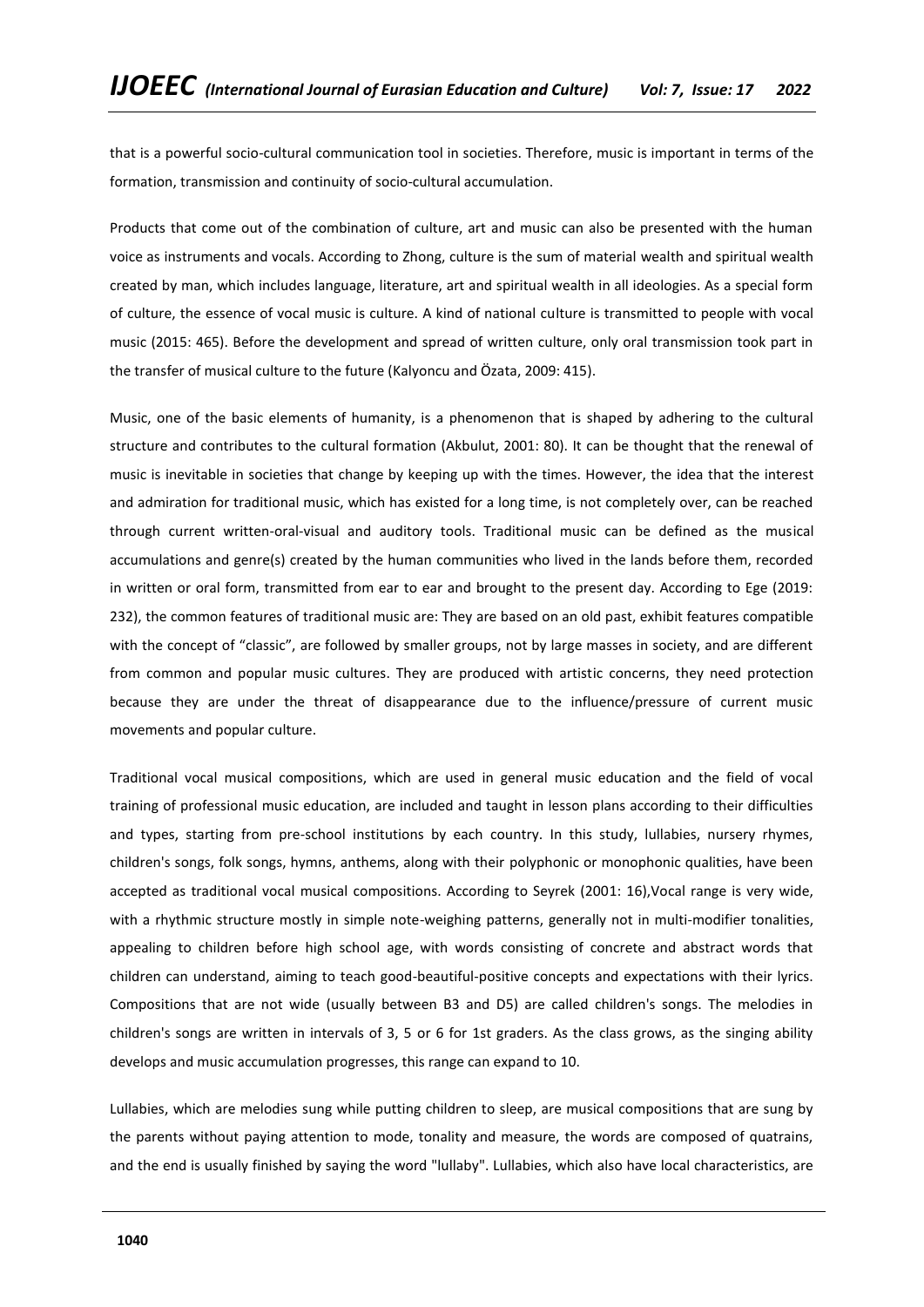in the characteristics of each nation (Sözer, 2005: 504). In folk literature, semi-meaningful compositions sung in a poetic style are called rhymes (Kurudayıoğlu & Potur, 2012:40). Nursery rhymes are measured and rhyming words used in children's games and in daily life. In the introductory parts of the tales, products such as stories, riddles and folk theatre are included and sung to attract the attention of those who listen and read. The nursery rhymes sung to have fun in children's games, to improve speaking skills in education, to choose a midwife or group leader in games are also used in daily life (Güneş, 2020: 3).

Compositions written in 4/4 or 2/4 scales, with the aim of marching individuals in the same order in military terms, supporting and encouraging the march, increasing national unity or expressing sadness at funerals, are called marches (Aktüze, 2003: 338). Songs are musical compositions in the form of small-structured and verbal music that have taken place in all cultures in the world. Verbal compositions, whether they are works of art or not, are often called songs. There are different types of songs, such as the religious songs, popular songs, opera songs, love songs, children's songs, dance songs and folk songs. In international art, examples of songs can be observed since the Renaissance. Folk songs are the most well-known, common and well-established forms in our folk music with a wide area of creation. It is the name given to all verbal melodies in rural areas in Anatolia (Say, 2002: 499, 545). Folk Song: A song originating among the people of a country or region and passed on, usually without being written down, from one generation to the next. Such songs usually consist of several verses sung to the same melody, with or without a refrain between the verses (Ammer, 2004:147).

National vocal music is important in following the development of cultural and artistic diversity. National vocal music, which can actively enter the social environment, can accelerate the development of national musical art, with the communication and expression of modern education to promote comprehensive development (Qi, 2017:669). Among the academic research, there are also studies on the traditional vocal music teaching of different countries. The research conducted by Han & Yu (2016) named "A Discussion on the Functional Effect of Chinese Traditional Vocal Music Aesthetic View on Ordinary College Vocal Music Teaching-Reflections on the Present Situation of College Vocal Music Teaching" is an example. In this research, the scientific nature and uniqueness of Chinese traditional vocal music culture and its indispensability for the development of contemporary vocal music art are revisited. The other research is the article named 'View and Expectations of the Students in Music Education Program about the use of traditional music in voice education' by Helvacı (2010). In this study, 50% of the participating university students stated that they partially benefited from traditional music during the vocal training process, while 33% stated that they benefited very little. In Saruhan's (2014) research, the use of the singer formant, which is suitable for performances in traditional singing genres, was examined and suggestions were presented for the development of this field.

### **Purpose and importance of study**

In this study, it is aimed to determine the opinions of the students who received/receive vocal training lessons in different types of music schools in Turkey, Poland and Serbia about the traditional vocal musical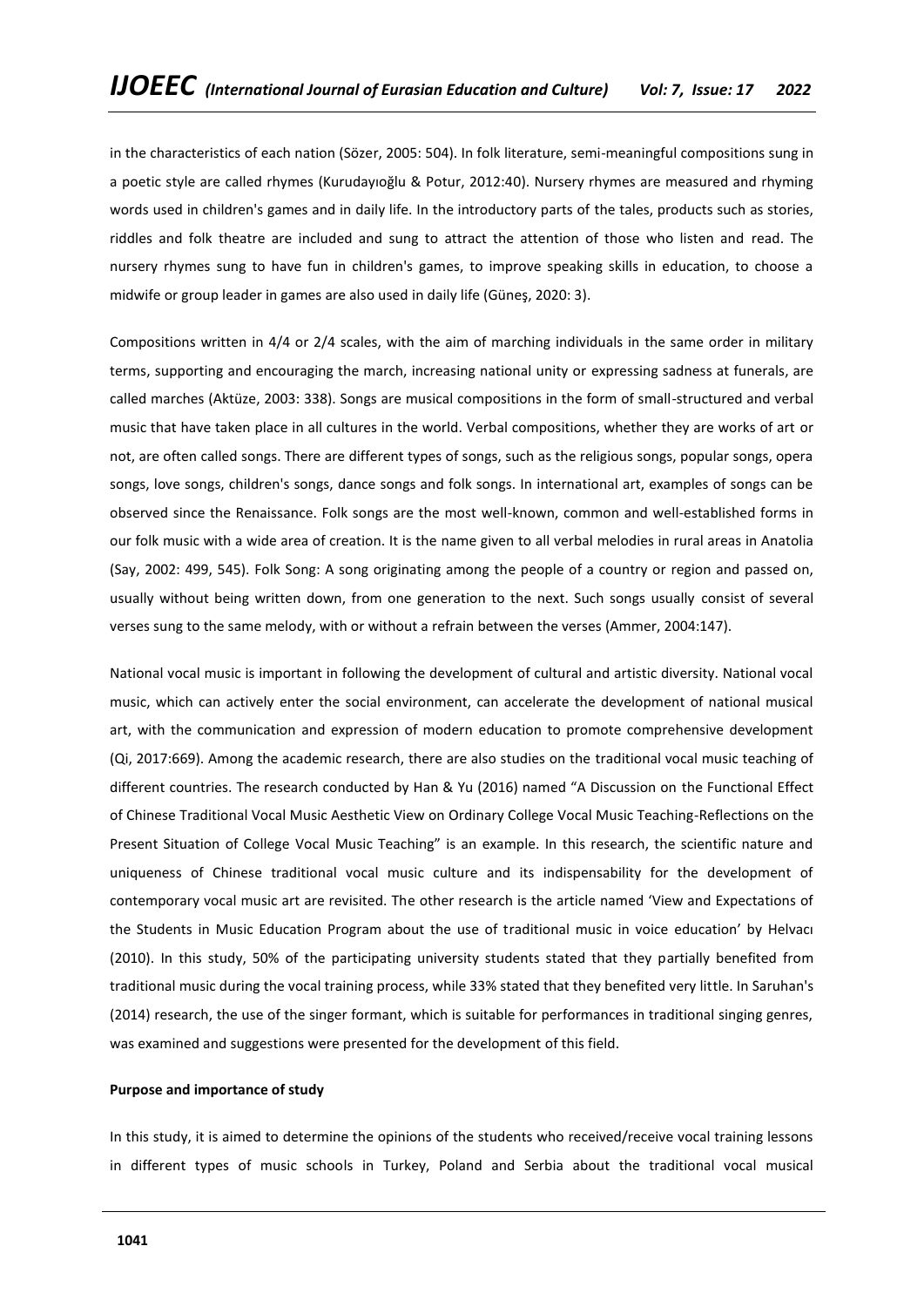compositions that they have brought from the past and learned within the possibilities offered to them from various perspectives. It is aimed to evaluate the data by making cross-country comparisons in terms of general average scores, to make suggestions to education authorities, educators and students related to the research field in relation to the results, to present a new literature sample to researchers-readers who want to work within the scope and subject of the research. It is thought that the research, which is based on the research question "What are the opinions of the participants who received/receive vocal training within the scope of professional music education about traditional vocal music education and works in Turkey, Poland and Serbia?", is one of the rare studies conducted in the international dimension in this field of study, and is important because it is the first research to compare the traditional dimension of vocal music education among different countries.

## **METHOD**

## **Research Model**

The research is modelled in a descriptive survey model, which plans to reveal an existing situation and examine its different aspects. According to Karasar (2009: 77), in survey research, it is aimed to present a situation that existed in the past or that still exists, by describing it as it is. According to Creswell (2020: 481), the survey research design, which is frequently used in education, is a quantitative research design in which data are collected by scanning a sample group or the whole population with a questionnaire or one-to-one interviews in order to explain the attitudes, views, characteristics and behaviours of a population. Büyüköztürk et al (2009), descriptive research is the type of research known to be the most widely used in the field of training, in which the researched situation is defined as fully as possible.

### **Participants**

The data of the research have been obtained from 111 undergraduate students studying in various schools in the field of music in Turkey, Poland and Serbia. 64 participants from Turkey, 35 from Poland and 12 from Serbia have answered the survey questions. Some demographic characteristics of the participants are presented in Table 1.

|            |    |          |                               |         |                        |                     |                               | <b>Total</b> |
|------------|----|----------|-------------------------------|---------|------------------------|---------------------|-------------------------------|--------------|
|            | n  | %        | n                             | %       | n                      | %                   | n                             | %            |
| 18-21      | 27 | 42,2     | 21                            | 60      | 7                      | 58,3                | 55                            | 49,5         |
| $22 - 24$  | 23 | 35,9     | 8                             | 22,9    | 3                      | 25                  | 34                            | 30,6         |
| $25+$      | 14 | 21,9     | 6                             | 17,1    | $\overline{2}$         | 16,7                | 22                            | 19,8         |
| Total      | 64 | 100      | 35                            | 100     | 12                     | 100                 | 111                           | 100          |
| Female     | 44 | 68,8     | 25                            | 71,4    | 9                      | 75                  | 78                            | 70,3         |
| Male       | 20 | 31,3     | 10                            | 28,6    | 3                      | 25                  | 33                            | 29,7         |
| Total      | 64 | 100      | 35                            | 100     | 12                     | 100                 | 111                           | 100          |
| $1$ to $3$ |    |          |                               |         |                        |                     |                               | 46,8         |
| Years      |    |          |                               |         |                        |                     |                               |              |
| 4 to 5     |    |          |                               |         |                        |                     |                               | 26,1         |
| Years      |    |          |                               |         |                        |                     |                               |              |
| 6+ Years   | 14 | 21,9     | 10                            | 28,6    | 6                      | 50                  | 30                            | 27           |
|            |    | 31<br>19 | <b>Turkey</b><br>48,4<br>29,7 | 17<br>8 | Poland<br>48,6<br>22,9 | 4<br>$\overline{2}$ | <b>Serbia</b><br>33,3<br>16,7 | 52<br>29     |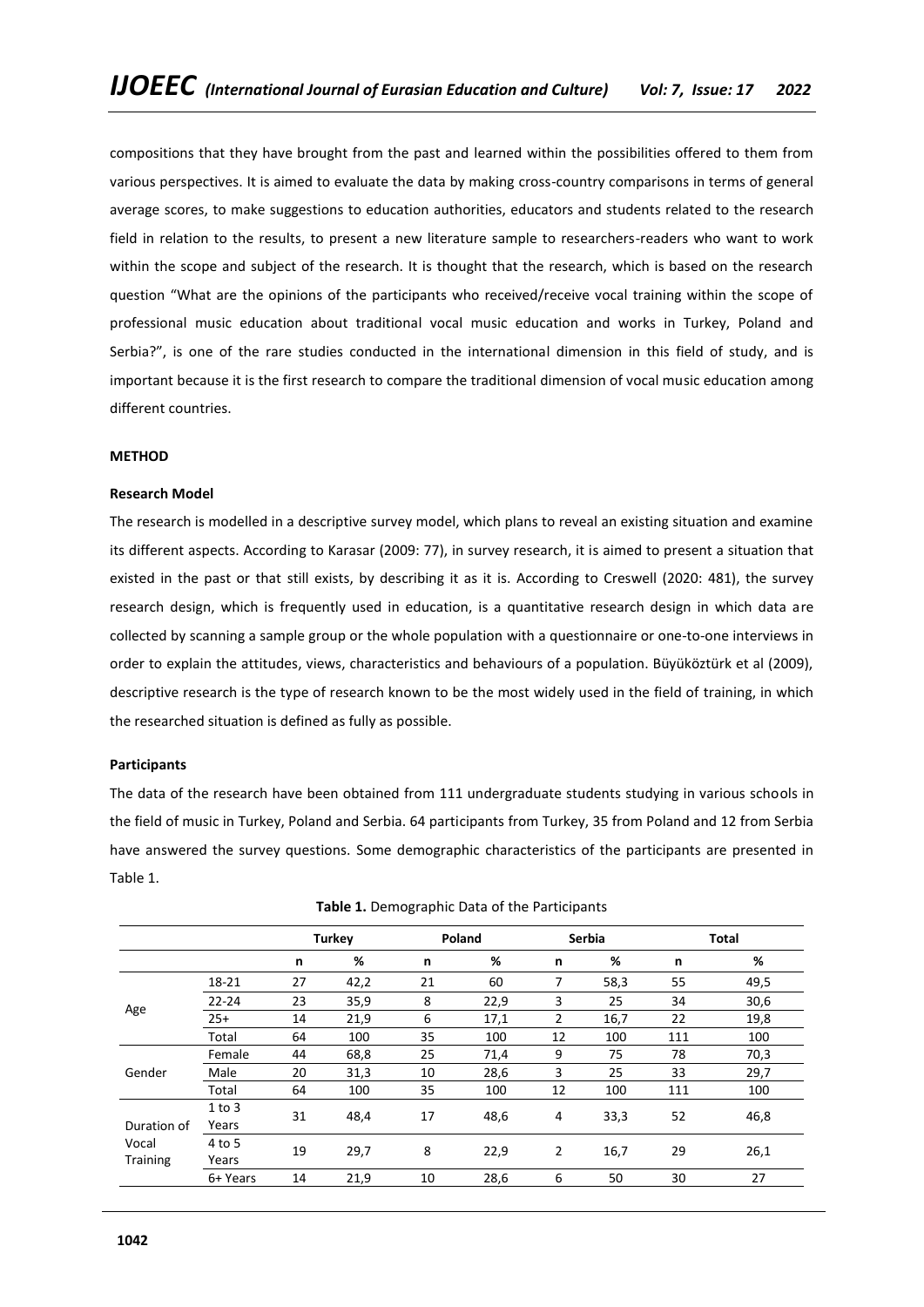|                              | Total | 64 | 100  | 35 | 100  | 12 | 100  | 111 | 100  |
|------------------------------|-------|----|------|----|------|----|------|-----|------|
|                              |       | 9  | 14,1 | 6  | 17,1 |    | 8,3  | 16  | 14,4 |
|                              |       | 5. | 7,8  | 5  | 14,3 | 0  | 0    | 10  | 9    |
|                              |       |    | 3,1  | 3  | 8,6  |    | 16,7 |     | 6,3  |
|                              |       |    | 7,8  | 3  | 8,6  |    | 8,3  | 9   | 8,1  |
| Years of                     |       | 5. | 7,8  | 3  | 8,6  |    | 8,3  | q   | 8,1  |
| Professional<br>Musical Edu. | b     | 4  | 6,3  |    | 5,7  | 0  | 0    | b   | 5,4  |
|                              |       |    | 10,9 |    | 5,7  | 2  | 16,7 | 11  | 9,9  |
|                              |       | 11 | 17,2 | ำ  | 5,7  |    | 8,3  | 14  | 12,6 |
|                              | $9+$  | 16 | 25   | 9  | 25,7 | 4  | 33,3 | 29  | 26,1 |
|                              | Total | 64 | 100  | 35 | 100  | 12 | 100  | 111 | 100  |

According to Table 1, it can be seen that half of the participants are between the ages of 18-21, the majority of them are women, almost half of them have received vocal training between 1-3 years and a quarter of them have received professional music education for 9 or more years.

## **Data Collection Tool**

Data have been obtained with a questionnaire created by the researcher. After the questionnaire items have been created, it has been examined by three instructors (academicians) who have been experts in the field, the things that needed to be corrected have been corrected and the scope has been ensured to be valid. The questionnaire, which is a data collection tool, consists of 31 questions. The survey was organized both as a virtual document and as a printed material. The participants have answered the questions asked by choosing one of the ratings of 'I agree', and 'I am undecided', to 'I do not agree'. The questionnaire, which is the data collection tool of the research, was examined and approved by the Human Research Ethics Committee of Zonguldak Bülent Ecevit University (Date: 29.01.2021, Protocol no: 24). There are different dimensions in the data collection tool of the research. Traditional vocal music and educational institutions; traditional vocal music and environment; traditional vocal music and published methods; traditional vocal music and individual preferences, performing traditional vocal music with instruments are the dimensions of the data collection tool. Due to the limitations of this study, all the findings of the dimensions mentioned above were not included. The findings of the research, which are thought to be more important in terms of contributing to the literature, which show significant differences are included.

### **Data collection process**

The data of the study were obtained in two different ways. The first is the application of the questionnaire as a virtual document for students who are in the distance education process within the scope of the research, through virtual communication tools. After these participants filled out the virtual questionnaire, they sent the answers back to the researcher by using the submit button. The surveys were collected in the researcher's virtual data account. The second is the application of the questionnaire with a classical method. Questionnaires printed on paper were administered to the participants face to face. The data obtained in two different ways were collected in a single data file and entered into the SPSS program.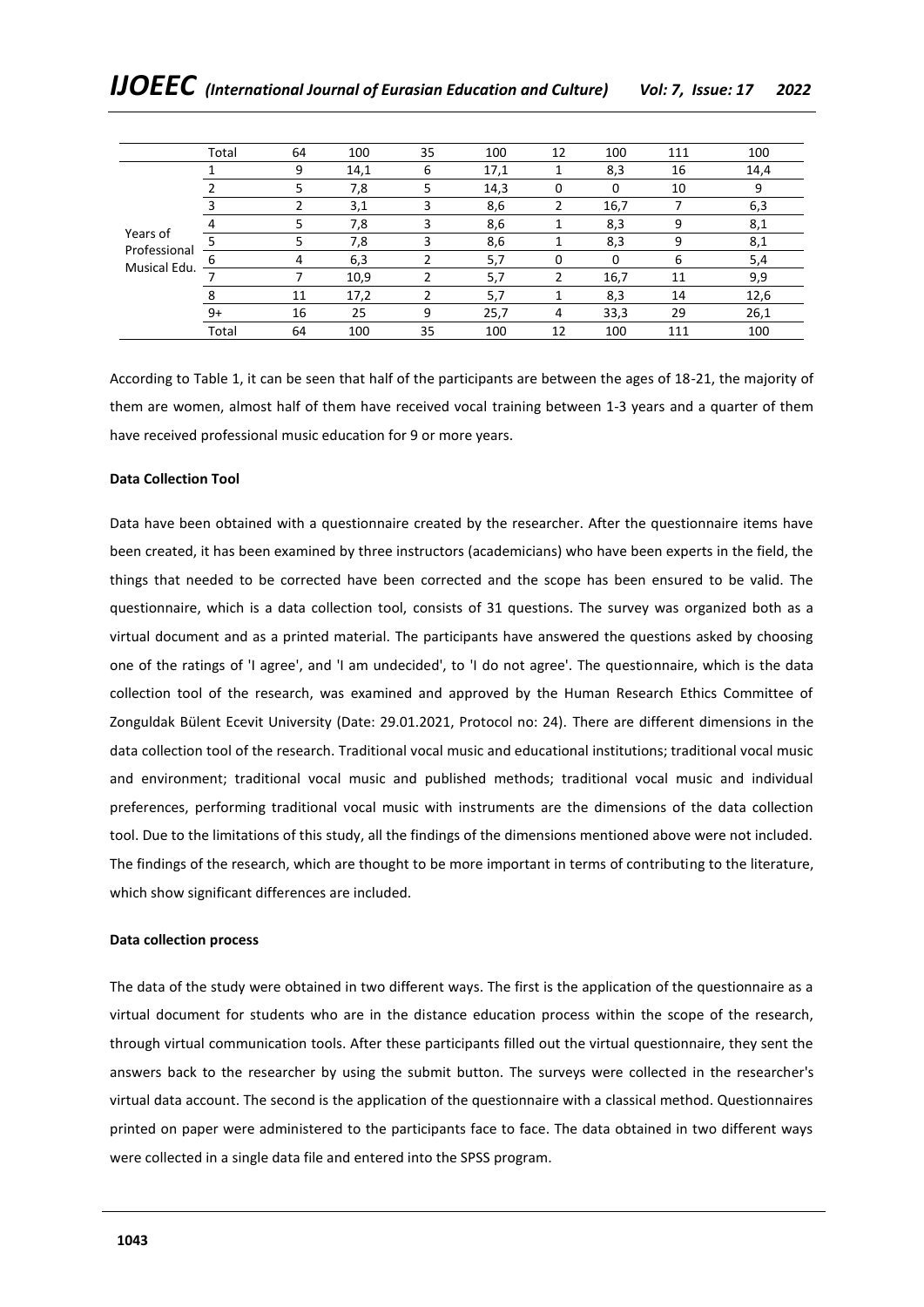## **Data Analysis**

Some of the questions in the data collection tool aimed to reveal the various demographic information of the participants. The data obtained from such demographic questions are described with percentage-frequency values. The questions excluding the demographic questions are the questions that aim to determine the response densities in line with the problem and purpose of the research. The data obtained from these questions were analyzed with statistical methods through the SPSS 21 package program.

The relationship/dependency between the variables has been examined by Chi-Square analysis. Chi-square analysis has been performed by Montecarlo-simulation technique in case the number of subjects falling into the eyes in the tables has been insufficient. 0.05 has been used as the significance level, and it has been stated that there has been no significant relationship/dependency in case of p>0.05, and there has been a significant dependence/relationship in case of p<0.05.

#### **FINDINGS**

In this section, the data obtained from the questions in the questionnaire related to the problem and purpose of the research are presented in tables.

|                                              |                 |    |                                          |    | <b>Music Compositions</b> |    |      |     |       |                            |       |
|----------------------------------------------|-----------------|----|------------------------------------------|----|---------------------------|----|------|-----|-------|----------------------------|-------|
|                                              |                 |    | <b>Turkev</b><br>Poland<br><b>Serbia</b> |    |                           |    |      |     | Total | <b>Chi-Square Analysis</b> |       |
|                                              |                 | n  | %                                        | n  | %                         | n  | %    | n   | %     | <b>Chi-Square</b>          | p     |
| I like to perform                            | agree           | 53 | 82,8                                     | 19 | 54.3                      | 10 | 83,3 | 82  | 73.9  |                            |       |
| original/traditional<br>forms of traditional | am<br>undecided |    | 10.9                                     |    | 20                        | 2  | 16,7 | 16  | 14.4  | *                          | 0,014 |
| vocal music<br>compositions.                 | do not<br>agree | 4  | 6,3                                      | 9  | 25.7                      | 0  | 0    | 13  | 11.7  |                            |       |
|                                              | Total           | 64 | 100                                      | 35 | 100                       | 12 | 100  | 111 | 100   |                            |       |

**Table 2.** Opinions of The Participants on Their Liking to Sing the Original/Traditional Forms of Traditional Vocal

## p<0.05

As seen in table 2, there is a significant correlation between the answers given to the statement "I like to perform original/traditional forms of traditional vocal music compositions" on the basis of countries (p<0.05). The percentage of respondents in Poland saying "I agree" with the proposition is significantly lower (54.3%).

**Table 3.** Opinions of the Participants on the State of Continuing to Sing the Arrangements of Traditional Vocal Musical Compositions Accompanied by Piano, Symphonic Orchestra and Instrumental Ensembles After They Finish School

|                                                                    |                   |              |               |        | וטטווטכוונווו |               |      |              |      |                               |       |
|--------------------------------------------------------------------|-------------------|--------------|---------------|--------|---------------|---------------|------|--------------|------|-------------------------------|-------|
|                                                                    |                   |              | <b>Turkey</b> | Poland |               | <b>Serbia</b> |      | <b>Total</b> |      | Chi-Square<br><b>Analysis</b> |       |
|                                                                    |                   | n            | %             | n      | %             | n             | %    | n            | %    | Chi-Square                    | р     |
| I will continue to sing                                            | I agree           | 57           | 89,1          | 20     | 57,1          | 11            | 91,7 | 88           | 79,3 |                               |       |
| the arrangements of<br>our traditional vocal<br>music compositions | I am<br>undecided | 6            | 9,4           | 8      | 22,9          | 1             | 8,3  | 15           | 13,5 |                               |       |
| accompanied by<br>piano, symphonic                                 | I do not<br>agree | $\mathbf{1}$ | 1,6           | 7      | 20            | 0             | 0    | 8            | 7,2  | $\ast$                        | 0,002 |
| orchestra and<br>instrumental<br>ensembles after I<br>graduate.    | Total             | 64           | 100           | 35     | 100           | 12            | 100  | 111          | 100  |                               |       |
| p<0.05                                                             |                   |              |               |        |               |               |      |              |      |                               |       |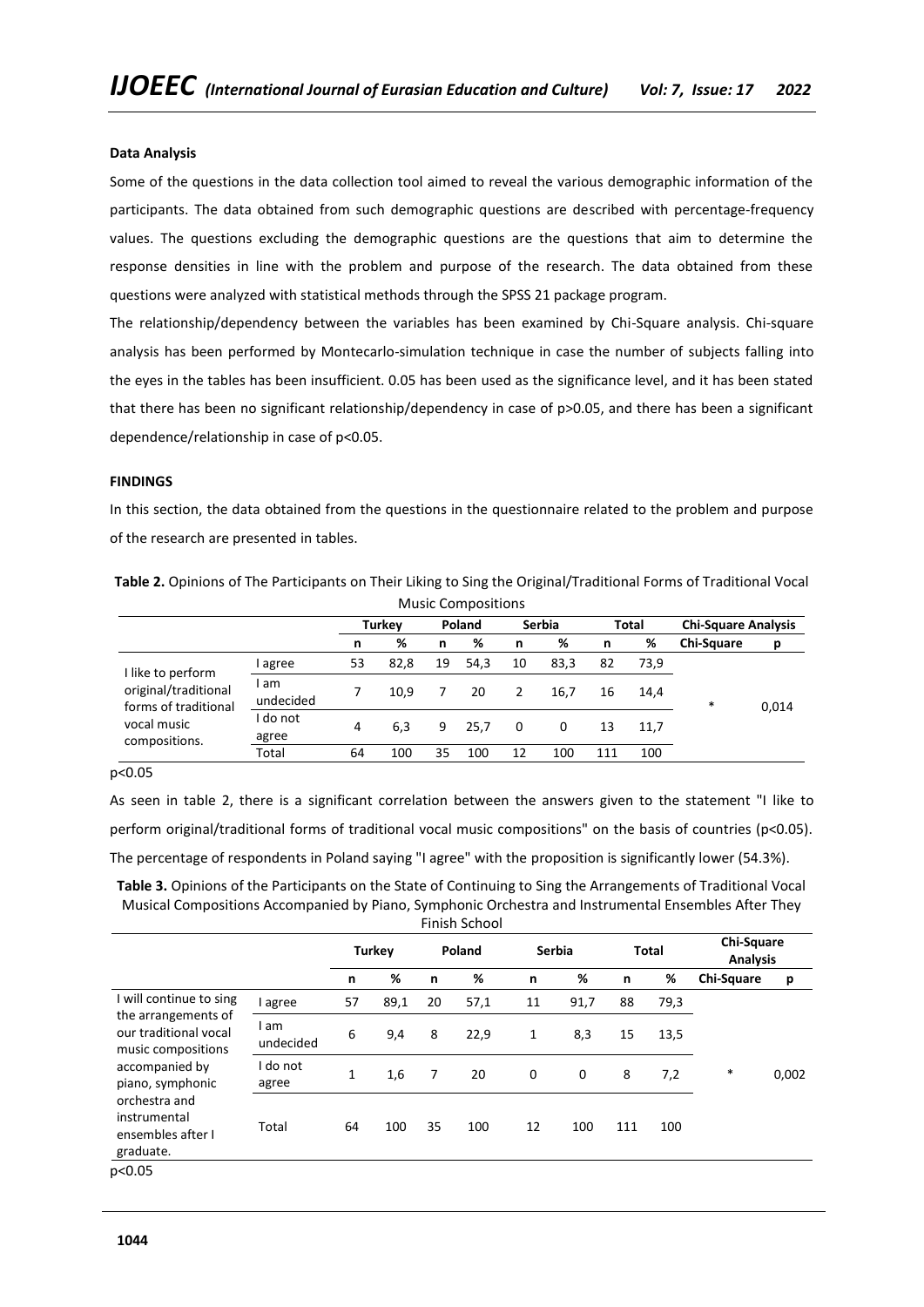As seen in table 3, there is a significant correlation between the answers given to the proposition "I will continue to sing the arrangements of our traditional vocal music compositions accompanied by piano, symphonic orchestra and instrumental ensembles after I graduate" on the basis of countries (p<0.05). It is seen that the rate of participants in Poland saying "I agree" to the proposition is significantly lower (57.1%) compared to other countries.

|                                                                    |                   |    | Turkey |    | Poland | <b>Serbia</b> |      | <b>Total</b> |      | <b>Chi-Square</b><br><b>Analysis</b> |       |
|--------------------------------------------------------------------|-------------------|----|--------|----|--------|---------------|------|--------------|------|--------------------------------------|-------|
|                                                                    |                   | n  | %      | n  | %      | n             | %    | n            | %    | Chi-<br>Square                       | р     |
| If new arrangements of<br>traditional vocal                        | I agree           | 51 | 79,7   | 18 | 51,4   | 5             | 41,7 | 74           | 66,7 |                                      |       |
| musical compositions<br>with accompaniment<br>for piano, symphonic | l am<br>undecided | 8  | 12,5   | 12 | 34,3   | 3             | 25   | 23           | 20,7 |                                      |       |
| orchestra and<br>instrument ensembles<br>are not continued,        | I do not<br>agree | 5  | 7,8    | 5  | 14,3   | 4             | 33,3 | 14           | 12,6 | $\ast$                               | 0,005 |
| these works may be<br>forgotten in the coming<br>years             | Total             | 64 | 100    | 35 | 100    | 12            | 100  | 111          | 100  |                                      |       |
| p<0.05                                                             |                   |    |        |    |        |               |      |              |      |                                      |       |

**Table 4.** Opinions of the Participants that Traditional Vocal Music Works Can be Forgotten if They Are not Arranged in Different Ways

As seen in table 4, there is a significant correlation between the answers given to the "If new arrangements of traditional vocal musical compositions with accompaniment for piano, symphonic orchestra and instrument ensembles are not continued, these works may be forgotten in the coming years" statement on the basis of countries (p<0.05). It is seen that the rate of participants in Turkey saying "I agree" to the proposition is significantly higher (79.7%) than in other countries.

**Table 5.** Opinions of the Participants that Ability to Sing Traditional Vocal Musical Compositions Accompanied by Piano, Symphonic Orchestras and Instrumental Ensembles. **Turkey Poland Serbia Total Chi-Square Analysis**

|                                                                  |                   |    | Turkev |    | Poland |              | Serbia |     | Total | <b>Chi-Square Analysis</b> |        |
|------------------------------------------------------------------|-------------------|----|--------|----|--------|--------------|--------|-----|-------|----------------------------|--------|
|                                                                  |                   | n  | %      | n  | %      | n            | %      | n   | %     | Chi-Square                 | p      |
| If I have the<br>opportunity, I can<br>sing the                  | I agree           | 53 | 82,8   | 12 | 34,3   | 11           | 91,7   | 76  | 68,5  |                            |        |
| arrangements of<br>our traditional<br>vocal musical              | am<br>undecided   | 9  | 14,1   | 17 | 48,6   | $\mathbf{1}$ | 8,3    | 27  | 24,3  |                            |        |
| compositions<br>accompanied by                                   | I do not<br>agree | 2  | 3,1    | 6  | 17,1   | 0            | 0      | 8   | 7,2   | $\ast$                     | 0,0001 |
| piano, symphonic<br>orchestras and<br>instrumental<br>ensembles. | Total             | 64 | 100    | 35 | 100    | 12           | 100    | 111 | 100   |                            |        |
| $(p<0.05)$ .                                                     |                   |    |        |    |        |              |        |     |       |                            |        |

As seen in table 5, there is a significant correlation between the answers given to the "If I have the opportunity,

I can sing the arrangements of our traditional vocal musical compositions accompanied by piano, symphonic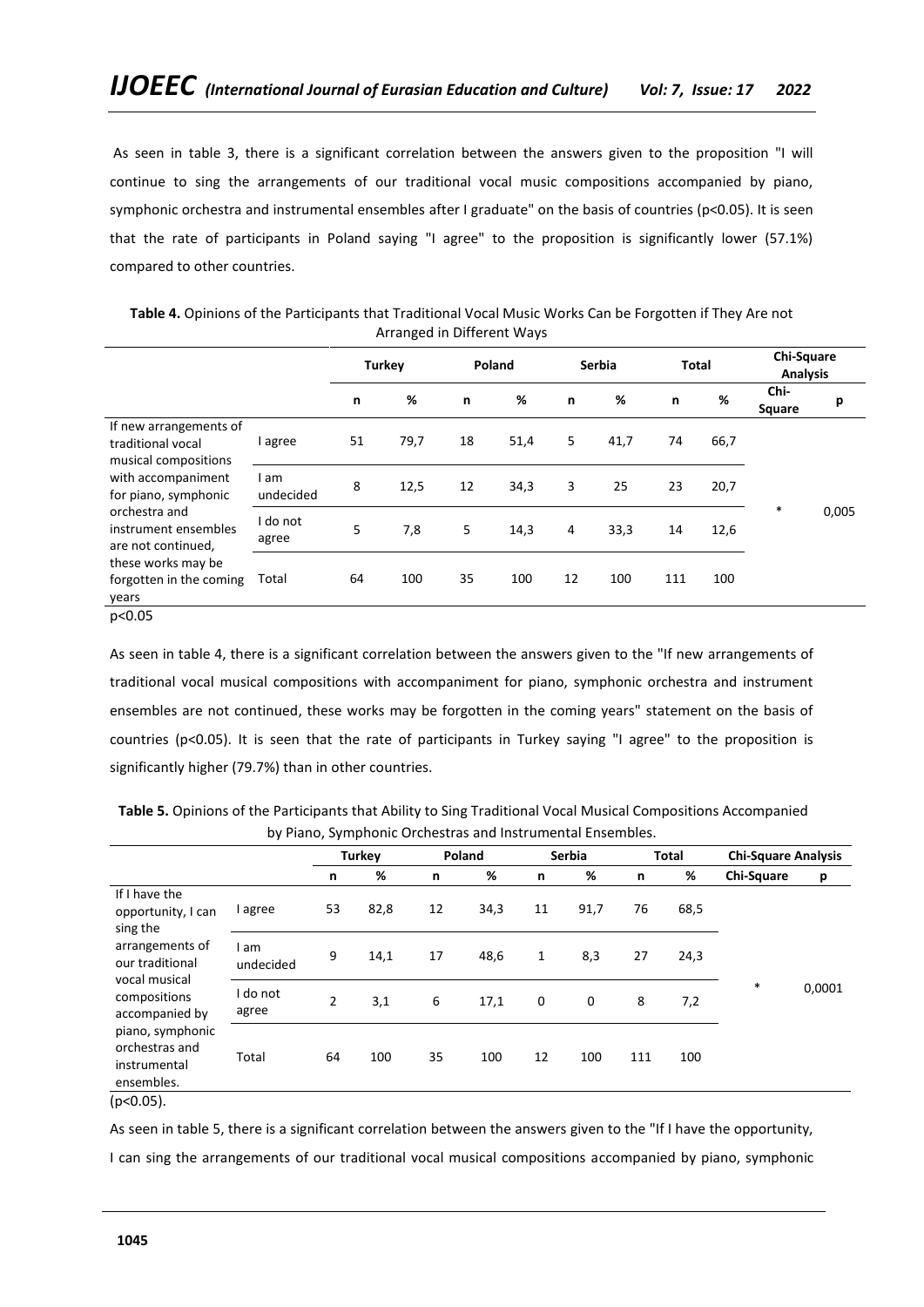orchestras and instrumental ensembles" statement on the basis of countries (p<0.05). In Table 4, it is seen that the rate of participants in Poland saying "I agree" to the proposition is significantly lower (34.3%).

|                                             |                 |    | <b>Turkey</b> | Poland |      | <b>Serbia</b> |      | <b>Total</b> |      | <b>Chi-Square Analysis</b> |       |
|---------------------------------------------|-----------------|----|---------------|--------|------|---------------|------|--------------|------|----------------------------|-------|
|                                             |                 | n  | %             | n      | %    | n             | %    | n            | %    | Chi-Square                 | p     |
| In music<br>education, our                  | agree           | 34 | 53,1          | 8      | 22,9 | 2             | 16,7 | 44           | 39,6 |                            |       |
| traditional vocal<br>music                  | am<br>undecided | 15 | 23,4          | 12     | 34,3 | 2             | 16,7 | 29           | 26,1 | $\ast$                     |       |
| compositions<br>should be<br>performed with | do not<br>agree | 15 | 23,4          | 15     | 42,9 | 8             | 66,7 | 38           | 34,2 |                            | 0,005 |
| traditional<br>instruments.                 | Total           | 64 | 100           | 35     | 100  | 12            | 100  | 111          | 100  |                            |       |

**Table 6.** Opinions of the Participants on the Necessity of Performing Traditional Vocal Music Compositions with Traditional Instruments in Music Education

p<0.05

As seen in table 6, there is a significant dependence between the answers given to the "In music education, our traditional vocal music compositions should be performed with traditional instruments" statement on the basis of countries (p<0.05). It is seen that the rate of participants in Turkey saying "I agree" to the proposition is significantly higher (53.1%) than in other countries.

**Table 7.** Opinions of the Participants on the Necessity of Each Vocal Performer to Have Sufficient Knowledge of Harmony to Arrange Traditional Vocal Musical Compositions of His Country with Piano Accompaniment.

|                                                                     |                   |                | <b>Turkey</b> |    | Poland |    | <b>Serbia</b> |     | <b>Total</b> | <b>Chi-Square Analysis</b> |       |
|---------------------------------------------------------------------|-------------------|----------------|---------------|----|--------|----|---------------|-----|--------------|----------------------------|-------|
|                                                                     |                   | n              | %             | n  | %      | n  | %             | n   | %            | <b>Chi-Square</b>          | р     |
| Each vocal<br>performer must<br>have sufficient                     | l agree           | 58             | 90,6          | 23 | 65,7   | 12 | 100           | 93  | 83,8         |                            |       |
| knowledge of<br>harmony to                                          | l am<br>undecided | 4              | 6,3           | 7  | 20     | 0  | 0             | 11  | 9,9          | $\ast$                     | 0,017 |
| arrange traditional<br>vocal musical<br>compositions of his         | I do not<br>agree | $\overline{2}$ | 3,1           | 5  | 14,3   | 0  | 0             | 7   | 6,3          |                            |       |
| own country with<br>piano<br>accompaniment.<br>$\sim$ $\sim$ $\sim$ | Total             | 64             | 100           | 35 | 100    | 12 | 100           | 111 | 100          |                            |       |

p<0.05

As seen in table 7, there is a significant dependence between the answers given to the "Each vocal performer must have sufficient knowledge of harmony to arrange traditional vocal musical compositions of his own country with piano accompaniment" statement on the basis of countries (p<0.05). It is seen that the rate of participants in Poland saying "I agree" to the proposition is significantly lower (65.7%) compared to other countries.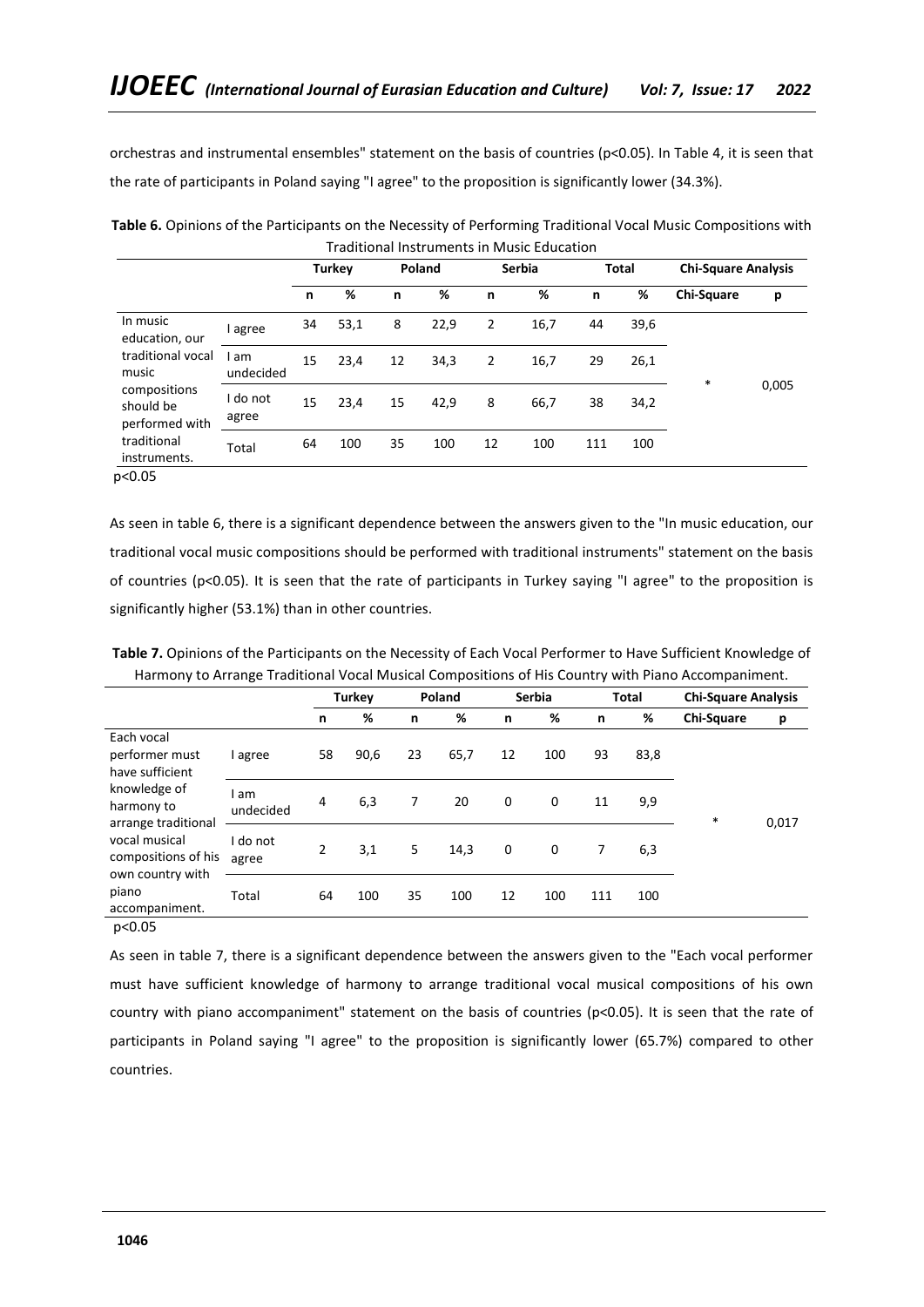|                                                                     |                 |    | <b>Turkey</b> |    | Poland | <b>Serbia</b> |      | <b>Total</b> |      | <b>Chi-Square</b><br>Analysis |        |
|---------------------------------------------------------------------|-----------------|----|---------------|----|--------|---------------|------|--------------|------|-------------------------------|--------|
|                                                                     |                 | n  | $\%$          | n  | $\%$   | n             | %    | n            | $\%$ | Chi-<br><b>Square</b>         | p      |
| I think that performing<br>neither the traditional                  | agree           | 17 | 26,6          | 9  | 25,7   | 4             | 33,3 | 30           | 27   |                               |        |
| versions of our<br>traditional vocal music<br>nor the arrangements  | am<br>undecided | 1  | 1,6           | 9  | 25,7   | 5             | 41,7 | 15           | 13,5 |                               |        |
| accompanied by<br>piano/symphonic<br>orchestra/instrumental         | do not<br>agree | 46 | 71,9          | 17 | 48,6   | 3             | 25   | 66           | 59,5 | $\ast$                        | 0,0001 |
| ensembles will<br>contribute to our<br>vocal/singing<br>techniques. | Total           | 64 | 100           | 35 | 100    | 12            | 100  | 111          | 100  |                               |        |
| $\sim$ $\sim$ $\sim$                                                |                 |    |               |    |        |               |      |              |      |                               |        |

**Table 8.** Opinions on the Contribution of Performing Traditional Vocal Music Pieces with Different Accompaniments to Vocal Technique

p<0.05

As seen in table 8, there is a significant dependence between the answers given to the "I think that performing neither the traditional versions of our traditional vocal music nor the arrangements accompanied by piano/symphonic orchestra/instrumental ensembles will contribute to our vocal/singing techniques" statement on the basis of countries (p<0.05). It is seen that the rate of participants in Serbia saying "I agree" to the proposition is significantly higher (33.3%) compared to other countries.

**Table 9.** Opinions on the Teaching Traditional Vocal Music Compositions After Graduation.

|                                               |                 | Turkey |      | <b>Serbia</b><br>Poland |      |    | Total | <b>Chi-Square Analysis</b> |      |                |       |
|-----------------------------------------------|-----------------|--------|------|-------------------------|------|----|-------|----------------------------|------|----------------|-------|
|                                               |                 | n      | %    | n                       | %    | n  | %     | n                          | %    | Chi-<br>Square | p     |
| If I become a<br>music                        | agree           | 62     | 96,9 | 25                      | 71,4 | 12 | 100   | 99                         | 89,2 |                |       |
| educator after<br>graduation, I               | am<br>undecided | 2      | 3,1  | 8                       | 22,9 | 0  | 0     | 10                         | 9    |                |       |
| will teach my<br>students                     | do not<br>agree | 0      | 0    | 2                       | 5,7  | 0  | 0     | 2                          | 1,8  | $\star$        | 0,001 |
| traditional<br>vocal musical<br>compositions. | Total           | 64     | 100  | 35                      | 100  | 12 | 100   | 111                        | 100  |                |       |

(p<0.05).

As seen in table 9, there is a significant dependence between the answers given to the "If I become a music educator after graduation, I will teach my students traditional vocal musical compositions" statement on the basis of countries (p<0.05). It is seen that the rate of participants in Poland saying "I agree" to the proposition is significantly lower than the others (71.4%).

### **CONCLUSION and DISCUSSION**

Regarding the significant dependency detected among the answers given to the "I like to perform original/traditional forms of traditional vocal music compositions" statement (Table 2): The low rate of participants in Poland saying "I agree" with this statement (54.3%) is a finding that can be emphasized (the rate of participants in Turkey and Serbia saying "I agree" with the statement is over 80%). Compared to other countries, the fact that the participants in Poland (almost half of the participants) do not like to sing the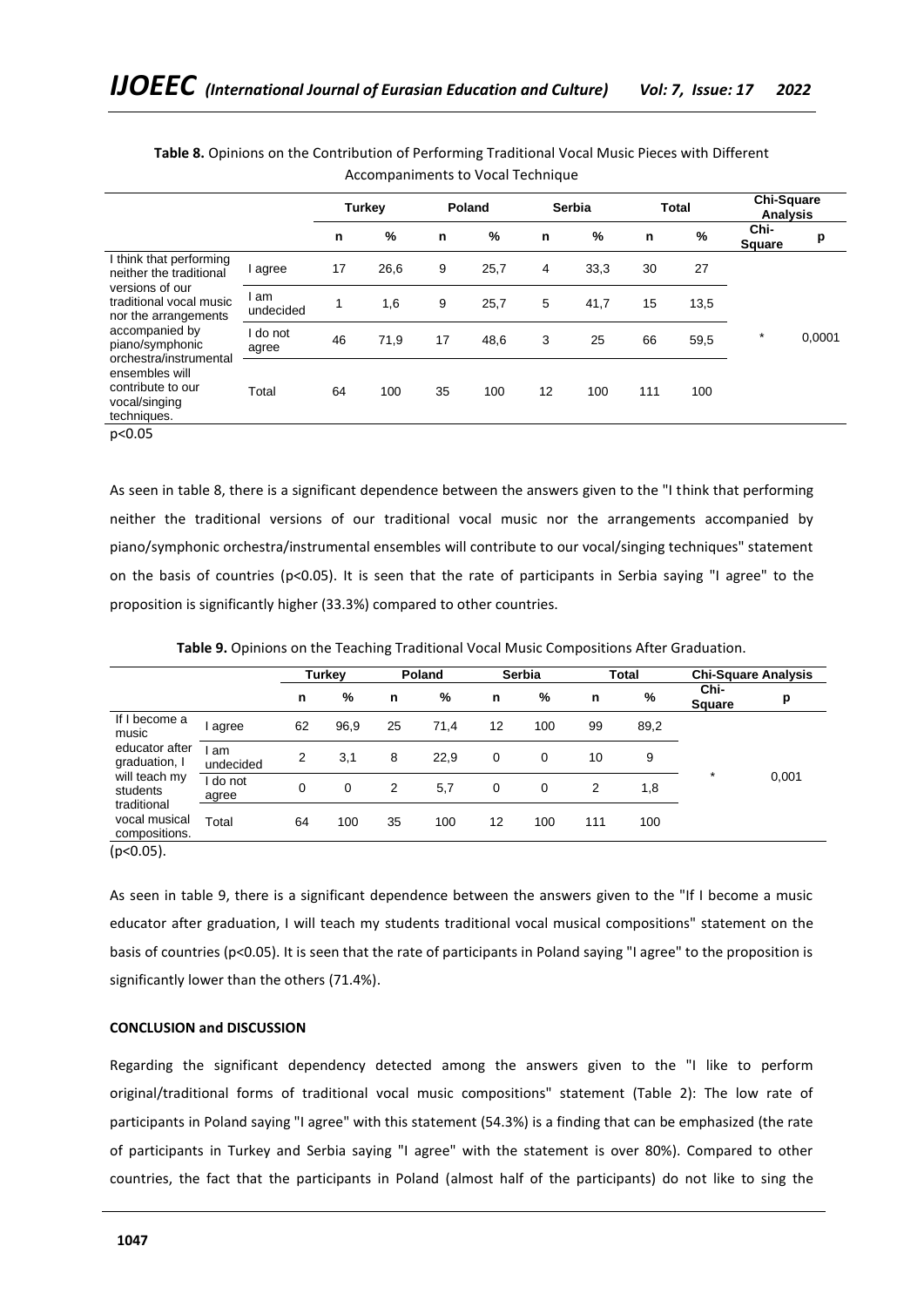original/traditional forms of traditional vocal musical compositions can be thought to be related to individual preferences. Participants in Poland stated that they agreed with the view "My teachers teach the original forms of traditional vocal musical compositions at the school where I am currently studying" compared to other countries. They have confirmed that they have this opportunity. However, it can be said that the fact that they do not like to sing the original/traditional forms of traditional vocal musical compositions is a preference situation, and it is not close to them as a professional and musical development area.

Regarding the significant addiction detected among the answers given to the " I will continue to sing the arrangements of our traditional vocal music compositions accompanied by piano, symphonic orchestra and instrumental ensembles after I graduate" statement (Table 3): It can be emphasized that the rate of participants in Poland saying "I agree" to the proposition is significantly lower (57.1%) compared to other countries. Regarding this finding, the music schools in which the participants in the Polish group are educated may have different goals compared to the other two countries in terms of traditional vocal music teaching. It can be said that since the teachers did not teach the participants the arrangement of traditional vocal musical compositions accompanied by piano, symphonic orchestra and ensembles, or they taught less, the participants who did not have sufficient knowledge on this subject could not present the information they could not learn as a performance after graduation. Almost all of the participants in Turkey and Serbia stated that they will continue to sing the arrangements of our traditional vocal musical compositions accompanied by piano, symphonic orchestra and instrumental ensembles after they finish their school. This can be perceived as a pleasing situation in terms of continuing to keep the traditional vocal music culture accumulations in the countries in question alive as expected by the educated participants.

Traditional vocal musical compositions, which can be counted within the scope of professional music education, can be performed and taught both in their traditional forms and accompanied by piano/ orchestra/ various instrument ensembles. In this context, the views of Xinggui (2019: 644-645) can be examined. In order to achieve the organic combination of traditional music culture and modern vocal music teaching, teachers should focus on activating the students' inner musical perception ability and use their potential in order to enable students to really feel the aesthetic emotion contained in traditional music, to comprehend and perceive traditional music culture from a deeper perspective. They should adopt appropriate ways to transfer traditional music culture to students. These studies are more compatible with the cognitive characteristics of university students in order to achieve the successful effect of traditional music culture.

Regarding the significant addiction detected among the answers given to the "If new arrangements of traditional vocal musical compositions with accompaniment for piano, symphonic orchestra and instrument ensembles are not continued, these works may be forgotten in the coming years" statement (Table 4): It has been identified that the rate of participants in Turkey saying "I agree" to the proposition is significantly higher (79.7%) than in other countries. When this finding is examined more carefully, it can be observed that half of the participants in Poland and Serbia approve of the option "I agree" in terms of the rate of saying "I agree". In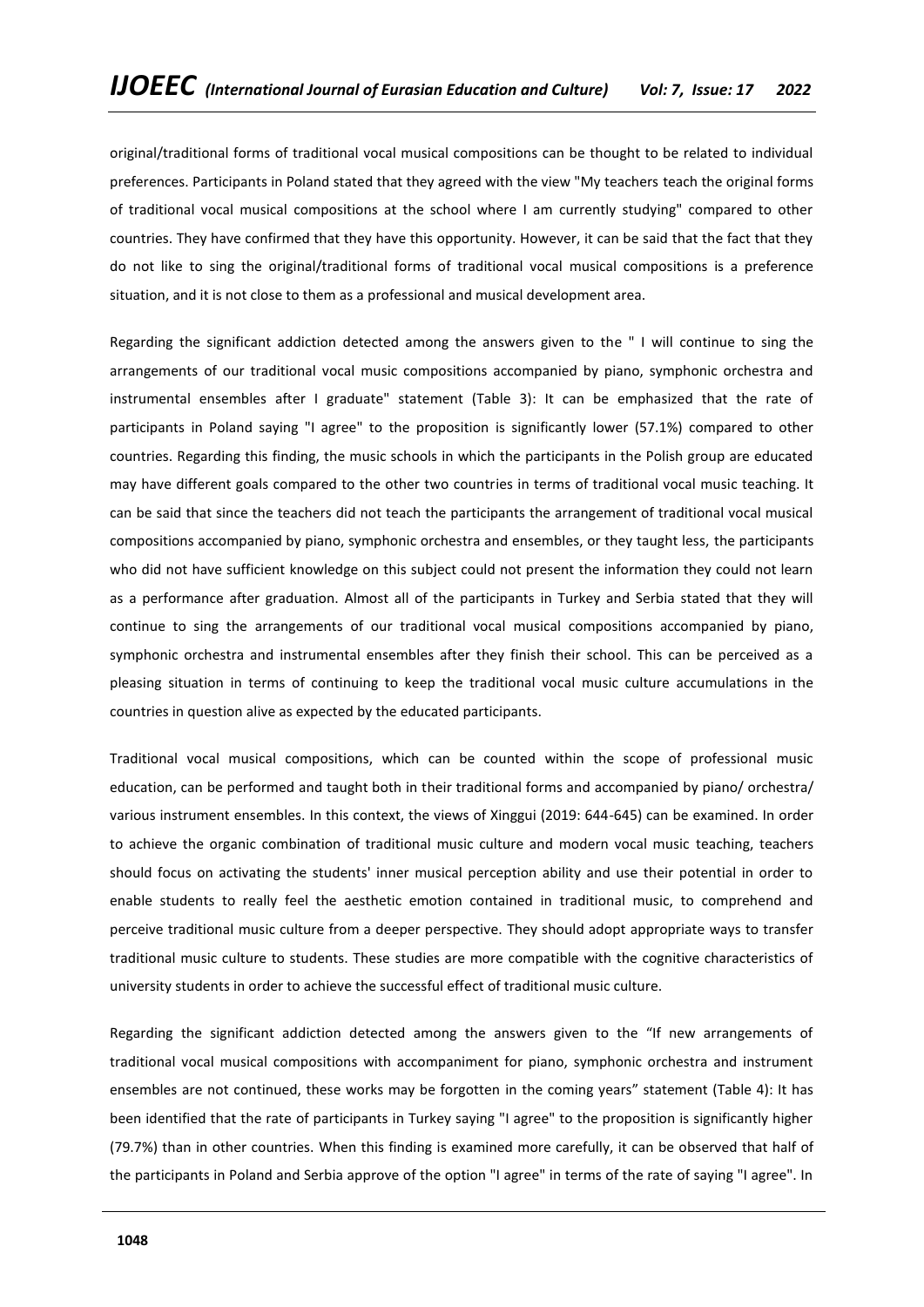this way, the interest and attitudes of the participants from Serbia and Poland to traditional vocal musical compositions, the low participation rates of "My teachers teach the modern forms of traditional vocal music (new arrangements with piano/symphonic orchestras/instrument ensembles)" and "I will continue to sing the arrangements of our traditional vocal music compositions accompanied by piano, symphonic orchestra and instrumental ensembles after I graduate", which emerged in other findings, do not need new arrangements for the traditional vocal music culture and knowledge to be performed with a piano-symphonic orchestra, and their anxiety levels about the future of traditional vocal music products are considered to have been effective. According to Zhong (2015:461), vocal music performance is the carrier for the enrichment and development of vocal musical compositions. The creation of vocal musical compositions is the fundamental and driving element for the improvement of vocal music performance.

Regarding the significant addiction detected among the answers given to the " If I have the opportunity, I can sing the arrangements of our traditional vocal musical compositions accompanied by piano, symphonic orchestras and instrumental ensembles " statement (Table 5), it has been identified that the rate of saying "I agree" with the statement of the participants in Poland has been significantly lower (34.3%). Based on the other findings of the study, it can be thought that they may have remained ignorant, uninterested and unwilling in direct proportion to presenting the performances of these arrangements, and also that their individual preferences about presenting vocal music performances are also effective since the educational adepts of the participants in Poland did not learn/do not learn enough in schools the arranged forms of traditional vocal musical compositions, piano, symphonic orchestra and various ensembles.

Regarding the significant addiction found among the answers given to the "Our traditional vocal musical compositions should be performed with traditional instruments in music education" statement (Table 6): It has been identified that the rate of participants in Turkey saying "I agree" to the proposition has been significantly higher (53.1%) than in other countries. In addition, as it can be seen from Table 5, when the data is examined, it has been identified that the extreme data in terms of the difference between the participants are the groups that say "I agree" from Turkey and the groups that say "I do not agree" from Serbia. Regarding this finding, which can be associated with the individual choices of the participants, it can be said that the tonal-modal conditions of the traditional vocal musical compositions of the participants' countries also have an effect. The traditional vocal musical compositions of some countries may not comply sufficiently with the classical western music writing and polyphony rules adopted with an international understanding. In this respect, it can be said that the participants evaluated musical compositions with their musical perception experiences and associated them with the views that they did not find it appropriate that traditional vocal musical compositions should not be performed with a modern understanding. Although the participants in Poland agree more than other countries with the statement that they are not taught the arrangements of traditional vocal musical compositions for piano, symphonic orchestra and various instrument ensembles in their schools, the fact that 42.9% do not think that traditional vocal musical compositions should be performed only with traditional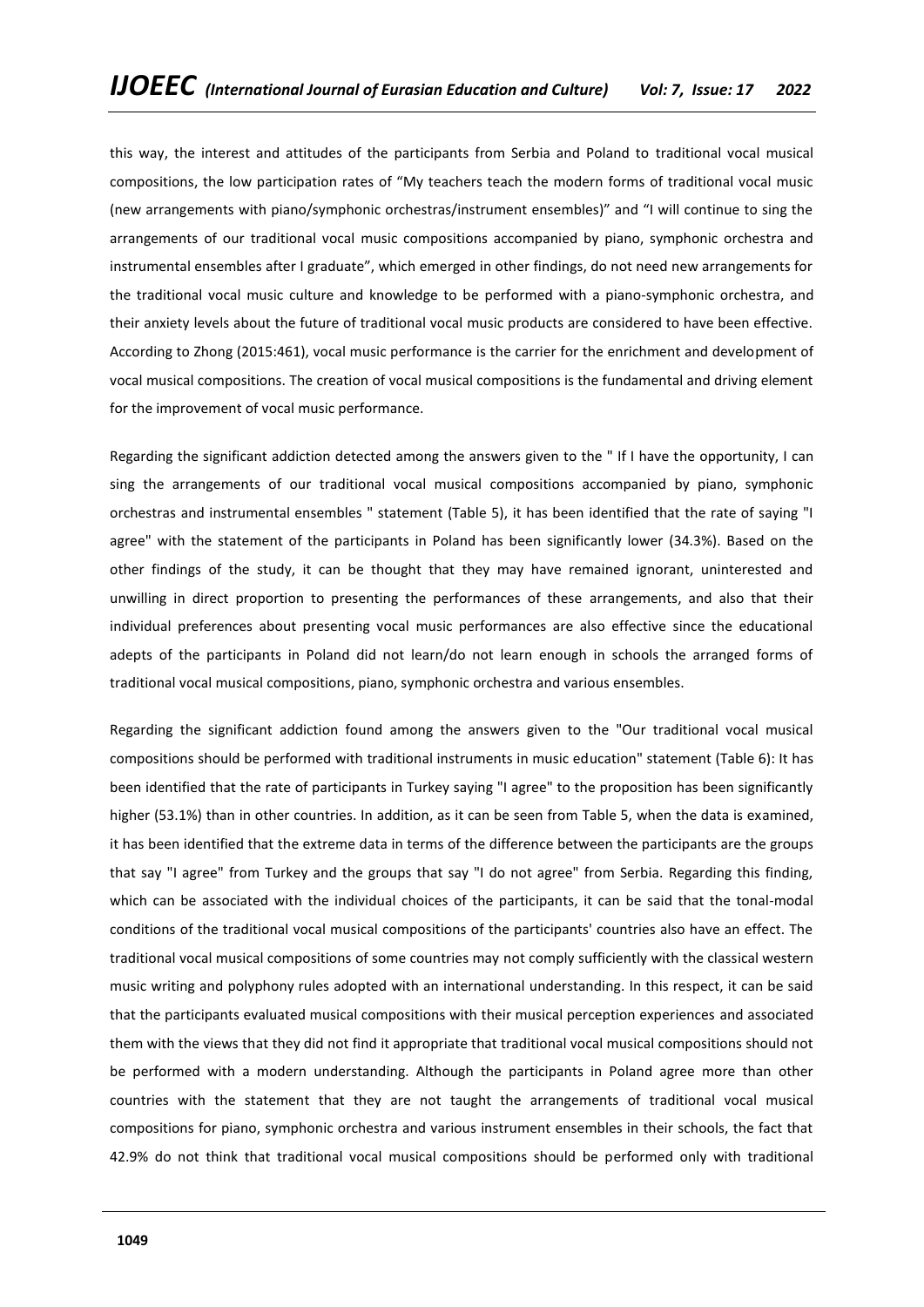instruments can be considered as an indication that they approached the vocal musical compositions in their modern forms moderately.

Regarding the significant dependency identified among the answers given to the statement "Every vocal performer should have enough knowledge of harmony to arrange traditional vocal musical compositions of his own country with piano" (Table 7): It has been observed that the rate of participants in Poland saying "I agree" to the proposition has been significantly lower (65.7%) compared to other countries. While almost all of the participants in Turkey (90.6%) and Serbia (100%) stated that they agree, the participants in Poland stated that they agree with a rate of 65.7%. All participants who receive professional music education can use this knowledge in accordance with their level and courses by taking courses such as music theory and harmony that support each other in the schools where they are educated. They are able to use this information more intensively, especially when studying vocal musical compositions as homework. In addition, it is thought that the participants in Turkey and Serbia agreed with the statement with the thought that they could use traditional vocal music pieces in notation, polyphony and teaching in their future professional processes. Regarding the participation rates of the participants in Poland: The fact that they do not want to arrange traditional vocal musical compositions for piano due to their individual preferences may be affected by the fact that they have not developed their knowledge of piano playing/piano usage technique or harmony adequately, that they do not have sufficient acquisitions related to these courses, and that they have not yet developed academic competencies to develop this skill due to class level, curriculum characteristics and school differences.

Courses such as musical theory, harmony, and form knowledge taught in professional music education can be counted among the basic courses that make significant contributions to all courses given during the education. From this point of view, it is seen that the same situation is in question in vocal music education. In the research conducted by Ogari (2020:56) with undergraduate students studying vocal music, to the statement "Vocal music education generally applies some of the things I learned in music theory", 48.1% of the students responded 'I strongly agree' and 40.7% responded 'I agree'. Considering that these two rates correspond to the vast majority of the participants (88.8% in total), it can be said that vocal music is closely related to other theoretical courses given within professional music education.

Regarding the significant addiction detected among the answers given to the "I think that performing neither the traditional versions of our traditional vocal music nor the arrangements accompanied by piano/symphonic orchestra/instrumental ensembles will contribute to our vocal/singing techniques" statement (Table 8): It has been observed that the rate of participants in Serbia saying "I agree" to the proposition has been significantly higher (33.3%) compared to other countries. However, when the percentage values are examined, according to this finding: It can be considered plausible that most of the participants in Turkey (71.9%), almost half of the participants in Poland (48.6%) and a quarter of the participants in Serbia think that singing traditional vocal musical compositions with traditional instruments / piano / symphonic orchestra and instrument ensembles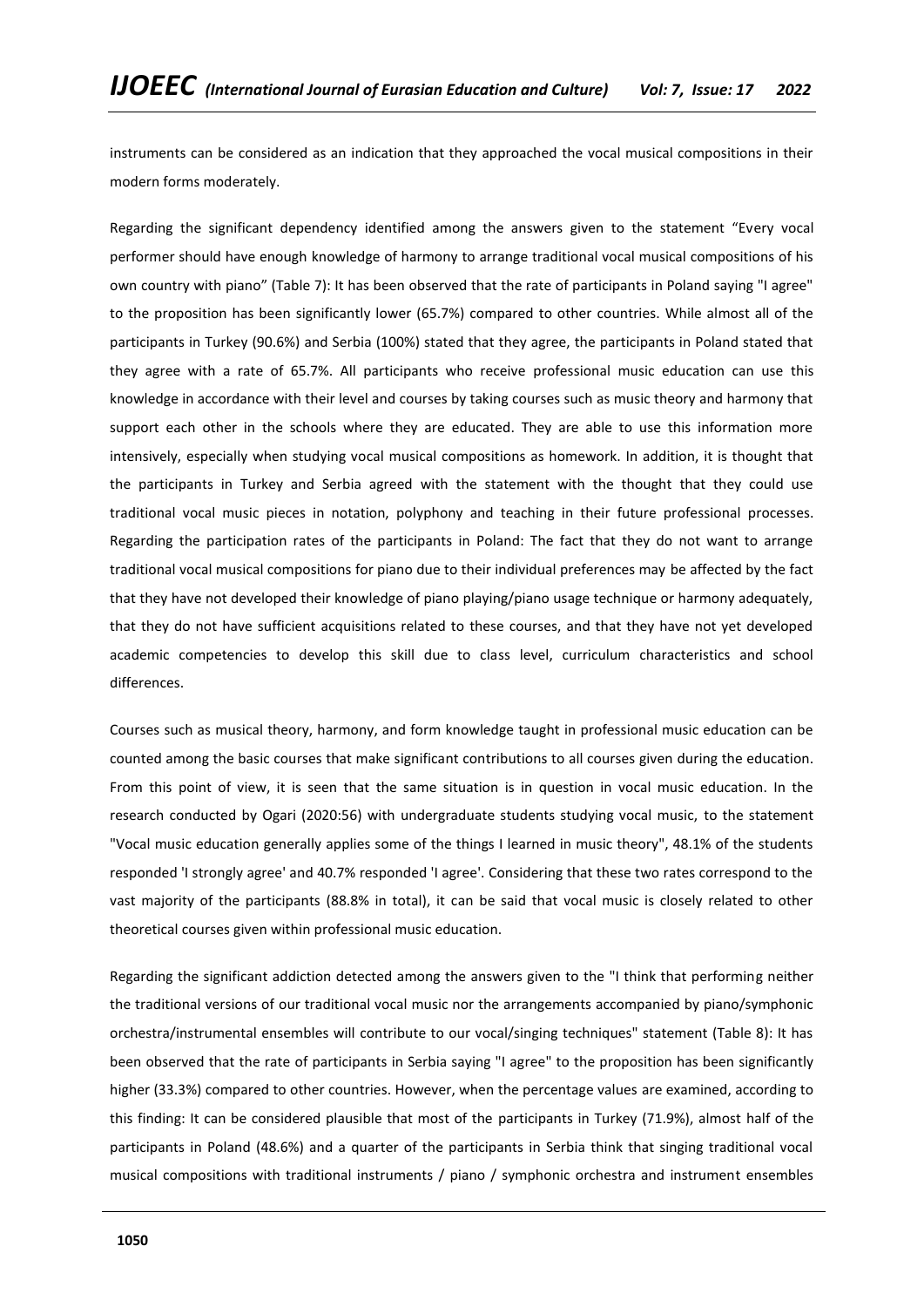can contribute positively to the development of singing technique. In this way, it can be said that the majority of the participants accepted that all traditional vocal musical compositions are a tool that can be used in the field of vocal training, no matter which way they are performed, and in this respect, they found traditional vocal musical compositions valuable.

Regarding the significant addiction detected among the answers given to the expression "If I become a music educator after graduation, I will teach my students traditional vocal musical compositions" (Table 9): It has been identified that the rate of saying "I agree" to the proposition of the participants in Poland has been significantly lower than the others (71.4%). While almost all of the participants in Turkey and all of the participants in Serbia answered 'I agree' with the statement given, participants in Poland stated that they agreed with the statement to a lesser extent. Considering this situation within the scope of the professional activities and designs of the participants in Poland, it can be said that their individual orientations and personal wishes in music education, which they plan to pursue throughout their teaching, have been influential. It can be said that the participants in Turkey and Serbia attach importance to the traditional vocal musical compositions of their countries, and that the individuals who will come after them have the opportunity to learn their own traditional vocal musical compositions.

## **RECOMMENDATIONS**

Especially the technological devices and virtual media opportunities that modern life offers too much to keep up with, create distracting risks that can waste the time of students' when used incorrectly and unnecessarily. It is thought that teaching traditional music and traditional vocal music in appropriate ways for students who are at such risks can offer them much more important academic and musical cultural gains.

It is an important requirement to adequately teach the traditional music and traditional vocal musical compositions, which are the most important products of the musical cultures of the countries, both original forms and accompanied by piano, symphonic orchestra and instrument ensembles, to students who receive music education during their education.

It is a duty for the students who receive music education to have an intellectual protection motive for traditional music and traditional vocal musical compositions, and to strive for the sustainability of these works, for their identities as music educators and musicians.

Our traditional vocal music should be designed with different accompaniment styles (piano or symphonic orchestra) in relation to the type of school, grade level, and school type studied by students and soloists, and should continue to be arranged so that it can be performed with various instruments.

It is thought that processing vocal works written in traditional style with information supported by classical western music theory, such as harmony and music theory, in order to be performed on the piano instrument that is mostly used within the scope of universal music education studies and to be included in piano notation.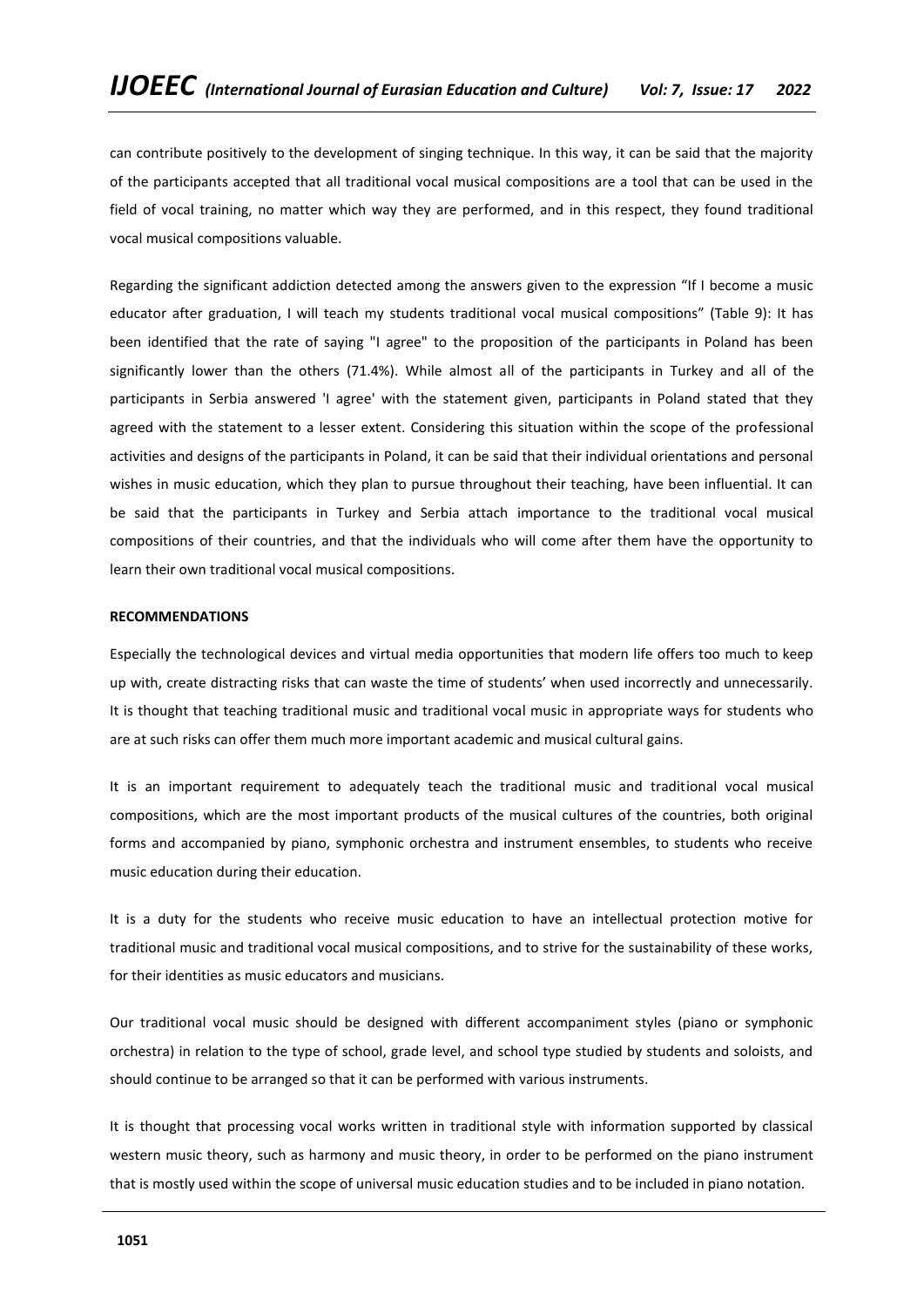Some countries may have been under negative pressures due to the historical events they have experienced in the past, and may have encountered obstacles in keeping the cultural heritage alive and transferring it to the future. It is especially known that Poland has been under the pressures of various countries that prevent cultural development within a certain period of time that has started and continued since 1945. Almost half of the participants from Poland stated that they do not like to sing traditional vocal music pieces. It can be thought that Poland is only one of the countries in the world that has faced such barriers to the transfer of musical culture. In this respect, it is necessary to protect the musical cultural histories of the countries primarily with the means of the state, to determine the works that have not come to light by scanning the field through various music researchers, to record them in writing and to make updates. In addition, great gains will be achieved by entrusting the musical cultural products obtained to the music educators, musicians and artists of the future in the music education institutions of the countries

### **ETHICAL TEXT**

In this article, journal writing rules, publishing principles, research and publishing ethics rules, journal ethics rules are followed. The author are responsible for all kinds of violations related to the article.

"In this article, journal writing rules, publication principles, research and publication ethics rules, journal ethics rules have been followed. Responsibility for any violations that may arise regarding the article belongs to the author. Ethics committee approval of the article was obtained by Zonguldak Bülent Ecevit University/Publications Ethics Committee with the protocol number 24 dated 29.01.2021".

**Author(s) Contribution Rate:** All authors contributed equally to the research.

### **REFERENCES**

- Akbulut, E. (2001). The place of Turkish and Western music in contemporary music education. *Pamukkale University Journal of Education Faculty, 10,* 79-83.
- Akın, B. (2018). Cultural memory ve music. *Eurasian Journal of Music and Dance, 13*: 101-117. https://doi.org/10.31722/konservatuvardergisi.496835

Aktüze, İ. (2003). *Müziği anlamak ansiklopedik müzik sözlüğü*. Pan Publication.

Ammer, C. (2004*). The facts on file dictionary of music*. Facts On File, Inc.

- Büyüköztürk, Ş., Çakmak Kılıç, E., Akgün, Ö.E., Karadeniz, Ş. & Demirel, F. (2009). Bilimsel araştırma yöntemleri. Pegem Academy Publishing.
- Civallero, E. (2007, August, 19-23). Traditional games, music and oral tradition intangible tools in multicultural libraries [Oral presentation]. *World Library And Information Congress: 73rd Ifla General Conference and Council, South Africa.*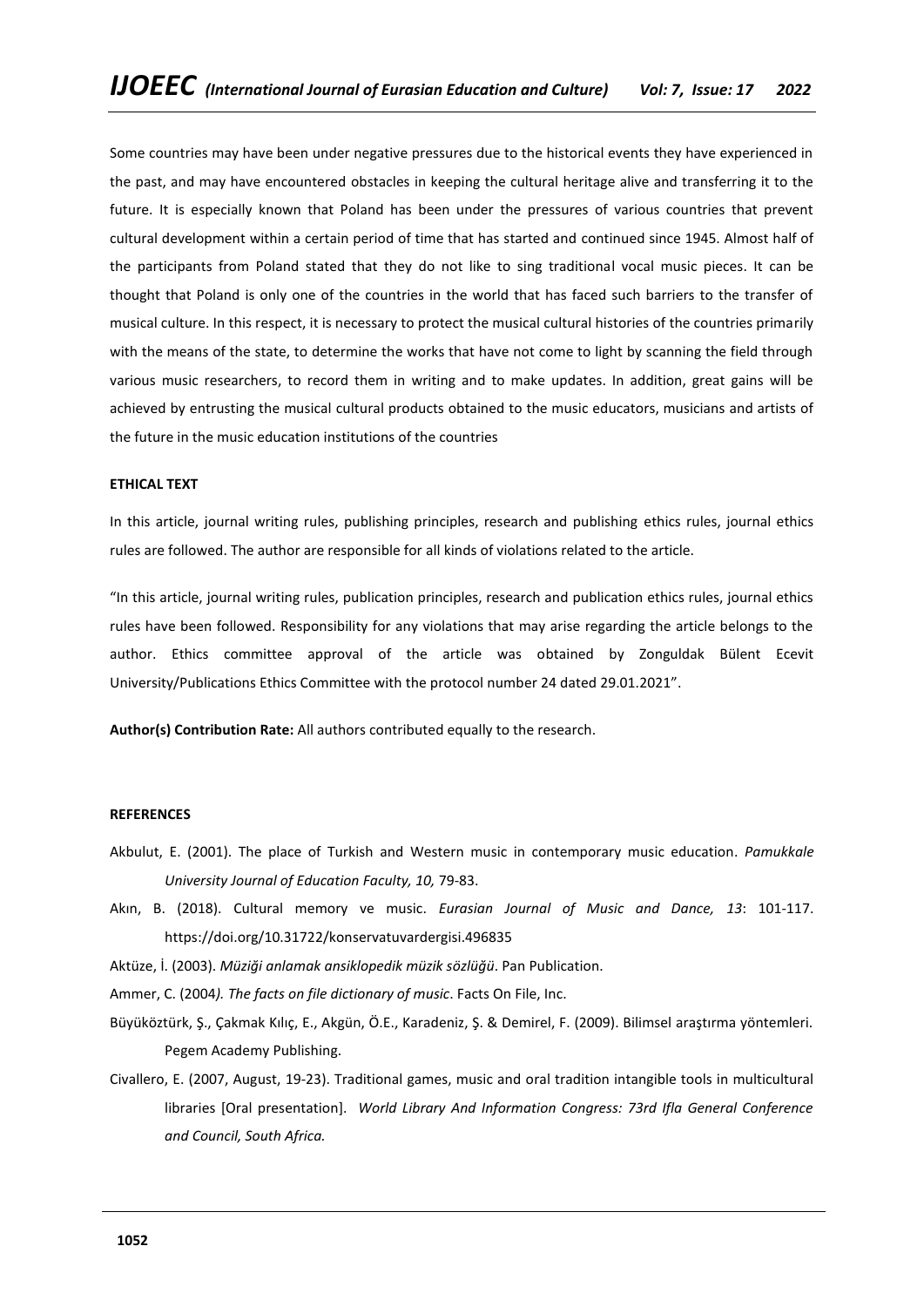- Creswell, J. W. (2020). *Educational research: planning, conducting and evaluating quantitative and qualitive research*. (S. Doğan & İ. Karsantik, Trans.) Edam publication (Original work published 2012).
- Ege, G. (2019). Understanding and preservation of traditional music cultures as a cultural heritage: Turkish traditional art music and traditional Korean music. *Eurasian Journal of Music and Dance, 14,* 230-238. 10.31722/ejmd.584415
- Güneş, F. (2020). Nursery rhymes. *The Journal of Limitless Education and Research, 5* (2): 1-18. <https://doi.org/10.29250/sead.685541>
- Han, S., & Yu, T. (2016, May, 27-29). A discussion on the functional effect of chinese traditional vocal music aesthetic view on ordinary college vocal music teaching-reflections on the present situation of college vocal music teaching*. International Conference on Education, Management and Computer Science, Shenyang, China.*
- Helvacı, A. (2010). View and expectations of the students in music education program about the use of traditional music in voice education. *E-Journal of New World Sciences Academy, 5* (3): 184-191.
- Karasar, N. (2009). *Scientific research method*. Nobel Publication.
- Kalyoncu, N., & Özata, C. (2009, September, 10-15). Instrumental teaching in the context of oral tradition in Bolu/Turkey, *38. ICANAS International Congress of Asian and North African Studies, Ankara, Turkey.*
- Kurudayıoğlu, M., & Potur, Ö. (2012). Jingles in sense of upskilling basic language skills. *Journal of Language and Literature Education*, *15*: 40-62.
- Leung, B.W. (2018). Coda: current trends and future development in transmitting traditional music. B.W. Leung, (Ed.). *Traditional Musics in the Modern World: Transmission, Evolution, and Challenges* (261 272). Springer Publishing. [https://doi.org/10.1007/978-3-319-91599-9\\_16](https://doi.org/10.1007/978-3-319-91599-9_16)
- Ogari, E. K. (2020). *Techniques of assessing students' vocal music performance by selected universities in Kenya: Investigating Conformity With Procedural Evaluation Frameworks.* [Doctoral dissertation], Kenyatta University.
- Qi, G. (2017, October, 17-18). Inquiry and Reflection of the Inheritance and Reference of National Vocal Music Art. 4th International Conference on Education, Language, *Art and Inter-Cultural Communication (ICELAIC), Moscow, Russia.*
- Saruhan. Ş. (2014). A Proposal towards the using the parameter of singer's formant in traditional singing style studies. *International Journal of Eurasia Social Sciences, 5* (17), (163-190).
- Say, A. (2002). *Müzik sözlüğü.* Müzik Ansiklopedisi Publication.
- Seyrek, H. (2001). *İlköğretim okulları için şarkı dağarcığı.* Mey Müzik Eserleri Publication.
- Sözer, V. (2005). *Müzik ansiklopedik sözlük*. Remzi Bookstore.
- Uçan, A. (2005, May, 4-6). An overview of the place and ımportance of traditional music in general music education. *Traditional Music Symposium in General Music Education. Van Yüzüncü Yıl University, Van-Turkey.*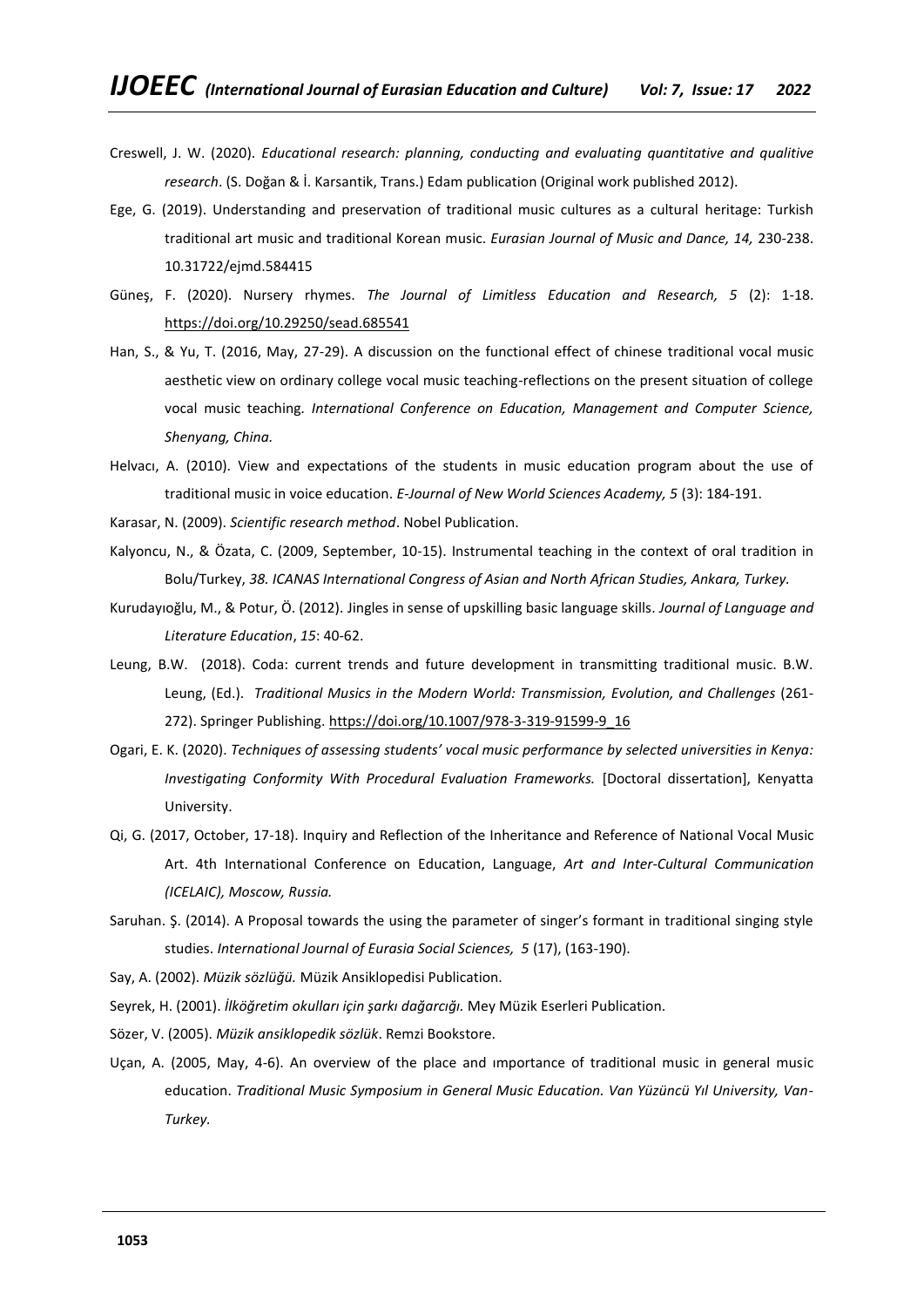- Xinggui, W. (2019, December, 20-21). On the integration of traditional music culture in vocal music teaching in colleges and universities. *7th International Education, Economics, Social Science, Arts, Sports and Management Engineering Conference, Dalian, China.*
- Zhong, C. (2015, May, 29-31). Study of the relationship between vocal music works and vocal music performance. *3rd International Conference on Management, Education, Information and Control, Shenyang, China.*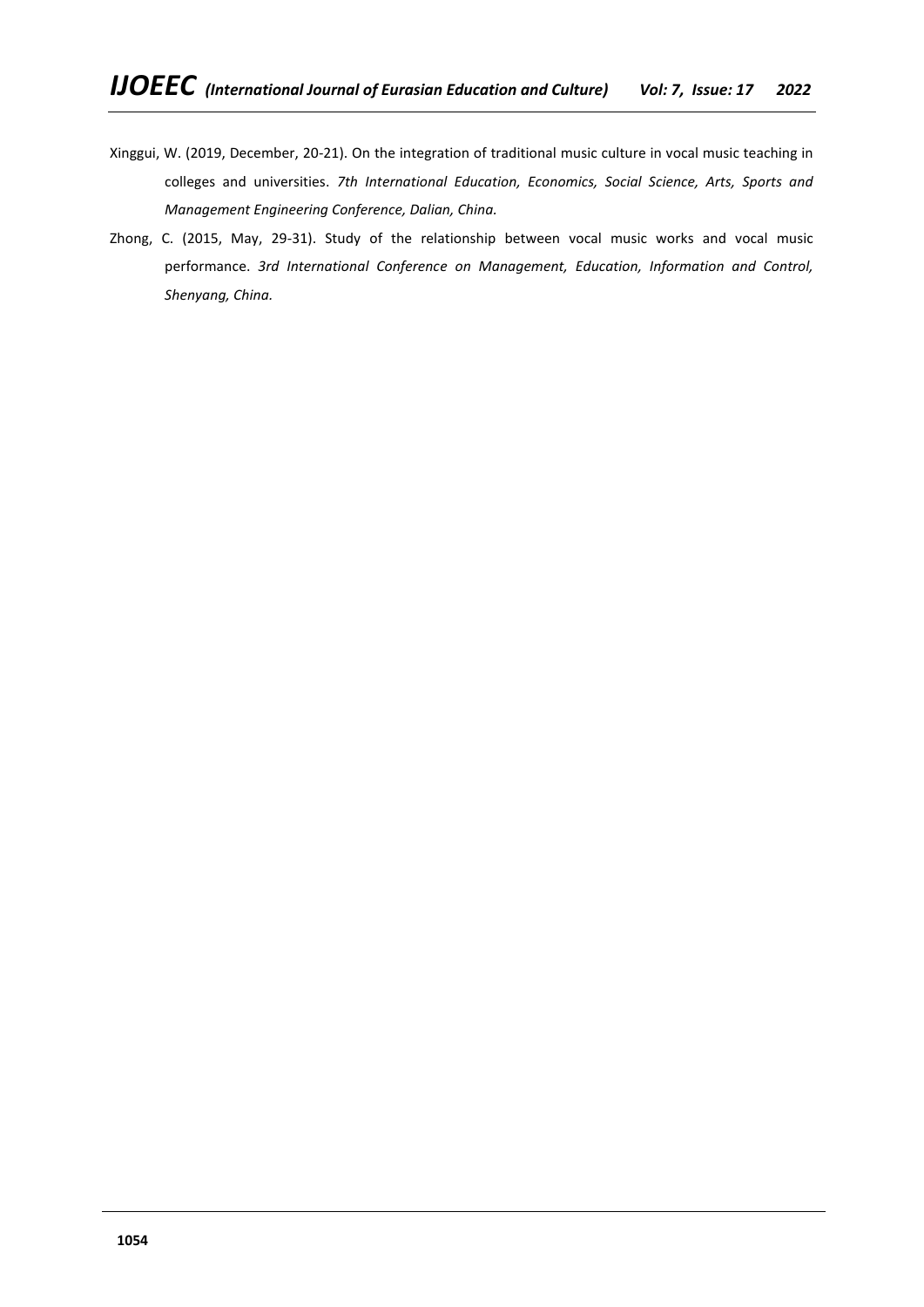# **TÜRKİYE, POLONYA VE SIRBİSTAN'DAKİ MÜZİK BÖLÜMÜ ÖĞRENCİLERİNİN GELENEKSEL VOKAL MÜZİK EĞİTİMİ VE BESTELERİNE YÖNELİK DÜŞÜNCELERİ**

## **ÖZ**

Bireyler eğitim hayatları boyunca; okul/çocuk şarkıları, ninniler, tekerlemeler, marşlar, ilahiler, anonim halk şarkıları/türküleri gibi geleneksel vokal müzik eserlerini tanımakta ve öğrenmektedirler. Mesleki müzik eğitimi verilen üniversitelerdeki ses eğitimi çalışmalarında, geleneksel vokal müzik eserlerini seslendirme eğitimleri de verilmektedir. Geleneksel vokal müzik eğitimi süreci; okulun misyonu, müzik eğitimi programı, öğretmenlerin talepleri, seçmeli ders veya zorunlu ders olması ile ilişkili olarak da değişiklikler gösterebilmektedir. Bu çalışmada Türkiye, Polonya ve Sırbistan' da mesleki müzik eğitimi verilmekte olan bazı üniversitelerin, farklı tip müzik okullarında ses eğitimi dersleri almış/almakta olan öğrenci katılımcıların geçmişten biriktirerek getirdikleri ve öğrendikleri geleneksel vokal müzik eserleri hakkında görüşlerinin çeşitli açılardan tespit edilmesi amaçlanmıştır. Araştırma nitel araştırma yöntemlerinden betimsel tarama modeli kullanılarak gerçekleştirilmiştir. Türkiye, Polonya ve Sırbistan'daki çeşitli üniversitelerde ses eğitimi almış/almakta olan müzik bölümü öğrencilerinin, geleneksel vokal müzik eserlerine ilişkin görüşlerini çeşitli açılardan inceleyen bu araştırmada, hazırlanmış anket aracılığı ile toplam 111 katılımcıdan veri toplanmıştır. Veriler SPSS programında test edilmiştir. Ülkeden ülkeye farklılıklar gösteren bulgular incelendiğinde: Türkiye'deki katılımcıların geleneksel vokal müzik eserlerinin piyano, senfonik orkestra ve çalgı toplulukları için eşlikli yeni düzenlemelerinin yapılmaya devam etmemesi durumunda, gelecek yıllarda bu eserlerin unutulabileceği ifadesini hassasiyetle onayladıkları; Polonya'daki katılımcıların geleneksel vokal müzik eserlerinin orijinal/geleneksel biçimlerini seslendirmeyi diğer ülkelere göre daha az sevdikleri; Sırbistan'daki katılımcıların ise fırsatları olursa geleneksel vokal müzik eserlerini senfonik orkestra ve çalgı toplulukları eşliğinde iyi performanslarla söyleyebileceklerini belirttikleri; Türkiye ve Sırbistan'daki katılımcıların büyük çoğunluğunun okullarından mezun olduktan sonra eğer müzik eğitimcisi olurlarsa öğrencilerine geleneksel vokal müzik eserlerini öğreteceklerini belirttikleri; Türkiye'deki katılımcıların müzik eğitiminde geleneksel vokal müzik eserlerinin geleneksel çalgılarla seslendirilmesi gerektiği önermesine diğer ülkelere göre daha fazla oranda katıldıkları tespit edilmiştir.

**Anahtar kelimeler:** Ses eğitimi, vokal müzik, geleneksel vokal müzik eğitimi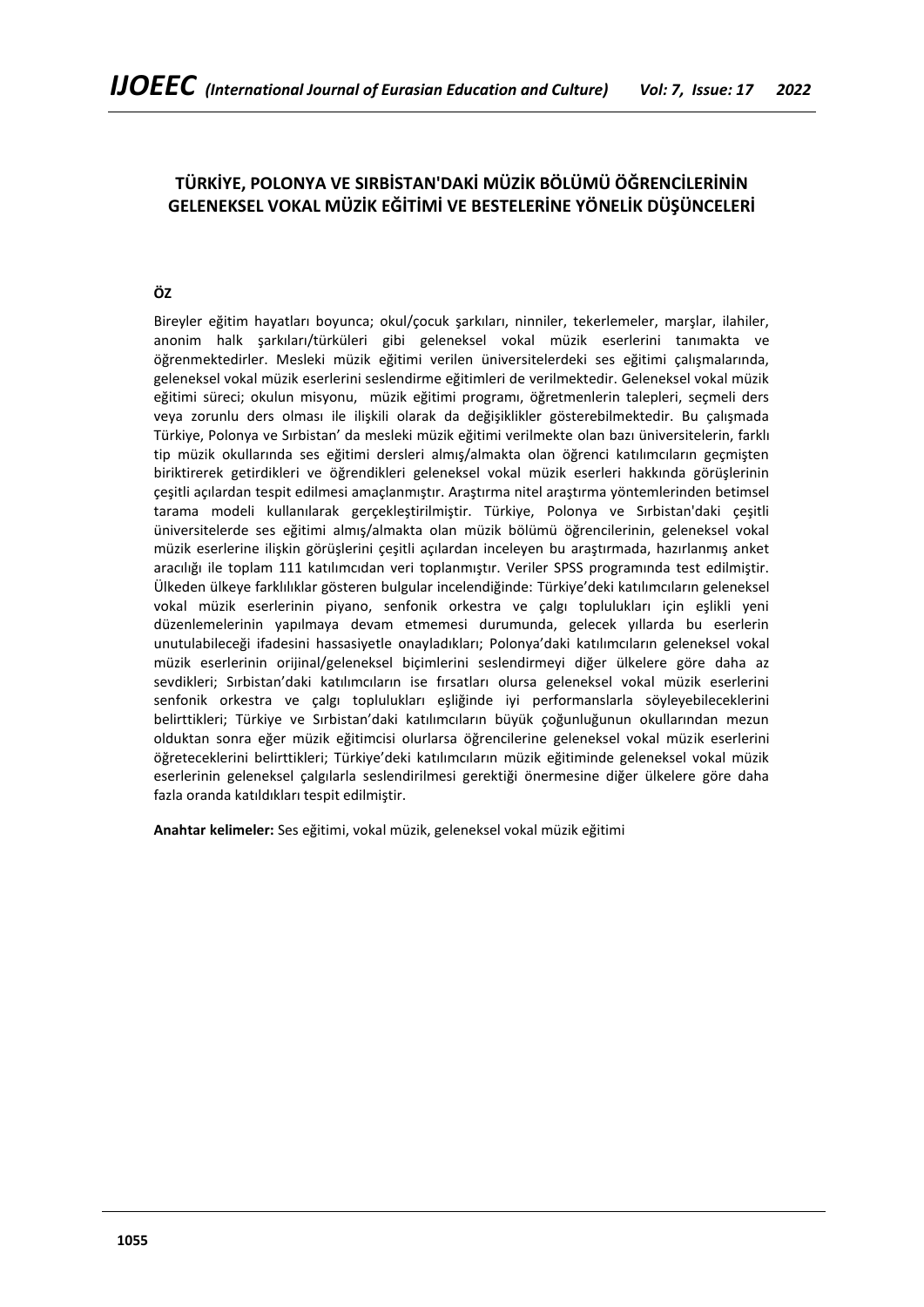## **GİRİŞ**

Pedagojik ve bilimsel yaklaşımlarla devam ettirilmekte olan eğitim faaliyetleri, özellikleri itibariyle ülkeden ülkeye değişiklikler gösterebilmekte ve etkilendiği kaynaklar açısından da çeşitlilikler arz edebilmektedir. Eğitim faaliyetlerinin hazırlanmasında, ülkelerdeki eğitim yöneticileri ve otoriteleri tarafından saptanmış kurallar, geçmişten beri süregelmiş mevcut tercih ve yöntemler, ülkenin ekonomik yeterlikleri, halkın ihtiyaç duyduğu mesleki-sosyal gereksinimler etkili olmaktadır. Eğitim çalışmalarının sürdürülmesinde başka ülkelerin eğitim uygulamaları, yerli ve yabancı pedagoglar ve eğitim araştırmacıları tarafından güncellenerek sunulmakta olan eğitim yaklaşım-uygulamaları da görevler almaktadır. Ayrıca kültürel öğeler-birikimler, eğitim faaliyetlerinin hazırlanmasında ve şekillendirilmesinde faydalı olan ögeler olarak kabul edilebilir. Eğitimin geçmişten gelen bilgi ve deneyimleri kullanan, sürekli yenilenen ve teknolojik, ekonomik, sosyal ve kültürel deneyim ve gelişmelerden etkilenen bir kavram olduğu bilinmektedir.

Sosyal hayatımızın her alanında geçmişten beri kullanılarak unutulmamış, değerleri silinmemiş öğeler olan kültürel birikimlerimiz vardır. Civallero' ya göre (2007), bir halkın somut olmayan mirası, kültürünün maddi olmayan kısmından oluşur. Bunlar: Masallar, oyunlar, şarkılar, müzik gibi sözlü veya sesli yollarla aktarılan tüm bilgilerdir. Soyut-somut nitelikleri, görsel ve işitsel özellikleriyle çeşitli ortamlarda sosyal öğrenmeler yoluyla öğretilmiş kültürel birikimler, davranış ve yaşantılarımızı olumlu etkilerle yönlendirme çabası içinde olmuş, ayrıca düzenli eğitim faaliyetlerinin sürdürüldüğü eğitim kurumlarında da öğretilerek canlılığını sürdürmüş ve sürdürmektedir. Kültür; her öğreti alanının, bilimin, sosyal alışkanlıkların, yaşantıların, tarihin ve geleneklerin içinde yer almıştır.

Gelenek, bir toplumda ya da bir toplulukta geçmiş çağlardan süzülüp gelerek değerli görülen, kuşaktan kuşağa geçerek dönemler ve bireyler arasında ortak bir ruh ve bağ oluşturan kültürel öğelerdir. Geleneksel ise gelenekle ilgili olan, geleneğe ilişkin, geleneğe ait ve geleneğe dayanan anlamlarına gelmektedir (Uçan, 2005). Toplum, kültür, kültürel ögeler, manevi değerler, sanat, resim ve müzik ürünleri daimi olarak birbirleri ile ilişki içinde olmuşlardır. Müzik, yapısı itibari ile bulunduğu çağın özelliklerinden etkilenerek yenilenmektedir. Bu yenilenme süreçlerinde geçmişten gelen birikim kaybolmamakta, orijinal özellikleri ile (klasik-geleneksel) yaşamakta ve orijinal özelliklerinin bazı nitelikleri değişerek güncellenebilmektedir. Ülkelerin geleneksel ürünleri arasında, gelenekle ilişkili olan, geleneksel özelliklerle örülmüş, oluşturulmuş geleneksel müzikleri de vardır. Bu müzikler, vokal-insan sesi ile ve çalgılarla sunulabilmektedir.

Kültürün önemli boyutlarından birisi olan sanat, içeriğinde müzik kavramını barındırır. Müzik, bünyesindeki zengin tür çeşitliliğinden kaynaklanarak neşeli sunumlarla anlatıcı, dinleyenleri eğlendirici, bazı örnekleriyle huzuru ve sakinliği hissettirici, öyküleyici, doğru olanı fark ettirici, estetik- sanatsal duyguları ortaya çıkarıcı ve öğretici yönleriyle işitsel özelliklerdedir. Akın' a (2018:106) göre, müzik ve kültürel birikimler birbirini tamamlayarak anlamlı hale gelir. Müzik, var olduğu toplumun kültüründeki biçimiyle anlamlandırılır ve toplumlarda güçlü bir sosyokültürel iletişim aracı olan sanat dalıdır. Bundan dolayı müzik, sosyokültürel açıdan, kültürel birikimin oluşumu, aktarımı ve devamlılığı açısından önemlidir.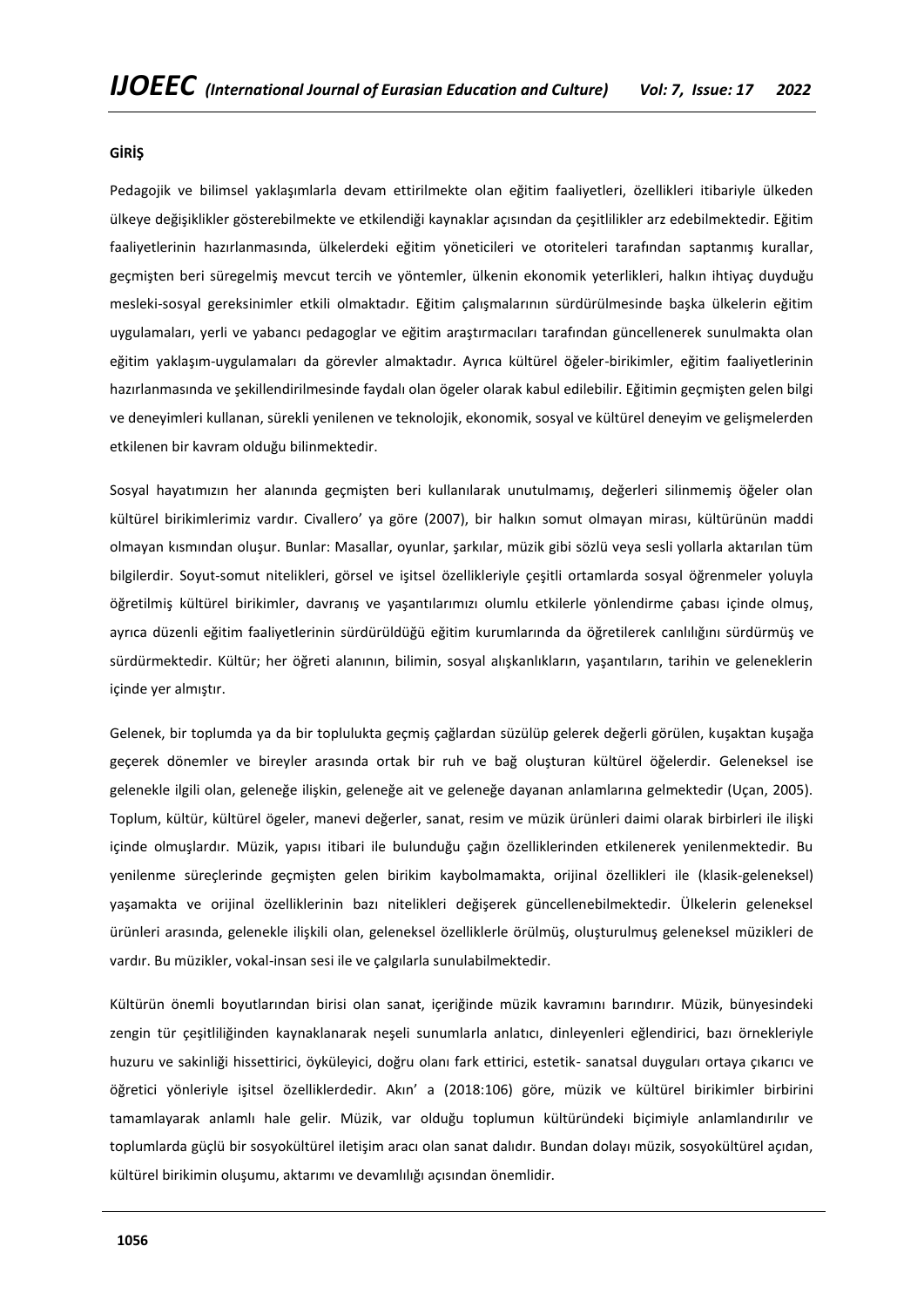Kültür, sanat ve müzik birleşiminden doğan ürünler, çalgılar ve vokal olarak insan sesi ile de sunulabilmektedir. Zhong' a (2015: 465) göre kültür, tüm ideolojilerde dil, edebiyat, sanat ve manevi servet içeren, insanın yarattığı maddi zenginlik ve manevi zenginlik toplamıdır. Özel bir kültür şekli olarak, vokal müzik sanatının özü de kültürdür. Vokal müzikle insanlara bir tür ulusal kültür iletilmektedir. Kalyoncu ve Özata' ya (2009: 415) göre, yazılı kültürün gelişmesi ve yaygınlaşmasından önce, müziksel kültürün geleceğe aktarılmasında sadece sözlü/oral aktarım görev almıştır.

İnsanlığın temel öğelerinden biri olan müzik, kültürel yapıya bağlı kalarak biçimlenen ve kültürel oluşuma katkıda bulunan bir olgudur (Akbulut, 2001: 80). Zamana ayak uydurarak değişen toplumlarda müziğin yenilenmesinin de kaçınılmaz olduğu düşünülebilir. Fakat eskiden beri var olmuş müzikal birikimler olan geleneksel müziklere ilginin ve beğeninin tamamen bitmediği düşüncesine, güncel yazılı-sözlü-görsel ve işitsel araçlardan ulaşılabilmektedir. Geleneksel müzik, insanların var oldukları topraklarda kendilerinden önce yaşamış insan topluluklarınca oluşturulmuş, yazılı veya sözlü kayıt altına alınmış, kulaktan kulağa aktarılıp yaşanan güne kadar getirilmiş müzikal birikimleri ve türü/türleri olarak tanımlanabilir. Ege' ye (2019: 232) göre, geleneksel müziklerin ortak özellikleri: Eski bir geçmişe dayanıyor olmaları, "klasik" kavramına uyumlu özellikler sergilemeleri, toplumda geniş kitleler tarafından değil, daha küçük gruplar tarafından takip edilerek sürdürülmeleri, yaygın ve popüler müzik kültürlerinden farklı olarak sanatsal kaygılarla üretilmiş olmaları, güncel müzik akımlarının ve popüler kültürün etkisi/baskısı ile kaybolma tehdidi altında olduklarından korunmaya ihtiyaç duymalarıdır.

Genel müzik eğitiminde ve profesyonel müzik eğitiminin ses eğitimi alanında kullanılmakta olan geleneksel vokal müzik eserleri, her ülke tarafından okul öncesi kurumlarından itibaren başlatılarak zorluk ve türlerine göre ders planlarına dahil edilmekte ve öğretilmektedir. Bu araştırmada çoksesli veya tek sesli olabilme nitelikleri ile birlikte: Ninniler, tekerlemeler, çocuk şarkıları, halk türküleri, ilahiler, marşlar geleneksel vokal müzik eser türleri olarak kabul edilmiştir. Seyrek' e (2001:16) göre, ritmik yapısı çoğunlukla basit nota tartım kalıplarında olan, genellikle çok değiştiricili tonalitelerde olmayan; lise çağından önceki çocuklara hitap eden; çocukların anlayabileceği özellikte somut ve soyut kelimelerden oluşan sözleri olan; sözleri ile iyi-güzel-olumlu kavram ve beklentilerin öğretimini amaçlayan, vokal ses aralığı çok geniş olmayan (genellikle B3-D5 arası) bestelere çocuk şarkısı denir. Çocuk şarkılarında ezgiler 1. sınıflar için 3'lü, 5' li veya 6'lı aralıklarda yazılmıştır. Sınıf büyüdükçe, şarkı söyleme yeteneği geliştikçe ve müzik birikimi ilerledikçe bu aralık 10'lu ya kadar genişleyebilmektedir.

Çocukları uyuturken söylenen melodiler olan ninniler, anne-babalar tarafından makama, tonaliteye ve ölçüye dikkat edilmeksizin içlerinden geldiği gibi seslendirilen, sözleri dörtlüklerden oluşan ve sonları genellikle "ninni" kelimesi söylenerek bitirilen müzik eserleridir. Yöresel özellikler de taşımakta olan ninniler her milletin kendi özelliklerindedir (Sözer, 2005: 504). Halk edebiyatında şiirsel tarzda söylenen, yarı anlamlı yarı anlamsız eserler tekerlemelerdir (Kurudayıoğlu & Potur, 2012: 40). Tekerlemeler çocuk oyunlarında ve günlük yaşamda kullanılan ölçülü ve kafiyeli sözlerdir. Masalların giriş kısımlarında, hikâye, bilmece ve halk tiyatrosunda gibi ürünlerde dinleyen ve okuyanların ilgisini çekmek için yer verilir ve söylenir. Çocuk oyunlarında neşeli vakit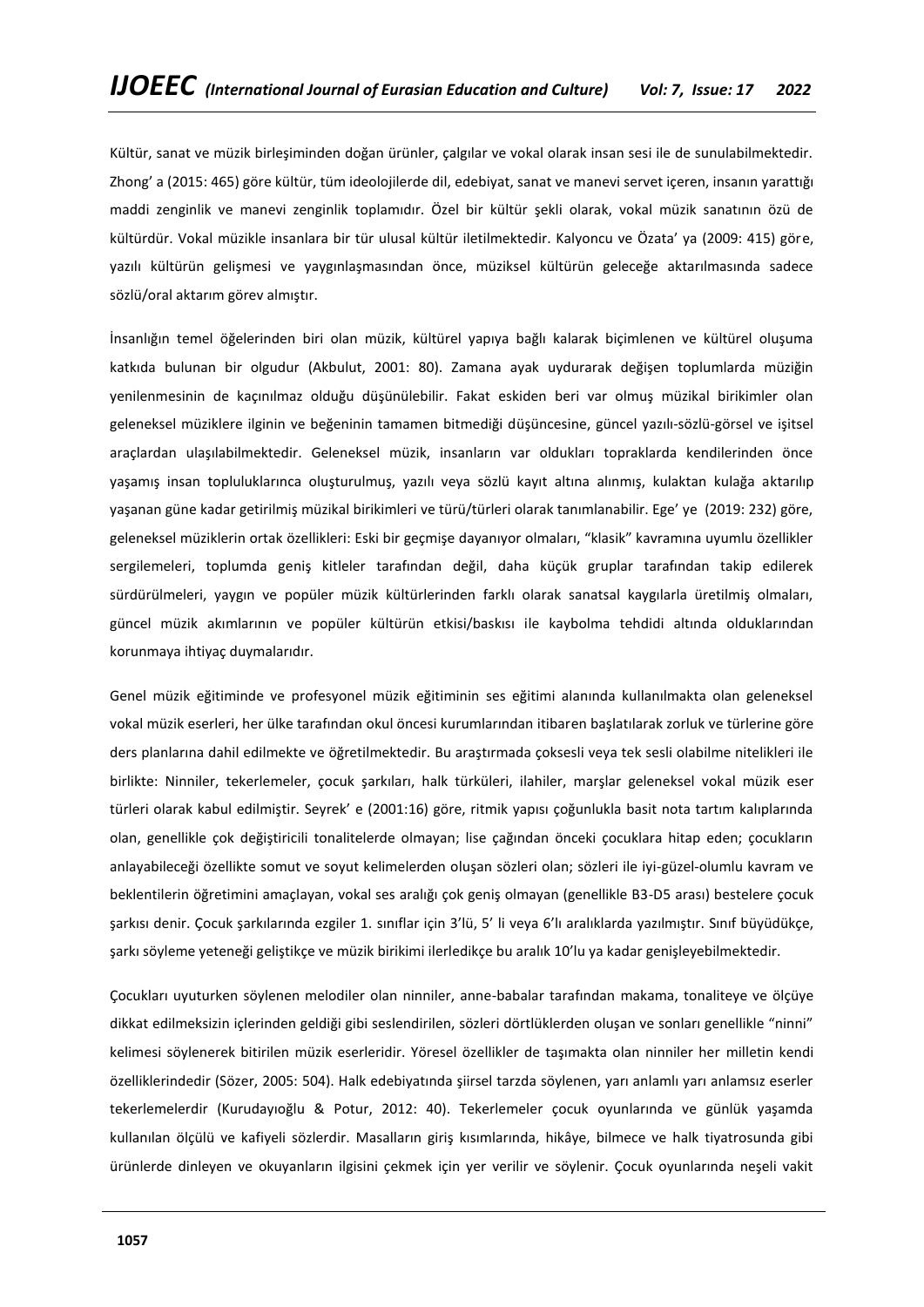geçirmek, eğitimde konuşma becerisini geliştirmek, oyunlarda ebe veya grup liderini seçmek için söylenen tekerlemeler günlük hayatta da kullanılmaktadır (Güneş, 2020: 3).

Askeri açıdan bireyleri aynı düzende yürütmek, yürüyüşü desteklemek ve coşkulandırmak, ulusal bütünlüğü artırmak veya cenaze törenlerinde hüznü anlatma amacında olan, sözlerle anlatımın vurgulandığı, 4/4' lük ya da 2/4'lük ölçülerde yazılan bestelere marş denir (Aktüze, 2003: 338). Dünyada bütün kültürlerde yer almış olan küçük yapılı ve sözlü müzik formundaki eserler şarkılardır. Sanat eseri niteliğinde olsun veya olmasın sözlü eserler genellikle şarkı olarak isimlendirilir. Dinsel şarkı, popüler şarkı, opera şarkısı, aşk şarkısı, çocuk şarkısı, dans şarkısı ve halk şarkısı gibi türleri vardır. Uluslararası sanat müziğinde Rönesans döneminden itibaren örnekleri verilmeye başlanmıştır. Türküler halk müziğimizde geniş yaratı alanına sahip en tanınmış, yaygın ve köklü biçimlerdir. Anadolu'da kırsal bölgelerde bütün sözlü ezgilere verilen isimdir (Say, 2002: 499,545). Halk şarkısı: Bir ülkenin veya bölgenin insanları arasında ortaya çıkan ve genellikle yazıya geçirilmeden nesilden nesile aktarılan şarkılardır. Bu tür şarkılar mısralar arasında nakarat olsun ya da olmasın genellikle aynı melodiyle söylenen birkaç mısradan oluşur (Ammer, 2004:147).

Kültürel ve sanatsal çeşitliliğin gelişimini takip etmede ulusal vokal müzik sanatı önemlidir. Sosyal çevreye aktif olarak girebilen ulusal vokal müzik, kapsamlı gelişmeyi teşvik etmek için modern eğitimin iletişimi ve ifadesi ile ulusal müzik sanatının gelişimini hızlandırabilir (Qi, 2017:669). Akademik araştırmalar arasında ülkelerin kendi geleneksel vokal müzik öğretimi alanına ilişkin çalışmalar da mevcuttur. Han & Yu'nun (2016), "A Discussion on the Functional Effect of Chinese Traditional Vocal Music Aesthetic View On Ordinary College Vocal Music Teaching-Reflections on the Present Situation of College Vocal Music Teaching" başlıklı araştırmasında, Çin geleneksel vokal müzik kültürünün bilimsel doğası, benzersizliği ve çağdaş vokal müzik sanatının gelişimi için vazgeçilmezliği yeniden incelenmiştir. Helvacı'nın (2010) "Müzik Öğretmenliği Anabilim Dalındaki Öğrencilerin Geleneksel Müziklerimizin Bireysel Ses Eğitimi Dersinde Kullanımına İlişkin Görüş ve Beklentileri" başlıklı çalışması da bir diğer örnektir. Bu araştırmada katılımcı üniversite öğrencilerinin % 50'si ses eğitimi sürecinde geleneksel müziklerden kısmen yararlandıklarını, % 33'ü ise çok az yararlandıklarını belirtmişlerdir. Saruhan'ın (2014) araştırmasında ise, geleneksel şarkıcılık türlerindeki performanslara uygun olan şarkıcı formantının kullanımı incelenmiş ve bu alanın gelişimine uygun öneriler sunulmuştur.

### **Araştırmanın amacı ve önemi**

Bu çalışmada Türkiye, Polonya ve Sırbistan' da mesleki müzik eğitimi vermekte olan bazı üniversitelerin, farklı tür müzik okullarında ses eğitimi dersleri alan öğrencilerin bugüne kadar eğitim yoluyla ve çeşitli tecrübelerle öğrendikleri geleneksel vokal müzik eserleri hakkında görüşlerinin belirlenmesi; belirlenen verilerin genel ortalama puanları açısından ülkeler arası karşılaştırmalar yapılarak değerlendirilmesi; sonuçlarla ilişkili olarak araştırma alanı ile ilgili olan eğitim-öğretim otoritelerine, eğitimci ve öğrencilere önerilerde bulunulması; araştırmanın alanı ve konusu kapsamında çalışma yapacak olan araştırmacılara-okuyuculara yeni bir literatür örneği sunulması amaçlanmıştır. "Türkiye, Polonya ve Sırbistan' da profesyonel müzik eğitimi kapsamında ses eğitimi almış/almakta olan katılımcıların geleneksel vokal müzik eğitimi ve eserleri hakkında görüşleri nedir?"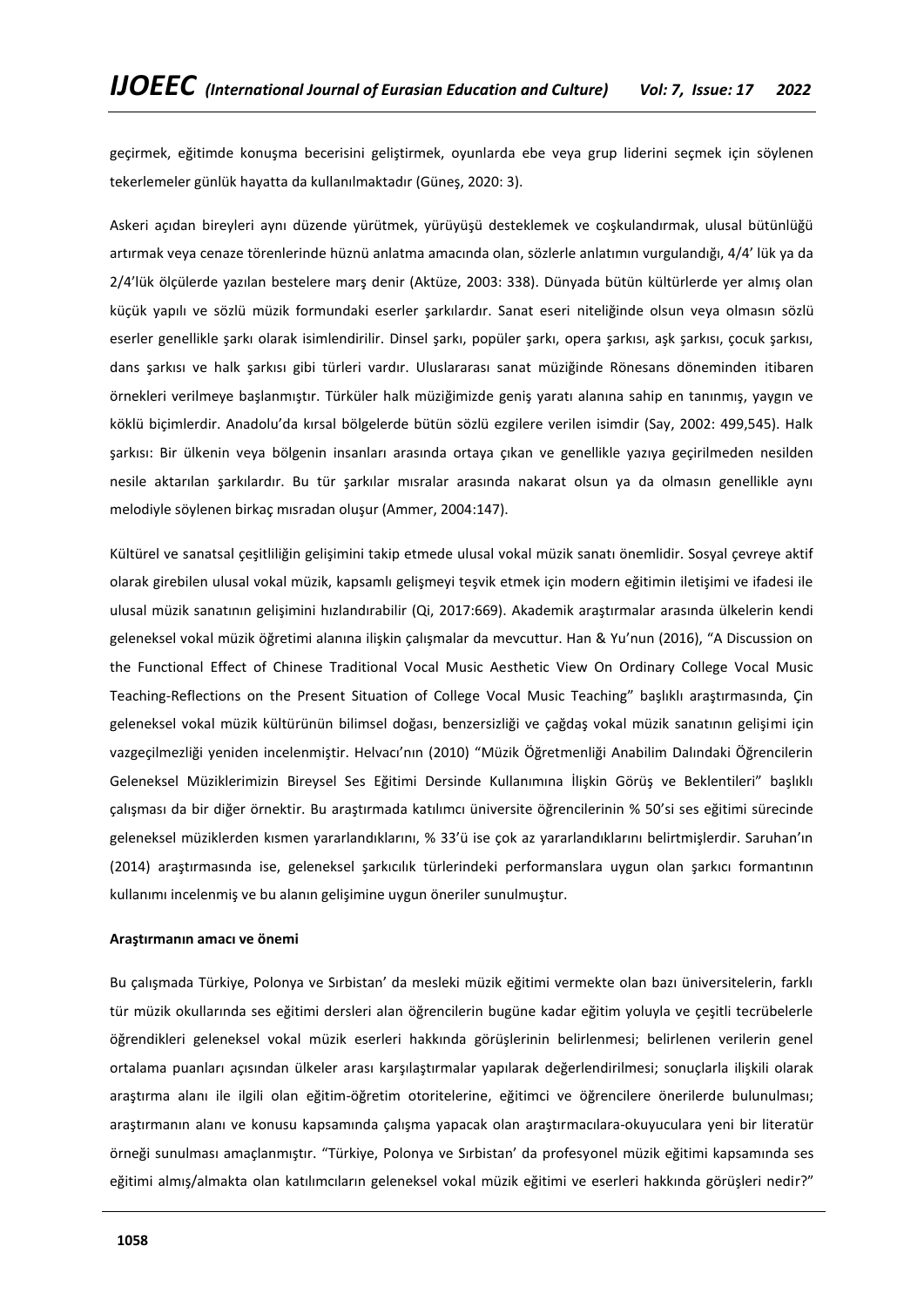araştırma sorusundan yola çıkılmış olan araştırmanın, vokal müzik eğitiminin geleneksel boyutu hakkında ülkeler arasında karşılaştırma yapan ilk araştırma olması ve inceleme alanı açısından uluslararası boyuttaki nadir çalışmalardan biri olmasından dolayı önem taşımaktadır.

## **YÖNTEM**

## **Araştırmanın modeli**

Araştırma: var olan bir durumun ortaya çıkartılmasını, farklı yönlerinin incelenmesini planlayan betimsel tarama modelindedir. Karasar'a (2009: 77) göre, tarama araştırmalarında geçmişte var olan veya halen varlığı devam etmekte olan bir durumun olduğu haliyle betimlenerek sunulması amaçlanmaktadır. Creswell' e (2020: 481) göre, eğitimde sıklıkla kullanılmakta olan tarama araştırma deseni, bir evrenin tutumlarının, görüşlerinin, özelliklerinin, davranışlarının açıklanması amacıyla bir örneklem grubuna veya evrenin bütününe anket veya birebir görüşmelerle tarama uygulaması yapılarak verilerin toplandığı nicel araştırma desenidir. Büyüköztürk ve arkadaşlarına (2009) göre, betimsel araştırma, araştırılan durumun olabildiğince ayrıntılı yani tam olarak tanımlandığı ve eğitim alanında en yaygın kullanıldığı bilinen araştırma çeşididir.

## **Katılımcılar**

Araştırmanın verileri Türkiye, Polonya ve Sırbistan'da lisans kademesinde müzik alanında çeşitli okullarda eğitim alan 111 öğrenciden elde edilmiştir. Türkiye'den: 64, Polonya'dan 35 ve Sırbistan'dan 12 katılımcı anket sorularını cevaplamıştır. Katılımcıların bazı demografik özellikleri Tablo 1'de sunulmuştur.

|                            |                    |                | Türkiye |                | Polonya |                | <b>Sirbistan</b> |                | <b>Toplam</b> |
|----------------------------|--------------------|----------------|---------|----------------|---------|----------------|------------------|----------------|---------------|
|                            |                    | n              | %       | n              | %       | n              | %                | n              | %             |
|                            | 18-21 yaş          | 27             | 42,2    | 21             | 60      | $\overline{7}$ | 58,3             | 55             | 49,5          |
|                            | 22-24 yaş          | 23             | 35,9    | 8              | 22,9    | 3              | 25               | 34             | 30,6          |
| Yaş                        | 25 ve üstü<br>yaş  | 14             | 21,9    | 6              | 17,1    | $\overline{2}$ | 16,7             | 22             | 19,8          |
|                            | Toplam             | 64             | 100     | 35             | 100     | 12             | 100              | 111            | 100           |
|                            | Kadın              | 44             | 68,8    | 25             | 71,4    | 9              | 75               | 78             | 70,3          |
| Cinsiyet                   | Erkek              | 20             | 31,3    | 10             | 28,6    | 3              | 25               | 33             | 29,7          |
|                            | Toplam             | 64             | 100     | 35             | 100     | 12             | 100              | 111            | 100           |
|                            | $1-3$ Yıl          | 31             | 48,4    | 17             | 48,6    | 4              | 33,3             | 52             | 46,8          |
|                            | 4-5 Yıl            | 19             | 29,7    | 8              | 22,9    | $\overline{2}$ | 16,7             | 29             | 26,1          |
| Ses eğitimi<br>alınan süre | 6 ve daha<br>fazla | 14             | 21,9    | 10             | 28,6    | 6              | 50               | 30             | 27            |
|                            | Toplam             | 64             | 100     | 35             | 100     | 12             | 100              | 111            | 100           |
|                            | 1                  | 9              | 14,1    | 6              | 17,1    | $\mathbf{1}$   | 8,3              | 16             | 14,4          |
|                            | 2                  | 5              | 7,8     | 5              | 14,3    | 0              | $\Omega$         | 10             | 9             |
|                            | 3                  | $\overline{2}$ | 3,1     | 3              | 8,6     | $\overline{2}$ | 16,7             | $\overline{7}$ | 6,3           |
|                            | 4                  | 5              | 7,8     | 3              | 8,6     | $\mathbf{1}$   | 8,3              | 9              | 8,1           |
| Profesyonel                | 5                  | 5              | 7,8     | 3              | 8,6     | $\mathbf{1}$   | 8,3              | 9              | 8,1           |
| müzik<br>eğitimi alma      | 6                  | 4              | 6,3     | 2              | 5,7     | 0              | $\Omega$         | 6              | 5,4           |
| süresi                     | 7                  | $\overline{7}$ | 10,9    | 2              | 5,7     | $\overline{2}$ | 16,7             | 11             | 9,9           |
|                            | 8                  | 11             | 17,2    | $\overline{2}$ | 5,7     | $\mathbf{1}$   | 8,3              | 14             | 12,6          |
|                            | 9 ve daha<br>fazla | 16             | 25      | 9              | 25,7    | 4              | 33,3             | 29             | 26,1          |
|                            | Toplam             | 64             | 100     | 35             | 100     | 12             | 100              | 111            | 100           |

### **Tablo 1.**Katılımcıların Demografik Özellikleri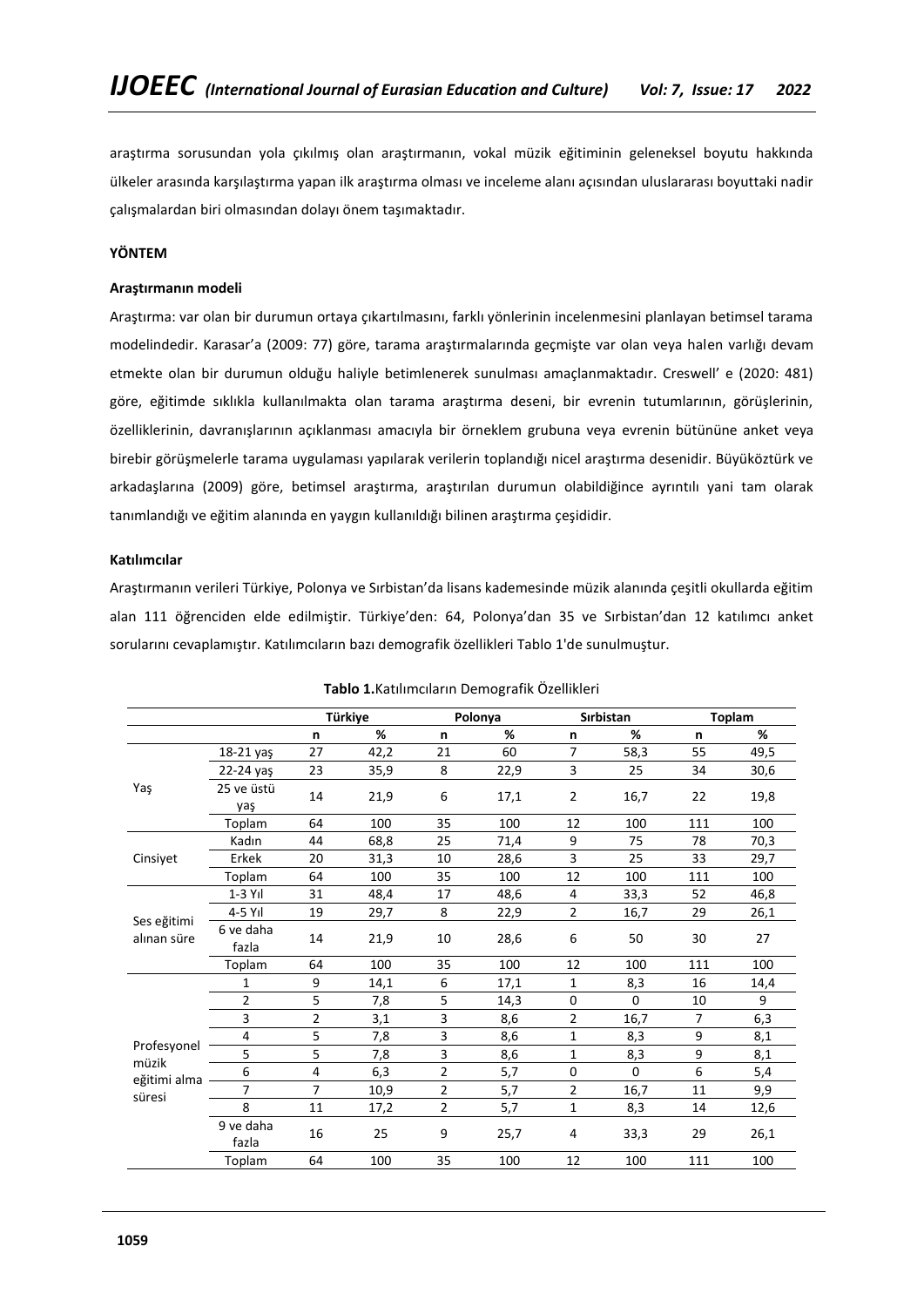Tablo 1'e göre, katılımcıların yarısının 18-21 yaş aralığında oldukları; çoğunluğunun kadın olduğu; neredeyse yarısının 1-3 yıl arasında ses eğitimi almış olduğu ve dörtte birinin 9 yıl ve daha fazla süre profesyonel müzik eğitimi almış olduğu görülebilmektedir.

### **Veri toplama aracı**

Araştırmacı tarafından oluşturulmuş olan anket ile veriler elde edilmiştir. Anket maddeleri oluşturulduktan sonra, alan uzmanı üç öğretim elemanı tarafından incelenmiş, düzeltilmesi gerekenler düzeltilmiş ve kapsam geçerliği sağlanmıştır. Veri toplama aracı olan anket, 31 sorudan oluşmaktadır. Anket hem sanal doküman hem de basılı materyal olarak düzenlenmiştir. Katılımcılar, sorulmuş olan sorulara; katılıyorum, kararsızım, katılmıyorum derecelendirmelerinden birisini seçerek cevap vermişlerdir. Araştırmanın veri toplama aracı olan anket, Zonguldak Bülent Ecevit Üniversitesi İnsan Araştırmaları Etik Kurulu tarafından incelenmiş ve onaylanmıştır (Tarih: 29.01.2021, Protokol no:24). Araştırmanın veri toplama aracında farklı boyutlar bulunmaktadır. Geleneksel vokal müzikler ve eğitim kurumları; geleneksel vokal müzikler ve çevre; geleneksel vokal müzikler ve yayınlanmış metotlar; geleneksel vokal müzikler ve bireysel tercihler, geleneksel vokal müziklerin çalgılarla seslendirilmesi veri toplama aracının boyutlarıdır. Bu araştırmada sınırlılık nedeniyle yukarıda belirtilmiş olan boyutların tüm bulgularına yer verilmemiştir. Araştırmanın literatüre katkı sağlaması açısından daha önemli olduğu düşünülen anlamlı farklılık göstermiş olan bulgularına yer verilmiştir.

## **Verilerin toplanması**

Araştırmanın verilerine iki farklı şekilde ulaşılmıştır. Birincisi, araştırma kapsamında uzaktan eğitim sürecinde olan öğrenciler için anketin sanal doküman olarak çeşitli iletişim araçları aracılığıyla ulaştırılarak uygulanmasıdır. Bu katılımcılar sanal anketi doldurduktan sonra gönder butonunu kullanarak cevapları araştırmacıya geri göndermiştir. Anketler, araştırmacının oluşturduğu sanal veri hesabında toplanmıştır. İkincisi ise anketin klasik bir yöntemle uygulanmasıdır. Kağıtlara basılmış olan anketler yüz yüze biçimde katılımcılara uygulanmıştır. İki farklı şekilde edinilmiş olan veriler tek bir veri dosyasında toplanmış ve SPSS programına girilmiştir.

### **Verilerin analizi**

Veri toplama aracındaki bazı sorular katılımcıların çeşitli demografik bilgilerini ortaya çıkarmayı hedeflemiştir. Bu tür demografik sorulardan elde edilmiş olan veriler yüzde-frekans değerleri ile betimlenmiştir. Demografik sorular dışında kalan sorular ise araştırmanın problemi ve amacı doğrultusunda cevap yoğunluklarını tespit etmeye yönelik olan sorulardır. Bu sorulardan elde edilen veriler ise SPSS 21 paket programı aracılığı ile istatistiki yöntemlerle analiz edilmiştir.

Değişkenler/gruplar arasındaki ilişkiye/bağımlılığa Ki-Kare analizi ile bakılmıştır. Tablolardaki gözlere düşen denek sayılarının yetersiz olması durumunda Montecarlo-similasyon tekniği aracılığı ile ki-kare analizi yapılmıştır. Anlamlılık seviyesi olarak 0,05 kullanılmış olup, p>0,05 olması durumunda anlamlı ilişkinin/bağımlılığın olmadığı, p<0,05 olması durumunda ise anlamlı bağımlılığın/ilişkinin olduğu belirtilmiştir.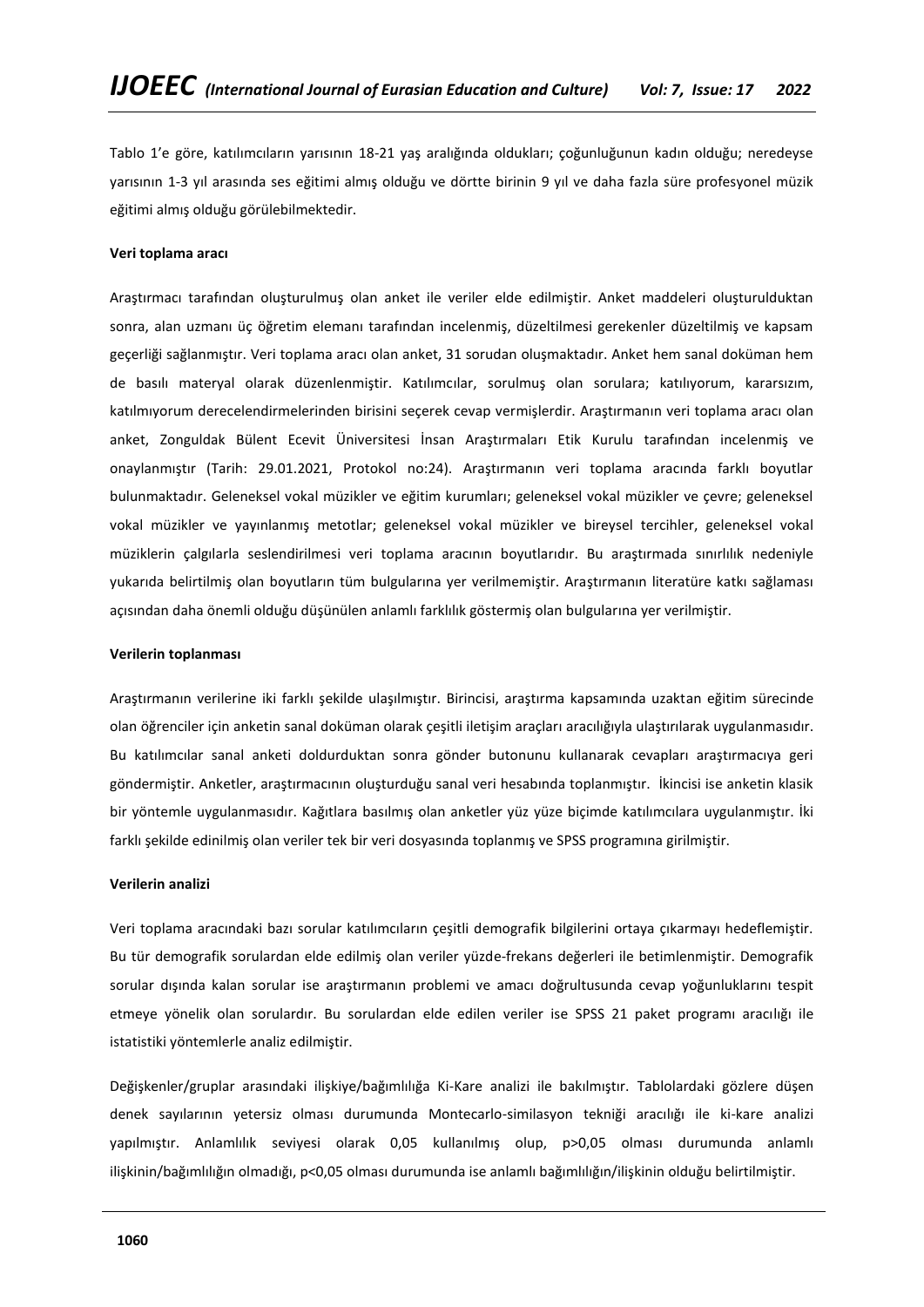## **BULGULAR**

Bu bölümde araştırmanın problemi ve amacı ile ilişkili ankette yer almış olan sorulardan elde edilen veriler tablolar halinde sunulmuştur.

|              |    | Türkiye |    |      | <b>Sirbistan</b> |      |                                  |      | <b>Chi-Square Analiz</b> |       |  |
|--------------|----|---------|----|------|------------------|------|----------------------------------|------|--------------------------|-------|--|
|              | n  | %       | n  | %    | n                | %    | n                                | %    | <b>Chi-Square</b>        | р     |  |
| Katılıyorum  | 53 | 82.8    | 19 | 54.3 | 10               | 83.3 | 82                               | 73.9 |                          |       |  |
| Kararsızım   |    | 10.9    |    | 20   | 2                | 16.7 | 16                               | 14,4 | $\ast$                   |       |  |
| Katılmıyorum | 4  | 6,3     | 9  | 25.7 | 0                | 0    | 13                               | 11,7 |                          | 0,014 |  |
| Toplam       | 64 | 100     | 35 | 100  | 12               | 100  | 111                              | 100  |                          |       |  |
|              |    |         |    |      | Polonya          |      | <b>Daramanna məkir dörüşitir</b> |      | Toplam                   |       |  |

**Tablo 2.** Katılımcıların, Geleneksel Vokal Müzik Eserlerinin Orijinal/Geleneksel Biçimlerini Seslendirmeyi Sevme Durumlarına ilişkin Görüşleri

p<0.05

Tablo 2'de, ülkeler bazında "Geleneksel vokal müzik eserlerinin orijinal/geleneksel biçimlerini seslendirmeyi seviyorum" önermesine verilen cevaplar arasında anlamlı bir bağımlılık görülmektedir (p<0,05). Polonya'daki katılımcıların önermeye "katılıyorum" deme oranı anlamlı derecede daha düşüktür (%54,3).

**Tablo 3.** Katılımcıların Geleneksel Vokal Müzik Eserlerinin Piyano, Senfonik Orkestra ve Çalgı Toplulukları Eşlikli Düzenlemelerini Okulları Bittikten Sonra da Söylemeye Devam Etme Durumlarına ilişkin Görüşleri

|                                                                                                                                                                                       |              | Türkiye |      | Polonya |      | <b>Sirbistan</b> |      | <b>Toplam</b> |      | <b>Chi-Square Analiz</b> |       |
|---------------------------------------------------------------------------------------------------------------------------------------------------------------------------------------|--------------|---------|------|---------|------|------------------|------|---------------|------|--------------------------|-------|
|                                                                                                                                                                                       |              | n       | %    | n       | %    | n                | %    | n             | %    | Chi-Square               | р     |
| Geleneksel vokal müzik<br>eserlerimizin piyano,<br>senfonik orkestra ve<br>çalgı toplulukları eşlikli<br>düzenlemelerini okulum<br>bittikten sonra da<br>söylemeye devam<br>edeceğim. | Katılıyorum  | 57      | 89,1 | 20      | 57,1 | 11               | 91,7 | 88            | 79,3 |                          |       |
|                                                                                                                                                                                       | Kararsızım   | 6       | 9,4  | 8       | 22,9 |                  | 8,3  | 15            | 13,5 | $\ast$                   |       |
|                                                                                                                                                                                       | Katılmıyorum | 1       | 1,6  |         | 20   | 0                | 0    | 8             | 7,2  |                          | 0,002 |
|                                                                                                                                                                                       | Toplam       | 64      | 100  | 35      | 100  | 12               | 100  | 111           | 100  |                          |       |

p<0.05

Tablo 3' te, ülkeler bazında "Geleneksel vokal müzik eserlerimizin piyano, senfonik orkestra ve çalgı toplulukları eşlikli düzenlemelerini okulum bittikten sonra da söylemeye devam edeceğim." önermesine verilen cevaplar arasında anlamlı bir bağımlılık görülmektedir (p<0,05). Polonya' daki katılımcıların önermeye "Katılıyorum" deme oranının diğer ülkelere göre anlamlı derecede daha düşük (%57,1) olduğu görülmektedir.

| Tablo 4. Katılımcıların Geleneksel Vokal Müzik Eserlerinin Farklı Biçimlerde Düzenlemelerinin Yapılmazsa |  |
|----------------------------------------------------------------------------------------------------------|--|
| Thutulahileceğine ilişkin Görüşleri                                                                      |  |

|                                                                                                                                                                                                            | 0.10.001001100051110 111911111 001 091011 |         |      |    |         |                  |      |               |      |                          |       |  |  |
|------------------------------------------------------------------------------------------------------------------------------------------------------------------------------------------------------------|-------------------------------------------|---------|------|----|---------|------------------|------|---------------|------|--------------------------|-------|--|--|
|                                                                                                                                                                                                            |                                           | Türkiye |      |    | Polonya | <b>Sirbistan</b> |      | <b>Toplam</b> |      | <b>Chi-Square Analiz</b> |       |  |  |
|                                                                                                                                                                                                            |                                           | n       | %    | n  | %       | n                | %    | n             | %    | Chi-<br>Square           | р     |  |  |
| Geleneksel vokal müzik<br>eserlerimizin piyano,<br>senfonik orkestra ve çalgı<br>toplulukları için eşlikli yeni<br>düzenlemeleri yapılmaya<br>devam etmezse gelecek<br>villarda bu eserler<br>unutulabilir | Katılıyorum                               | 51      | 79,7 | 18 | 51,4    | 5                | 41,7 | 74            | 66,7 |                          |       |  |  |
|                                                                                                                                                                                                            | Kararsızım                                | 8       | 12,5 | 12 | 34,3    | 3                | 25   | 23            | 20,7 |                          |       |  |  |
|                                                                                                                                                                                                            | Katılmıyorum                              | 5       | 7,8  | 5  | 14,3    | 4                | 33,3 | 14            | 12,6 | $\ast$                   | 0,005 |  |  |
|                                                                                                                                                                                                            | Toplam                                    | 64      | 100  | 35 | 100     | 12               | 100  | 111           | 100  |                          |       |  |  |
| p<0.05                                                                                                                                                                                                     |                                           |         |      |    |         |                  |      |               |      |                          |       |  |  |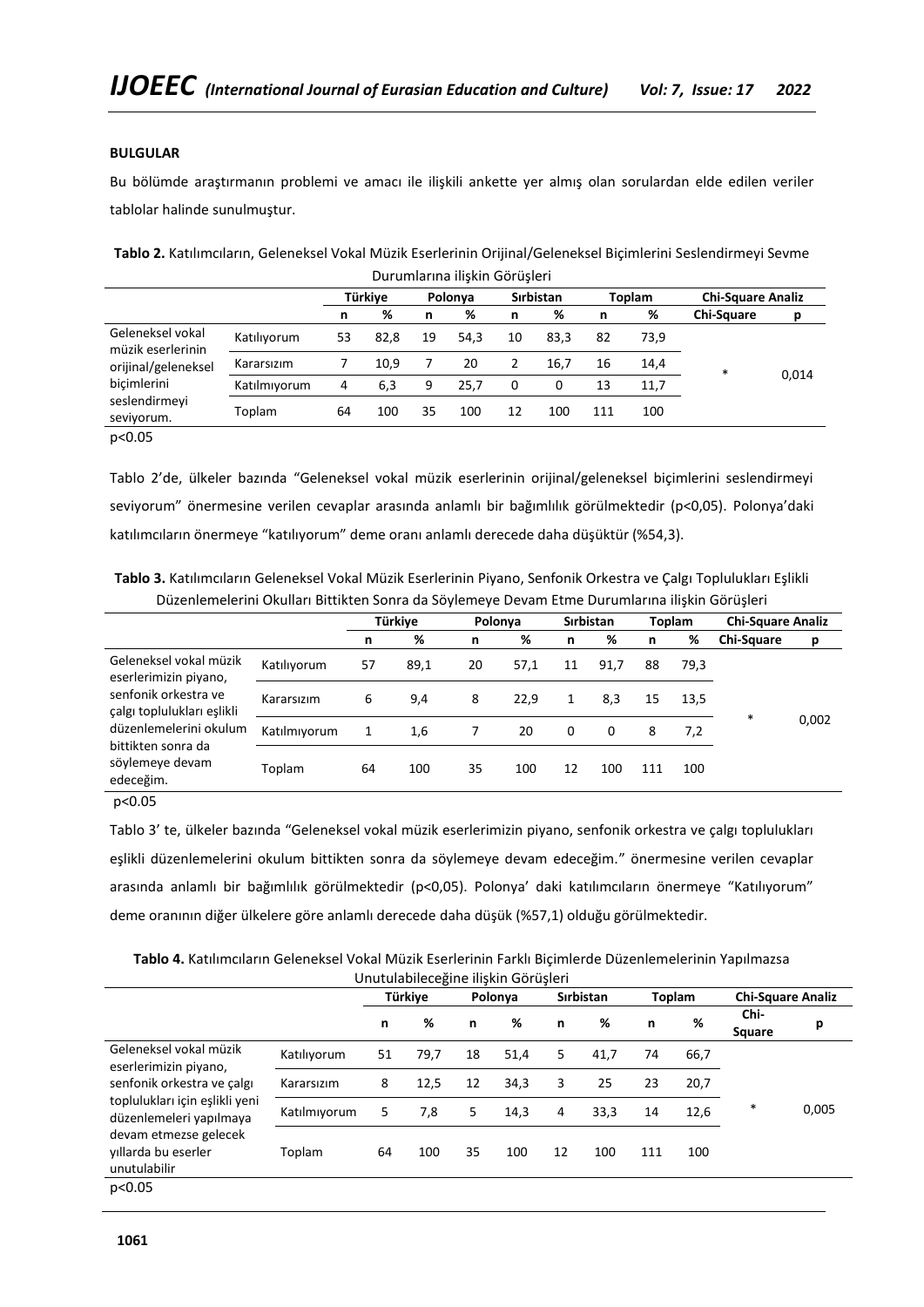Tablo 4'te, ülkeler bazında "Geleneksel vokal müzik eserlerimizin piyano ve senfonik orkestra ve çalgı toplulukları için eşlikli yeni düzenlemeleri yapılmaya devam etmezse gelecek yıllarda bu eserler unutulabilir" önermeye verilen cevaplar arasında anlamlı bir bağımlılık görülmektedir (p<0,05). Türkiye'deki katılımcıların önermeye "Katılıyorum" deme oranının diğer ülkelere göre anlamlı derecede daha yüksek (%79,7) olduğu görülmektedir.

**Tablo 5.** Katılımcıların Geleneksel Vokal Müzik Eserlerinin Senfonik Orkestra ve Çalgı Toplulukları Eşlikli Düzenlemelerini İyi Performanslarla Söyleyebilme Durumlarına ilişkin Görüşleri

|                                                                                                                                                                           |              | Türkive |      | Polonya |      | Sırbistan    |      | <b>Toplam</b> |      | <b>Chi-Square Analiz</b> |        |
|---------------------------------------------------------------------------------------------------------------------------------------------------------------------------|--------------|---------|------|---------|------|--------------|------|---------------|------|--------------------------|--------|
|                                                                                                                                                                           |              | n       | %    |         | %    |              | ℅    | n             | %    | Chi-<br>Square           |        |
| Eğer firsatım olursa geleneksel<br>vokal müzik eserlerimizin senfonik<br>orkestra ve çalgı toplulukları eşlikli<br>düzenlemelerini iyi performanslarla<br>söyleyebilirim. | Katılıyorum  | 53      | 82,8 | 12      | 34.3 | 11           | 91.7 | 76            | 68.5 |                          |        |
|                                                                                                                                                                           | Kararsızım   | 9       | 14,1 | 17      | 48.6 |              | 8.3  |               | 24,3 | $\ast$                   | 0,0001 |
|                                                                                                                                                                           | Katılmıyorum |         | 3,1  | 6       | 17.1 | <sup>0</sup> | 0    | 8             | 7.2  |                          |        |
|                                                                                                                                                                           | Toplam       | 64      | 100  | 35      | 100  | 12           | 100  |               | 100  |                          |        |

Tablo 5'te, ülkeler bazında "Eğer fırsatım olursa geleneksel vokal müzik eserlerimizin senfonik orkestra ve çalgı toplulukları eşlikli düzenlemelerini iyi performanslarla söyleyebilirim." önermesine verilen cevaplar arasında anlamlı bir bağımlılık görülmektedir (p<0,05). Tablo 5'de, Polonya' daki katılımcıların önermeye "Katılıyorum" deme oranının anlamlı derecede daha düşük olduğu(%34,3) görülmektedir.

**Tablo 6.** Katılımcıların Müzik Eğitiminde Geleneksel Vokal Müzik Eserlerinin Geleneksel Çalgılarla Seslendirilmesi Gerekliliğine ilişkin Görüşleri

|                                                                                       |              | Türkive |      | Polonva |      | Sırbistan |      | <b>Toplam</b> |      | <b>Chi-Square Analiz</b> |       |
|---------------------------------------------------------------------------------------|--------------|---------|------|---------|------|-----------|------|---------------|------|--------------------------|-------|
|                                                                                       |              |         | %    | n       | %    | n         | %    | n             | %    | Chi-Square               |       |
| Müzik eğitiminde                                                                      | Katılıyorum  | 34      | 53,1 | 8       | 22.9 |           | 16,7 | 44            | 39,6 |                          |       |
| geleneksel vokal<br>müzik eserlerimiz<br>geleneksel çalgılarla<br>seslendirilmelidir. | Kararsızım   | 15      | 23.4 | 12      | 34.3 |           | 16,7 | 29            | 26,1 | *                        |       |
|                                                                                       | Katılmıyorum | 15      | 23.4 | 15      | 42.9 | 8         | 66.7 | 38            | 34,2 |                          | 0,005 |
|                                                                                       | Toplam       | 64      | 100  | 35      | 100  | 12        | 100  | 111           | 100  |                          |       |

p<0.05

Tablo 6'da, ülkeler bazında "Müzik eğitiminde geleneksel vokal müzik eserlerimiz geleneksel çalgılarla seslendirilmelidir" önermesine verilen cevaplar arasında anlamlı bir bağımlılık görülmektedir (p<0,05). Türkiye'deki katılımcıların önermeye "Katılıyorum" deme oranının diğer ülkelere göre anlamlı derecede daha yüksek (%53,1) olduğu görülmektedir.

**Tablo 7.** Katılımcıların, Her Vokal Performansçının Kendi Ülkesine Ait Olan Geleneksel Vokal Müzik Eserlerini Piyano Eşlikli Düzenleyebilecek Kadar Yeterli Armoni Bilgisine Sahip Olması Gerekliliğine ilişkin Görüşleri

|                                                                                                                                                                                               |              | Türkiye        |      | Polonya |      | <b>Sirbistan</b> |     | <b>Toplam</b> |      | <b>Chi-Square Analiz</b> |       |
|-----------------------------------------------------------------------------------------------------------------------------------------------------------------------------------------------|--------------|----------------|------|---------|------|------------------|-----|---------------|------|--------------------------|-------|
|                                                                                                                                                                                               |              | n              | %    | n       | ℅    | n                | ℅   | n             | %    | Chi-<br>Square           | p     |
| Her vokal performansçının<br>kendi ülkesine ait olan<br>geleneksel vokal müzik<br>eserlerini piyano eşlikli<br>düzenleyebilecek kadar<br>veterli armoni bilgisine<br>sahip olması gereklidir. | Katılıyorum  | 58             | 90,6 | 23      | 65,7 | 12               | 100 | 93            | 83,8 |                          |       |
|                                                                                                                                                                                               | Kararsızım   | 4              | 6,3  | 7       | 20   | 0                | 0   | 11            | 9,9  | $\ast$                   |       |
|                                                                                                                                                                                               | Katılmıyorum | $\overline{2}$ | 3,1  | 5       | 14.3 | 0                | 0   |               | 6,3  |                          | 0,017 |
|                                                                                                                                                                                               | Toplam       | 64             | 100  | 35      | 100  | 12               | 100 | 111           | 100  |                          |       |
| p<0.05                                                                                                                                                                                        |              |                |      |         |      |                  |     |               |      |                          |       |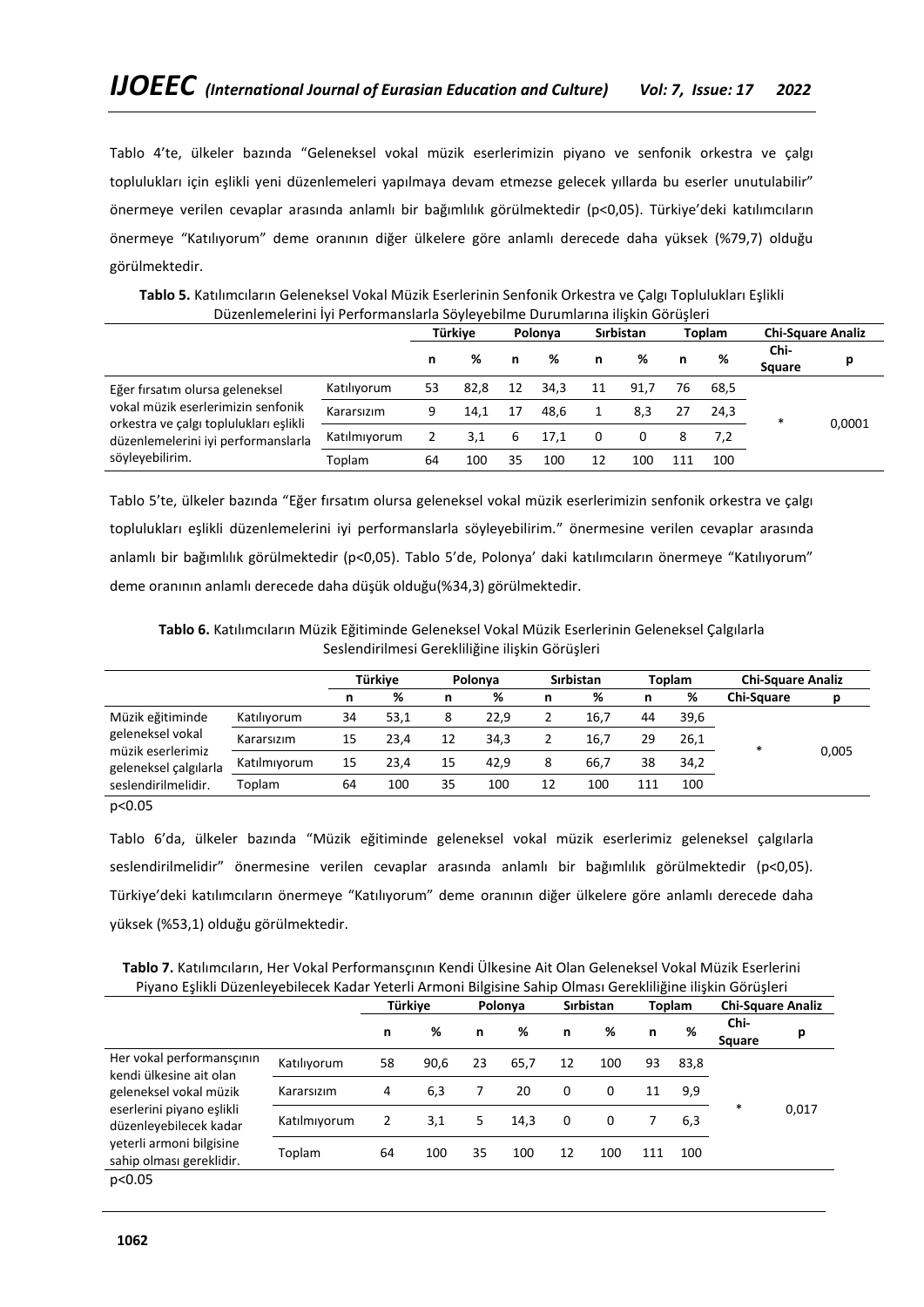Tablo 7'de, ülkeler bazında "Her vokal performansçının kendi ülkesine ait olan geleneksel vokal müzik eserlerini piyano eşlikli düzenleyebilecek kadar yeterli armoni bilgisine sahip olması gereklidir." önermesine verilen cevaplar arasında anlamlı bir bağımlılık görülmektedir (p<0,05). Polonya' daki katılımcıların önermeye "Katılıyorum" deme oranının diğer ülkelere göre anlamlı derecede daha düşük (%65,7) olduğu görülmektedir.

**Tablo 8.** Geleneksel Vokal Müzik Eserlerinin Farklı Eşliklerle Seslendirilmesinin Vokal Tekniğe Olabilecek Katkısına İlişkin Görüşleri

|                                                                                                                                                                                                                                             |                  | Türkiye |      |    | Polonya |    | <b>Sirbistan</b> | <b>Toplam</b> |      | <b>Chi-Square Analiz</b> |        |
|---------------------------------------------------------------------------------------------------------------------------------------------------------------------------------------------------------------------------------------------|------------------|---------|------|----|---------|----|------------------|---------------|------|--------------------------|--------|
|                                                                                                                                                                                                                                             |                  | n       | %    | n  | ℅       | n  | %                | n             | %    | Chi-<br>Square           | р      |
| Geleneksel vokal<br>müziklerimizin ne geleneksel<br>ne de piyano/ senfonik<br>orkestra/çalgı toplulukları<br>eşlikli düzenlemelerini<br>seslendirmenin ses/vokal/san<br>tekniği çalışmalarımıza bir<br>katkısı olmayacağını<br>düşünüyorum. | Katılıyorum      | 17      | 26,6 | 9  | 25,7    | 4  | 33,3             | 30            | 27   |                          |        |
|                                                                                                                                                                                                                                             | Kararsızım       | 1       | 1,6  | 9  | 25,7    | 5. | 41,7             | 15            | 13,5 | $\ast$                   | 0,0001 |
|                                                                                                                                                                                                                                             | Katılmıyoru<br>m | 46      | 71,9 | 17 | 48,6    | 3  | 25               | 66            | 59,5 |                          |        |
|                                                                                                                                                                                                                                             | Toplam           | 64      | 100  | 35 | 100     | 12 | 100              | 111           | 100  |                          |        |
| p<0.05                                                                                                                                                                                                                                      |                  |         |      |    |         |    |                  |               |      |                          |        |

Tablo 8'de, ülkeler bazında "Geleneksel vokal müziklerimizin ne geleneksel ne de piyano/ senfonik orkestra/çalgı toplulukları eşlikli düzenlemelerini seslendirmenin ses/vokal/şan tekniği çalışmalarımıza bir katkısı olmayacağını düşünüyorum" önermesine verilen cevaplar arasında anlamlı bir bağımlılık görülmektedir (p<0,05). Sırbistan'daki katılımcıların önermeye "Katılıyorum" deme oranının diğer ülkelere göre anlamlı derecede daha yüksek olduğu (%33,3) görülmektedir.

| Görüşleri                                                                                                                                      |              |    |         |                |         |    |           |                |               |                          |       |  |  |
|------------------------------------------------------------------------------------------------------------------------------------------------|--------------|----|---------|----------------|---------|----|-----------|----------------|---------------|--------------------------|-------|--|--|
|                                                                                                                                                |              |    | Türkiye |                | Polonya |    | Sırbistan |                | <b>Toplam</b> | <b>Chi-Square Analiz</b> |       |  |  |
|                                                                                                                                                |              | n  | %       | n              | %       | n  | %         | n              | %             | Chi-<br>Square           | р     |  |  |
| Okulumdan mezun<br>olduktan sonra eğer<br>müzik eğitimcisi<br>olursam<br>öğrencilerime<br>geleneksel vokal<br>müzik eserlerini<br>öğreteceğim. | Katılıyorum  | 62 | 96,9    | 25             | 71,4    | 12 | 100       | 99             | 89,2          |                          |       |  |  |
|                                                                                                                                                | Kararsızım   | 2  | 3,1     | 8              | 22.9    | 0  | 0         | 10             | 9             |                          |       |  |  |
|                                                                                                                                                | Katılmıyorum | 0  | 0       | $\overline{2}$ | 5,7     | 0  | 0         | $\overline{2}$ | 1,8           | $\ast$                   | 0,001 |  |  |
|                                                                                                                                                | Toplam       | 64 | 100     | 35             | 100     | 12 | 100       | 111            | 100           |                          |       |  |  |

**Tablo 9.** Katılımcıların Mezun Olduktan Sonra Geleneksel Vokal Müzik Eserlerini Öğretme Durumlarına İlişkin

Tablo 9'da, ülkeler bazında "Okulumdan mezun olduktan sonra eğer müzik eğitimcisi olursam öğrencilerime geleneksel vokal müzik eserlerini öğreteceğim." önermesine verilen cevaplar arasında anlamlı bir bağımlılık görülmektedir (p<0,05). Polonya' daki katılımcıların önermeye "Katılıyorum" deme oranının diğerlerine göre anlamlı derecede daha düşük olduğu (%71,4) görülmektedir.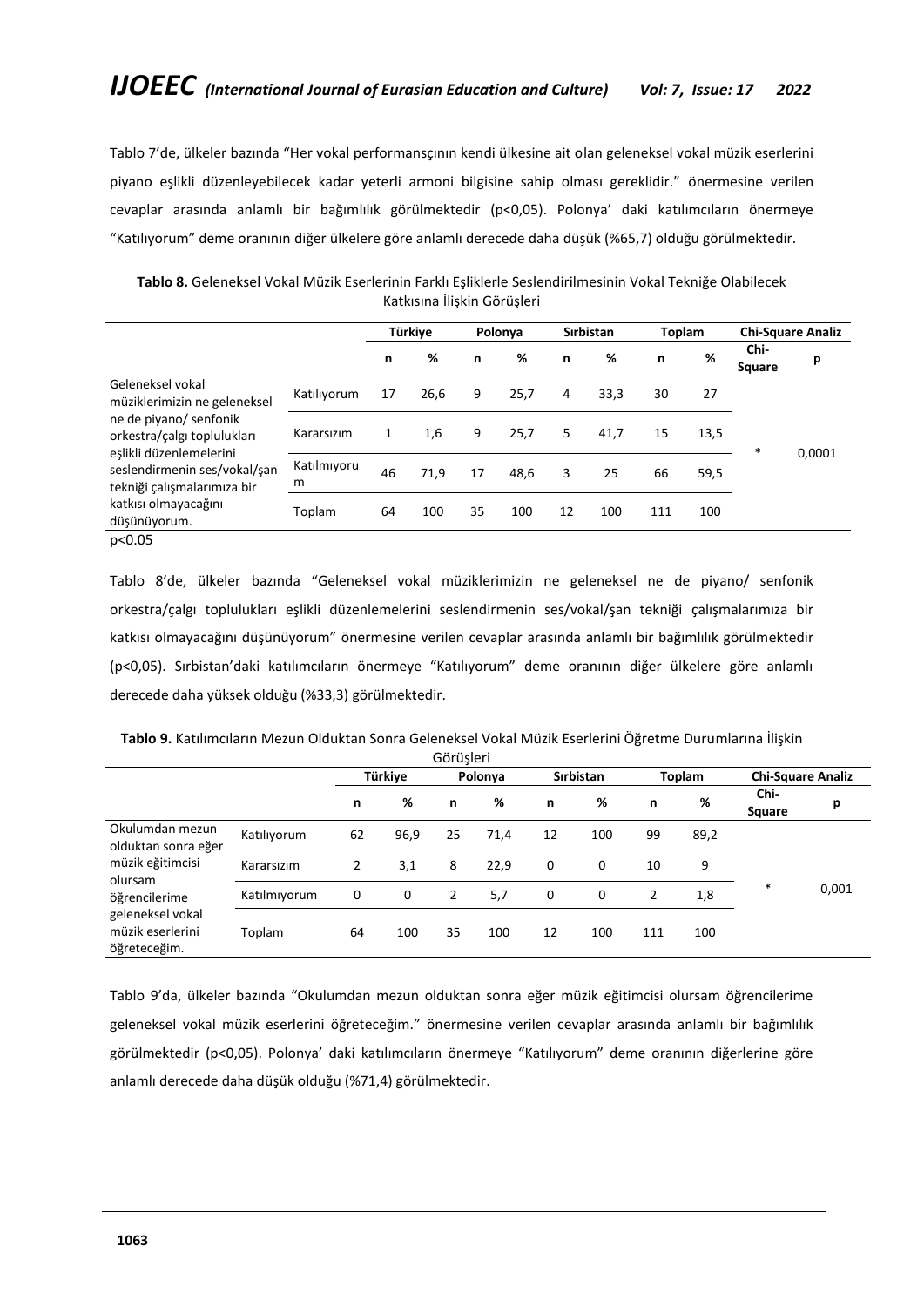#### **TARTIŞMA ve SONUÇ**

"Geleneksel vokal müzik eserlerinin orijinal/geleneksel biçimlerini seslendirmeyi seviyorum" önermesine (Tablo 2) verilmiş cevaplar arasında tespit edilmiş olan anlamlı bağımlılığa ilişkin: Polonya'daki katılımcıların önermeye "katılıyorum" deme oranının düşük olması (% 54,3) üzerinde durulabilecek bir bulgudur (Türkiye ve Sırbistan'daki katılımcıların ifadeye katılıyorum deme oranı % 80'in üzerindedir). Diğer ülkelere nazaran Polonya'daki katılımcıların neredeyse yarısının geleneksel vokal müzik eserlerinin orijinal/geleneksel biçimlerini seslendirmeyi sevmiyor olmalarının bireysel tercihlerle ilişkili olduğu düşünülebilir. "Şu an eğitim aldığım okulda öğretmenlerim geleneksel vokal müzik eserlerinin orijinal biçimlerini öğretmektedirler" görüşüne Polonya'daki katılımcılar diğer ülkelere göre daha fazla katılmış olduklarını belirtmişlerdir. Bu imkana sahip olduklarını onaylamışlardır. Fakat buna rağmen geleneksel vokal müzik eserlerinin orijinal/geleneksel biçimlerini seslendirmeyi sevmemelerinin bir tercih durumu olduğu, mesleki ve müziksel gelişim alanı olarak onlara yakın gelmemiş olduğu söylenebilir.

"Geleneksel vokal müzik eserlerimizin piyano, senfonik orkestra ve çalgı toplulukları eşlikli düzenlemelerini okulum bittikten sonra da söylemeye devam edeceğim" önermesine (Tablo 3) verilen cevaplar arasında tespit edilmiş olan anlamlı bağımlılığa ilişkin, Polonya' daki katılımcıların önermeye "Katılıyorum" deme oranının diğer ülkelere göre anlamlı derecede daha düşük (% 57,1) olması üzerinde durulabilir. Bu bulguya ilişkin: Polonya grubundaki katılımcıların eğitim aldıkları müzik okullarının geleneksel vokal müzik öğretimi konusunda diğer iki ülkeye oranla farklı hedefler içinde olabildikleri, öğretmenlerin katılımcılara geleneksel vokal müzik eserlerinin piyano, senfonik orkestra ve çalgı toplulukları eşlikli düzenlemelerini öğretmedikleri/daha az öğrettikleri için, bu konuda yeterli bilgisi olmayan katılımcıların öğrenemedikleri bilgileri eğitim hayatları bittikten sonra da performans olarak sunamayacaklarını bildirmiş oldukları söylenebilir. Türkiye ve Sırbistan'daki katılımcıların neredeyse tamamının geleneksel vokal müzik eserlerimizin piyano, senfonik orkestra ve çalgı toplulukları eşlikli düzenlemelerini okulları bittikten sonra da söylemeye devam edeceklerini bildirmeleri, bu ülkelerdeki geleneksel vokal müzik kültürü birikimlerinin eğitimli katılımcılar tarafından beklenen şekilde yaşatılmaya devam ettirilmesi açısından memnuniyet verici bir durum olarak algılanabilir.

Profesyonel müzik eğitimi kapsamında sayılabilen geleneksel vokal müzik eserleri hem geleneksel biçimleri hem de piyano/orkestra/çeşitli çalgı toplulukları eşliğinde seslendirilebilmekte ve öğretimi yapılabilmektedir. Bu bağlamda Xinggui'nin (2019: 644-645) görüşleri incelenebilir. Kolejlerde ve üniversitelerde geleneksel müzik kültürü ile modern vokal müzik öğretiminin organik birleşimini sağlamak amacıyla öğretmenler, öğrencilerin geleneksel müziğin içerdiği estetik duyguyu gerçekten hissetmelerini sağlamak, geleneksel müzik kültürünü daha derin bir perspektiften kavramalarını ve algılamalarını sağlamak için, öğrencilerin içsel müzik algılama yeteneğini harekete geçirmeye odaklanmalı ve öğrencilerin potansiyellerini kullanmalıdır. Geleneksel müzik kültürünün öğrencilere aktarılması için uygun yolları benimsemelidir. Yapılan bu çalışmalar, geleneksel müzik kültürünün başarılı etkisini elde edebilmek için üniversite öğrencilerinin bilişsel özellikleri ile daha uyumludur.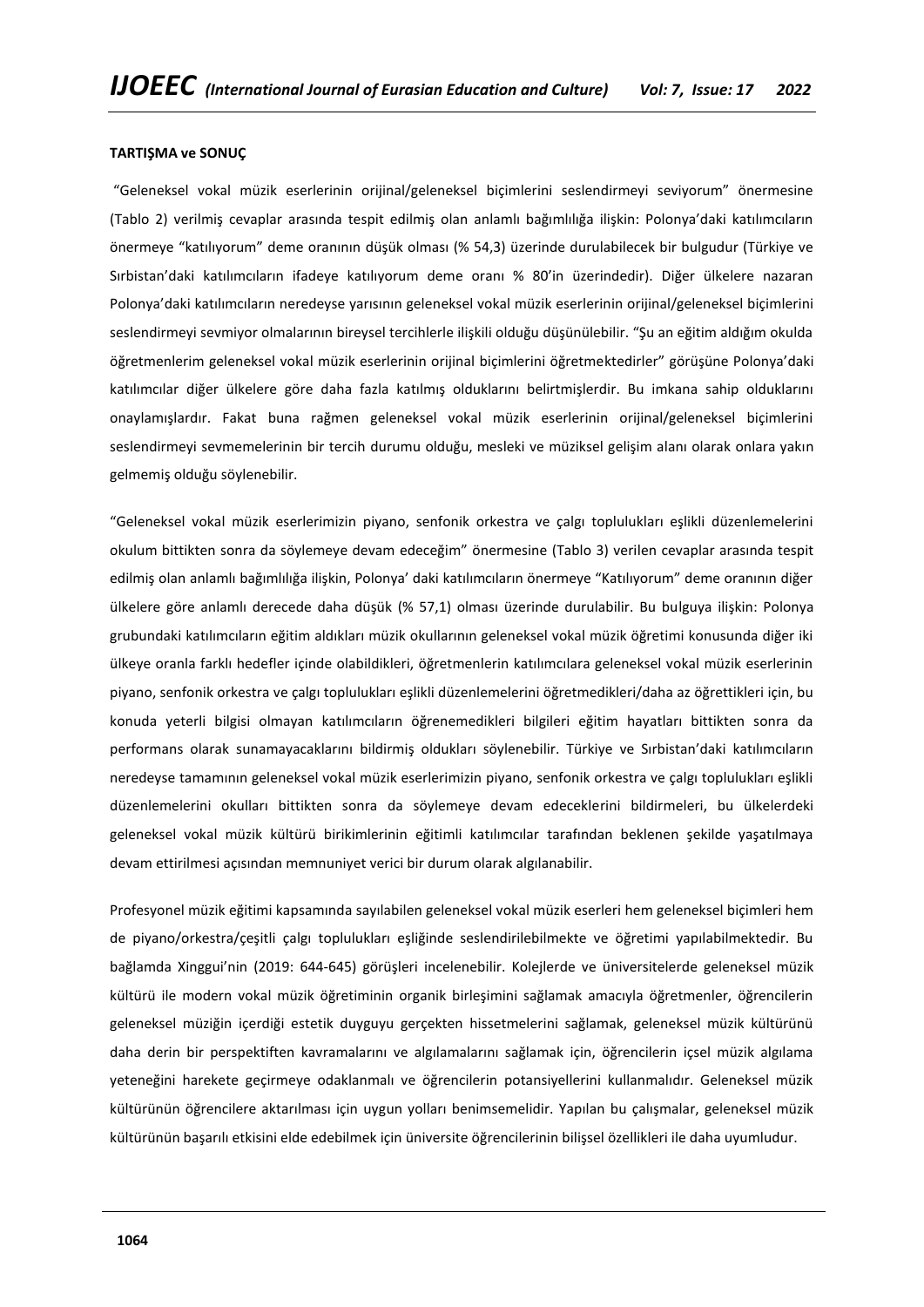"Geleneksel vokal müzik eserlerimizin piyano, senfonik orkestra ve çalgı toplulukları için eşlikli yeni düzenlemeleri yapılmaya devam etmezse gelecek yıllarda bu eserler unutulabilir" önermesine (Tablo 4) verilen cevaplar arasında tespit edilmiş olan anlamlı bağımlılığa ilişkin, Türkiye'deki katılımcıların önermeye "Katılıyorum" deme oranının diğer ülkelere göre anlamlı derecede daha yüksek (%79,7) olduğu tespit edilmiştir. Bu bulgu daha dikkatle incelendiğinde Polonya ve Sırbistan'daki katılımcıların katılıyorum deme oranları açısından yarısının katılıyorum seçeneğini onayladıkları gözlemlenebilmektedir. Bulgunun bu şekilde oluşmasında Sırbistan ve Polonya'dan katılan katılımcıların geleneksel vokal müzik eserlerine olan ilgi ve tutumlarının; diğer bulgularda ortaya çıkmış olan "öğretmenlerim geleneksel vokal müzik eserlerinin modern (piyano, senfonik orkestra ve çalgı toplulukları eşlikli) düzenlemelerini öğretmektedirler" ve "geleneksel vokal müzik eserlerimizin piyano, senfonik orkestra ve çalgı toplulukları eşlikli düzenlemelerini okulum bittikten sonra da söylemeye devam edeceğim" düşük katılım oranlarının, geleneksel vokal müzik kültürünün ve birikimlerinin piyano-senfonik orkestra ile seslendirilmesi için yeni düzenlemelere ihtiyacı olmadığına olan düşüncelerinin, gelenesel vokal müzik ürünlerinin geleceği hakkında sahip oldukları kaygı düzeylerinin etkili olmuş olabileceği düşünülmektedir. Zhong' a göre (2015:461). Vokal müzik performansı, vokal müzik eserlerinin zenginleştirilmesi ve geliştirilmesi için taşıyıcıdır. Vokal müzik eserlerinin oluşturulması, vokal müzik performansının iyileştirilmesi için temel ve itici unsurdur.

"Eğer fırsatım olursa geleneksel vokal müzik eserlerimizin senfonik orkestra ve çalgı toplulukları eşlikli düzenlemelerini iyi performanslarla söyleyebilirim" önermesine (Tablo 5) verilmiş cevaplar arasında tespit edilmiş olan anlamlı bağımlılığa ilişkin, Polonya' daki katılımcıların önermeye "katılıyorum" deme oranının anlamlı derecede daha düşük olduğu (%34,3) belirlenmiştir. Araştırmanın diğer bulgularından yola çıkılarak Polonya'daki katılımcıların eğitim alıkları okullarda geleneksel vokal müzik eserlerinin piyano, senfonik orkestra ve çeşitli çalgı toplulukları düzenlenmiş biçimlerini öğrenmedikleri/yeterli öğrenmedikleri için, bu düzenlemelerin performanslarını sunmak açısından da doğru orantılı olarak bilgisiz, ilgisiz ve isteksiz kalmış olabildikleri, ayrıca vokal müzik performansı sunma hakkında bireysel tercihlerinin de etkili olduğu düşünülebilir.

"Müzik eğitiminde geleneksel vokal müzik eserlerimiz geleneksel çalgılarla seslendirilmelidir" önermesine (Tablo 6) verilen cevaplar arasında tespit edilmiş olan anlamlı bağımlılığa ilişkin: Türkiye'deki katılımcıların önermeye "Katılıyorum" deme oranının diğer ülkelere göre anlamlı derecede daha yüksek (%53,1) olduğu belirlenmiştir. Ayrıca Tablo 5'den de görülebileceği üzere veriler de incelendiğinde katılımcılar arasındaki farklılık açısından uç noktalardaki verilerin Türkiye'den "katılıyorum" diyen grup ve Sırbistan'dan "katılmıyorum" diyen gruplar olduğu tespit edilmiştir. Özellikle katılımcıların bireysel seçimleri ile de ilişkilendirilebilecek olan bu bulguya ilişkin, katılımcıların ülkelerinin geleneksel vokal müzik eserlerinin tonalmakamsal durumlarının da etkisinin olduğu söylenebilir. Bazı ülkelerin geleneksel vokal müzik eserleri, uluslararası bir anlayışla benimsenmiş olan klasik batı müziği yazım ve çokseslendirme kurallarına yeterli derecede uyum göstermeyebilmektedir. Bu bakımdan Katılımcıların müzik eserlerini müzikal duyuş deneyimleri ile de değerlendirerek, geleneksel vokal müzik eserlerinin modern bir anlayışla seslendirilmemesini uygun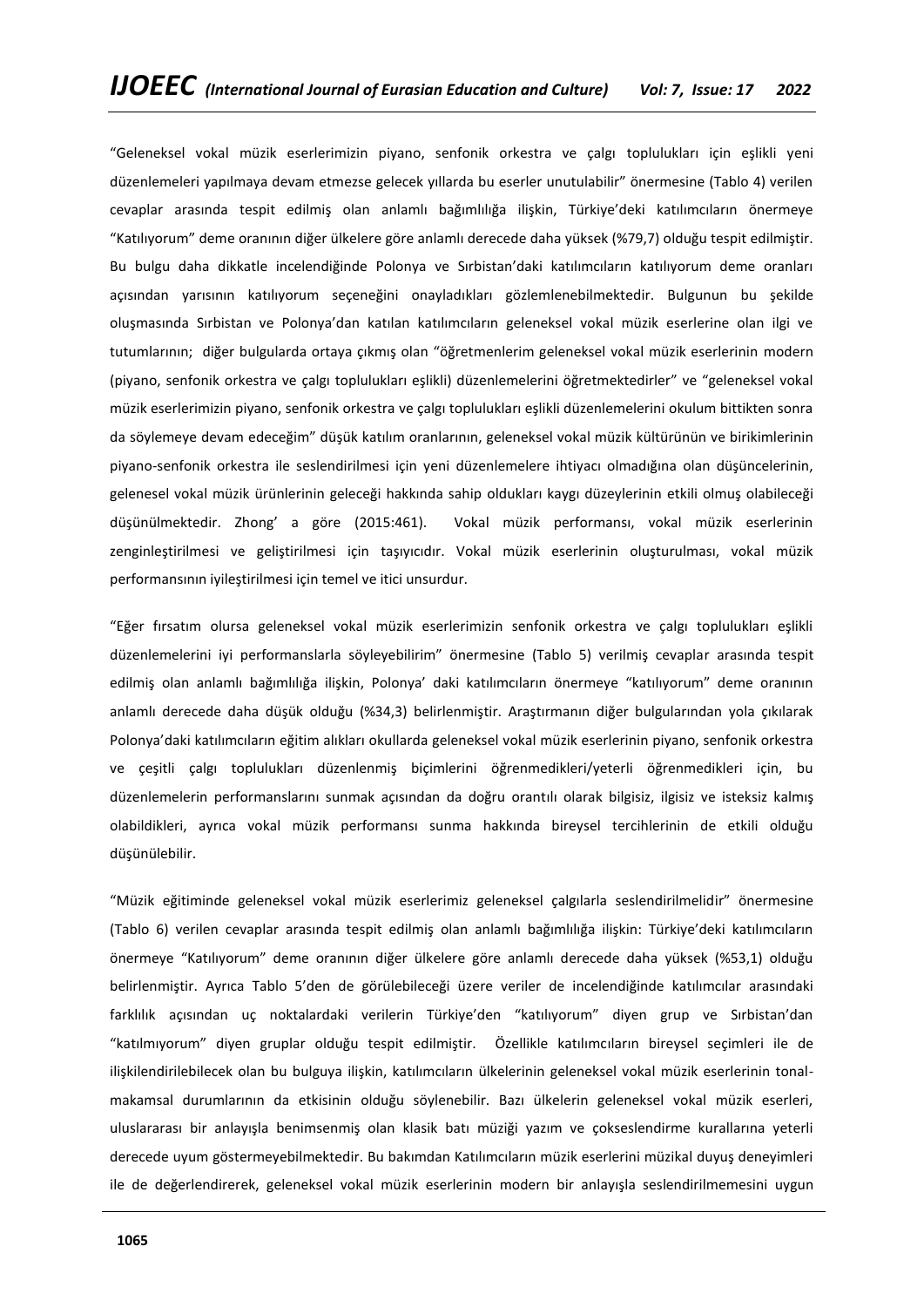görmedikleri görüşleri ile ilişkilendirmiş oldukları söylenebilir. Polonya'daki katılımcıların eğitim aldıkları okullarında kendilerine geleneksel vokal müzik eserlerinin piyano, senfonik orkestra ve çeşitli çalgı toplulukları için yapılmış düzenlemelerinin öğretilmediği ifadesine diğer ülkelere göre daha fazla oranda katılmalarına rağmen, % 42,9'unun geleneksel vokal müzik eserlerinin sadece geleneksel çalgılarla seslendirilmesi görüşünde olmamaları, vokal müzik eserlerinin modern biçimleri ile seslendirilmesine ılımlı yaklaştıklarının bir göstergesi sayılabilir.

"Her vokal performansçının kendi ülkesine ait olan geleneksel vokal müzik eserlerini piyano eşlikli düzenleyebilecek kadar yeterli armoni bilgisine sahip olması gereklidir" önermesine (Tablo 7) verilen cevaplar arasında tespit edilmiş olan anlamlı bağımlılığa ilişkin: Polonya' daki katılımcıların önermeye "Katılıyorum" deme oranının diğer ülkelere göre anlamlı derecede daha düşük (%65,7) olduğu görülmüştür. İncelenmiş olan bulguya ilişkin Türkiye (% 90,6) ve Sırbistan' daki (% 100) katılımcıların neredeyse tamamı katılıyorum şeklinde görüş bildirmişken, Polonya'daki katılımcılar % 65,7'lik oranla katılıyorum şeklinde görüş bildirmişlerdir. Profesyonel müzik eğitimi alan tüm katılımcılar eğitim aldıkları okullarda, birbirlerini desteklemekte olan müzik teorisi ve armoni gibi dersler alarak seviyelerine ve derslerine uygun olarak bu bilgilerini kullanabilmektedirler. Özellikle vokal müzik eserlerini ödev olarak çalışırken bu bilgileri daha yoğunlukla kullanabilmektedirler. Ayrıca Türkiye ve Sırbistan'daki katılımcıların, özellikle geleneksel vokal müzik eserlerini notaya almak, çokseslendirmek ve gelecek mesleki süreçlerinde öğretim yaparken de kullanabilecekleri düşüncesiyle ifadeye katılmış oldukları düşünülmektedir. Polonya'daki katılımcıların ise ifadeye katılım oranlarının: Geleneksel vokal müzik eserlerini bireysel tercihlerinden kaynaklı olarak piyano için düzenleme isteğinde olmamalarının; piyano çalma/piyano kullanım tekniği veya armoni bilgilerini yeterli oranda geliştirememiş olmalarının; bu derslere ilişkin yeterli kazanımları olmamasının; sınıf seviyesi, öğretim programı özellikleri ve okul farklılığından kaynaklı olarak henüz bu beceriyi geliştirebilecek akademik yetkinliklerinin oluşmamış olmasının etkili olmuş olabileceği düşünülmektedir.

Profesyonel müzik eğitiminde verilen müziksel işitme/teori, armoni, form bilgisi eğitimi gibi dersler, eğitim sırasında verilen tüm derslere önemli katkılar sağlayan temel derslerden sayılabilir. Bu açıdan bakıldığında vokal müzik eğitiminde aynı durumun söz konusu olduğu ortaya çıkmaktadır. Ogari (2020: 56) tarafından vokal müzik eğitimi alan lisans öğrencileri ile yapılmış olan araştırmada da "Vokal müzik eğitimi genellikle müzik teorisinde öğrendiğim bazı şeyleri uygular" ifadesine öğrencilerin % 48,1'lik kısmı kesinlikle katıldıklarını ve % 40,7'si ise katıldıklarını belirtmişlerdir. Bu iki oranın katılımcıların oldukça büyük çoğunluğuna karşılık geldiği düşünüldüğünde (toplam % 88,8) vokal müziğin, profesyonel müzik eğitimi içinde verilmekte olan diğer teorik derslerle yakından ilişkili olduğu söylenebilir bir durum olmaktadır.

"Geleneksel vokal müziklerimizin ne geleneksel ne de piyano/ senfonik orkestra/çalgı toplulukları eşlikli düzenlemelerini seslendirmenin ses/vokal/şan tekniği çalışmalarımıza bir katkısı olmayacağını düşünüyorum" önermesine (Tablo 8) verilen cevaplar arasında tespit edilmiş olan anlamlı bağımlılığa ilişkin: Sırbistan'daki katılımcıların önermeye "Katılıyorum" deme oranının diğer ülkelere göre anlamlı derecede daha yüksek olduğu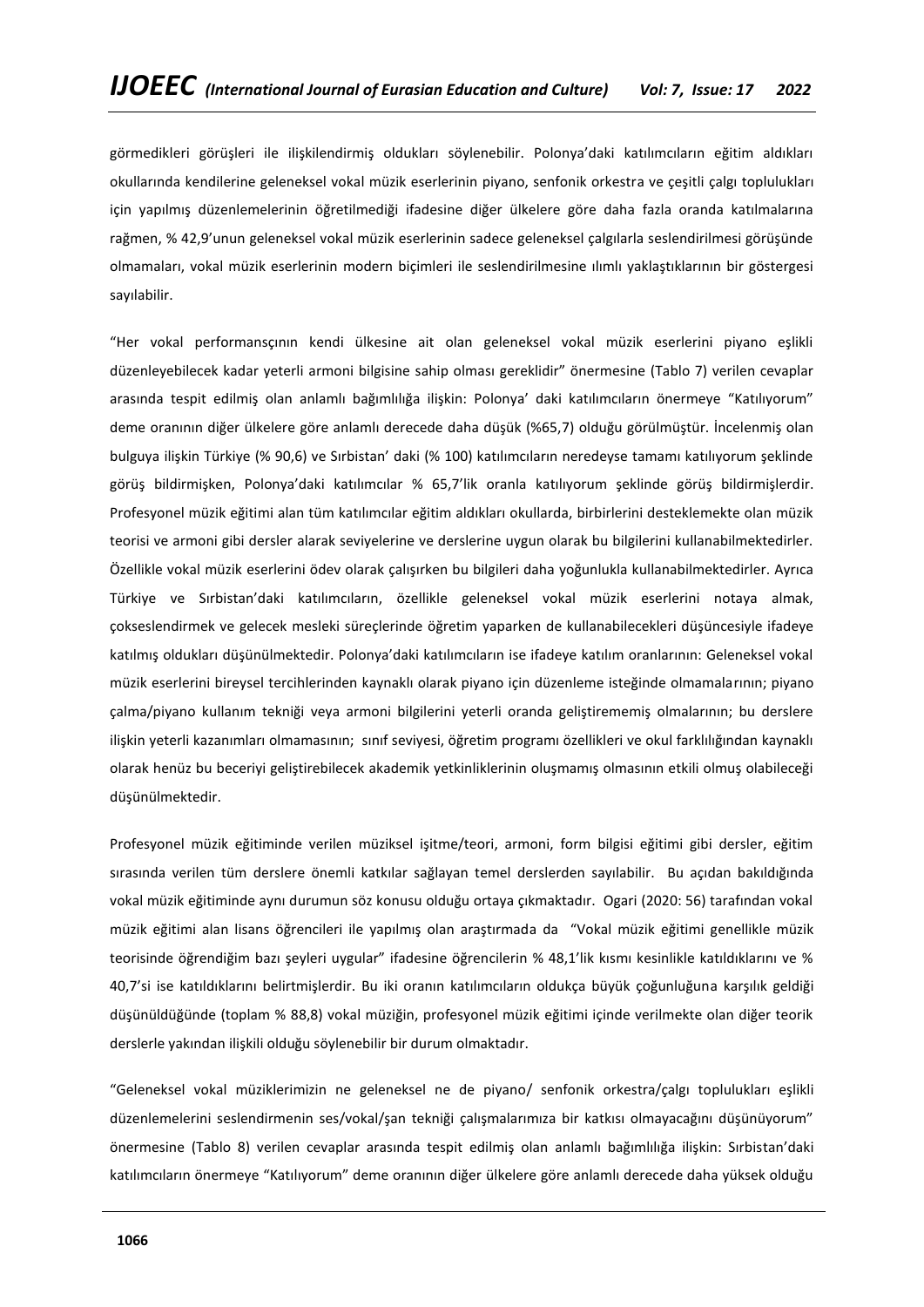(%33,3) görülmüştür. Fakat yüzdelik değerler incelendiğinde bu bulguya göre: Türkiye'deki katılımcıların büyük kısmının (% 71,9), Polonya'daki katılımcıların neredeyse yarısının (% 48,6) ve Sırbistan'daki katılımcıların ise dörtte birinin, geleneksel vokal müzik eserlerinin geleneksel çalgılar/piyano/senfonik orkestra ve çalgı toplulukları söylenmesinin şan tekniği gelişimine olumu katkılar sağlayabildiğini düşünmelerinin memnuniyet verici bir durum olduğu düşünülebilir. Bu sayede katılımcıların çoğunluğunun, hangi şekilde seslendirilirse seslendirilsin, tüm geleneksel vokal müzik eserlerinin ses eğitimi alanında kullanılabilecek bir araç olduğunu kabul ettikleri ve bu açıdan geleneksel vokal müzik eserlerini değerli bulmuş oldukları söylenebilir.

"Okulumdan mezun olduktan sonra eğer müzik eğitimcisi olursam öğrencilerime geleneksel vokal müzik eserlerini öğreteceğim" önermesine (Tablo 9) verilen cevaplar arasında tespit edilmiş olan anlamlı bağımlılığa ilişkin: Polonya' daki katılımcıların önermeye "Katılıyorum" deme oranının diğerlerine göre anlamlı derecede daha düşük olduğu (%71,4) tespit edilmiştir. Türkiye'deki katılımcıların neredeyse tamamı ve Sırbistan'daki katılımcıların hepsi verilmiş olan ifadeye katılıyorum şeklinde cevap vermişken Polonya'daki katılımcılar ifadeye daha az oranda katıldıklarını belirtmişlerdir. Bu durumun Polonya'daki katılımcıların mesleki faaliyetleri ve tasarıları kapsamında düşünüldüğünde, öğretmenlikleri boyunca sürdürmeyi planladıkları müzik eğitimciliğindeki bireysel yönelimleri ve kişisel isteklerinin etkili olmuş olduğu söylenebilir. Türkiye ve Sırbistan'daki katılımcıların ise, ülkelerine ait geleneksel vokal müzik eserlerini dikkate alarak önemsedikleri, kendilerinden sonra gelecek olan bireylerin de kendi geleneksel vokal müzik eserlerini öğrenme imkanlarının olmasına önem verdikleri söylenebilir.

### **ÖNERİLER**

Özellikle modern hayatın, hızına yetişilemeyecek kadar fazla biçimde sunduğu teknolojik aygıtlar, sanal medya imkanları, yanlış ve gereksiz fazlalıkta kullanıldığında öğrencilerin vakitlerini boşa harcayabilen riskler oluşturmaktadır. Bu tür riskler içinde kalmış olan öğrenciler için geleneksel müzik ve geleneksel vokal müziklerin uygun biçimlerde öğretilmesinin, onlara çok daha önemli akademik ve kültürel kazanımlar sunabileceği düşünülmektedir.

Ülkelerin müzik kültürlerinin en önemli ürünü olan geleneksel müziklerinin ve geleneksel vokal müzik eserlerinin, hem orijinal biçimlerinin hem de piyano, senfonik orkestra ve çalgı toplulukları eşlikli düzenlemelerinin müzik eğitimi alan öğrencilere, eğitimleri sürecinde yeterli olarak öğretilmesi önemli bir gerekliliktir.

Müzik eğitimi alan öğrencilerin geleneksel müzikler ve geleneksel vokal müzik eserleri için düşünsel olarak bir koruma kaygısı, sürdürülebilirliği için çaba içinde olmalarının, onların müzik eğitimcisi ve müzisyen kimlikleri için bir görev olduğu unutulmamalıdır.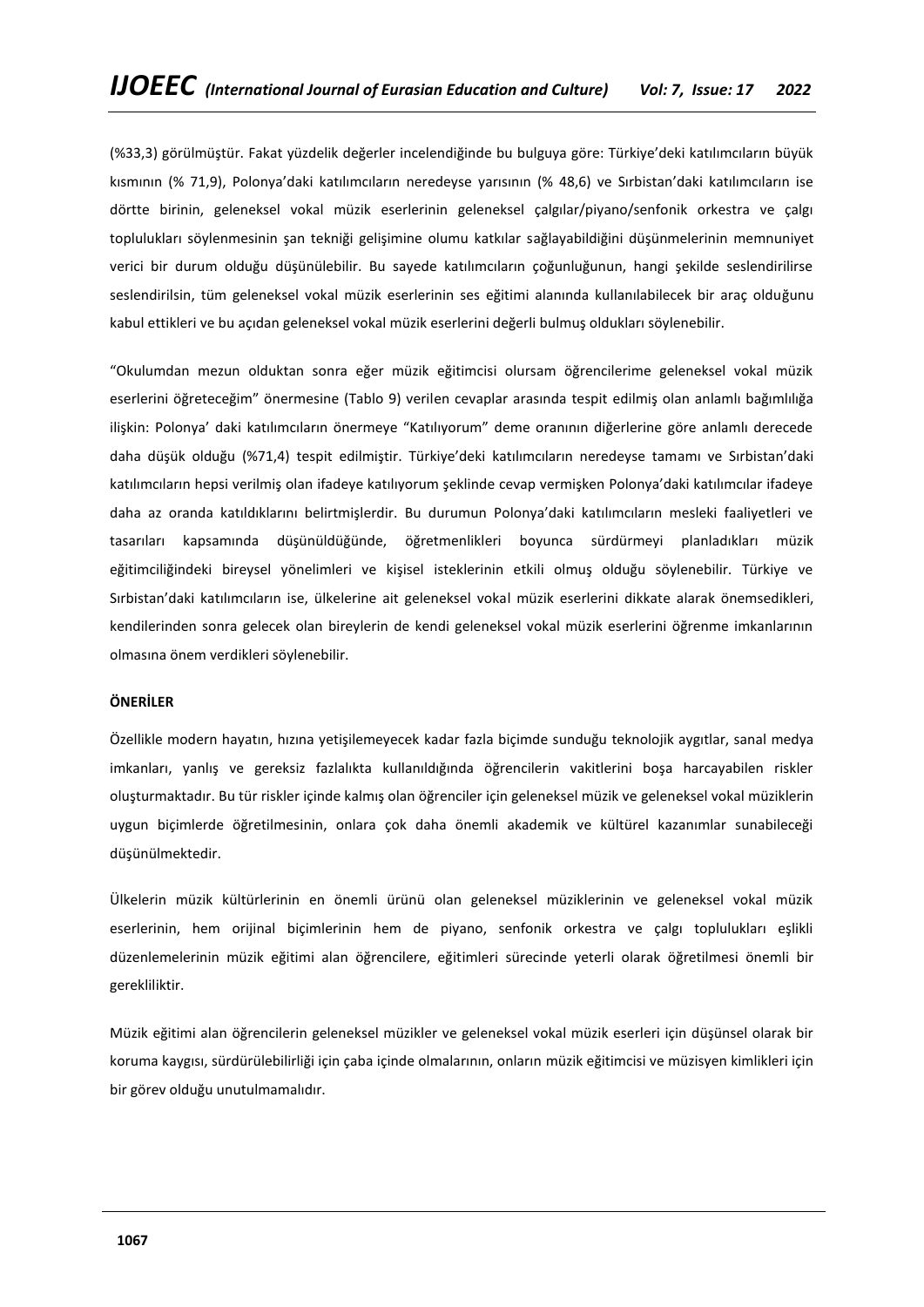Geleneksel vokal müziklerimiz, öğrenciler ve solistler tarafından eğitim alınan okul türü, sınıf kademe düzeyleri ile ilişkili olarak farklı eşlikleme şekilleri ile tasarlanmalı (piyano veya senfonik orkestra) ve çeşitli çalgılarla seslendirilebilmesi amacıyla düzenlenmeye devam etmelidir.

Geleneksel tarzda yazılmış olan vokal eserlerin evrensel müzik eğitimi çalışmaları kapsamında çoğunlukla kullanılan piyano çalgısında seslendirilmesi ve piyano notasyonuna alınabilmesi için ise, armoni ve müzik teorisi gibi klasik batı müziği teorisinden desteklenen bilgilerle işlenmesinin kolaylıklar sağlayabileceği düşünülmektedir.

Bazı ülkeler geçmişte yaşamış oldukları tarihsel olaylar nedeniyle olumsuz baskılar altında kalmış, kültürel mirasın yaşatılması ve geleceğe aktarılması konusunda engellerle karşılaşmış olabilirler. Özellikle Polonya'nın 1945 yıllarından itibaren başlayan ve devam eden belirli bir zaman dilimi içinde, çeşitli ülkelerin kültürel gelişimi engelleyici baskıları altında kaldığı bilinmektedir. Polonya' nın bu tür müzik kültürü aktarımı engelleri ile karşılaşmış olan dünya ülkelerinden sadece bir tanesi olduğu düşünülebilir. Bu bakımdan, ülkelerin müzik kültürel geçmişlerinin, öncelikli olarak devlet imkanları ile korunması, çeşitli müzik araştırmacıları aracılığı ile alanda taramalar yapılarak gün yüzüne çıkmamış olan eserlerin tespit edilmesi, yazılı olarak kayıt altına alınması ve güncellemelerin yapılması gerekmektedir. Ayrıca elde edilen müzikal kültür öğelerinin, ülkelerin müzik eğitimi kurumlarında, geleceğin müzik eğitimcilerine, müzisyenlerine, sanatçılarına öğretilerek emanet edilmesi sayesinde büyük kazanımlar sağlanabilecektir.

### **Etik Metni**

"Bu makalede dergi yazım kurallarına, yayın ilkelerine, araştırma ve yayın etiği kurallarına, dergi etik kurallarına uyulmuştur. Makale ile ilgili doğabilecek her türlü ihlallerde sorumluluk tarafıma aittir. Makalenin etik kurul izni Zonguldak Bülent Ecevit Üniversitesi/Yayın Etiği Kurulu tarafınca 25.01.2021 tarih protokol no: 24 sayılı kararı ile alınmıştır".

**Yazar(lar) Katkı Oranı:** Tüm yazarlar araştırmaya eşit katkıda bulunmuştur.

## **KAYNAKÇA**

- Akbulut, E. (2001). Çağdaş müzik eğitiminde Türk ve batı müziğinin yeri. *Pamukkale Üniversitesi Eğitim Fakültesi Dergisi, 10*, 79-83.
- Akın, B. (2018). Kültürel bellek ve müzik. *Eurasian Journal of Music and Dance, 13*: 101-117. <https://doi.org/10.31722/konservatuvardergisi.496835>
- Aktüze, İ. (2003). *Müziği anlamak ansiklopedik müzik sözlüğü*. Pan Yayıncılık.
- Ammer, C. (2004*). The Facts on file dictionary of music*. Facts On File Yayıncılık.
- Büyüköztürk, Ş., Çakmak Kılıç, E., Akgün, Ö.E., Karadeniz, Ş. ve Demirel, F. (2009). *Bilimsel araştırma yöntemleri.* Pegem Akademi Yayıncılık (3. Baskı).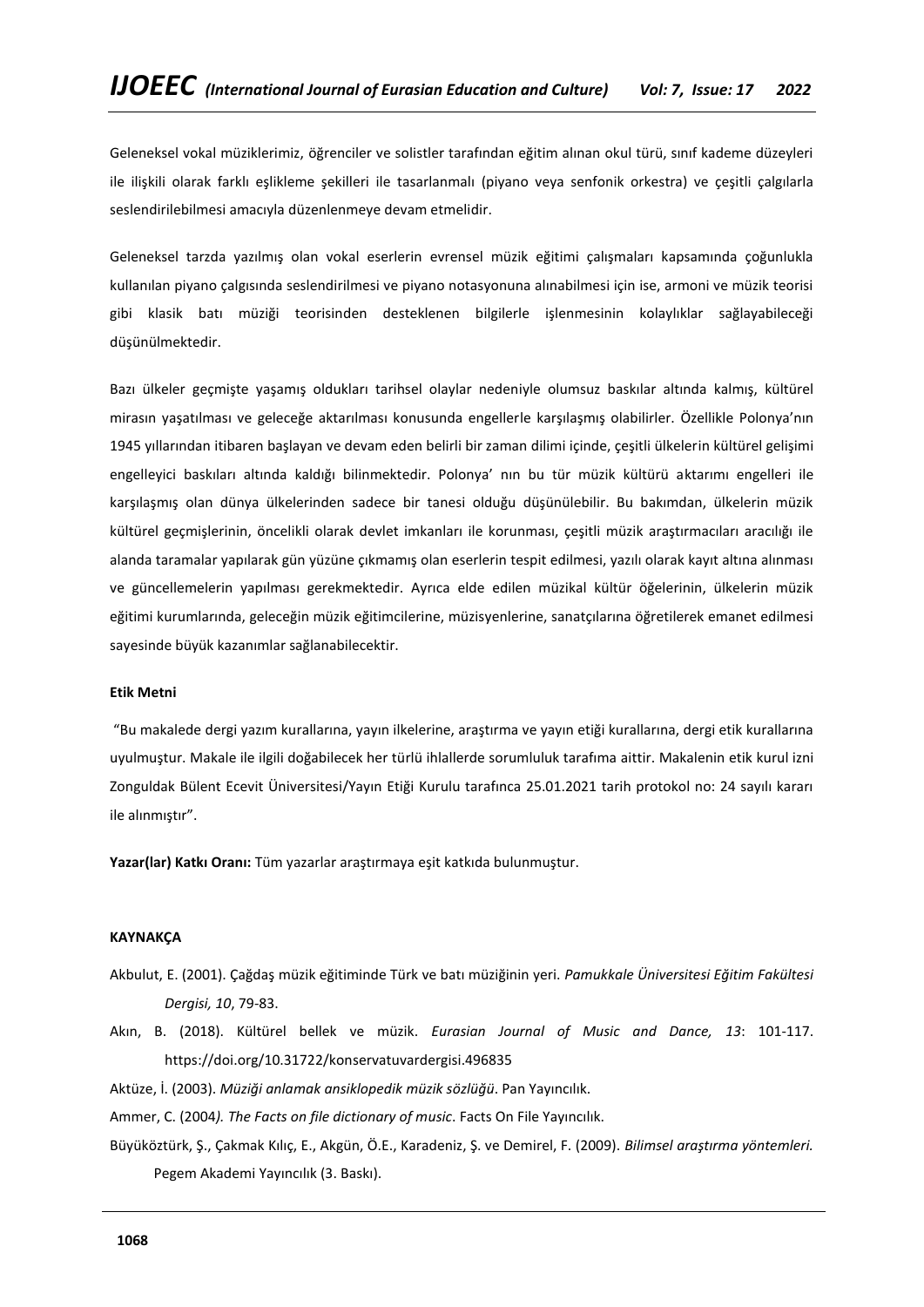- Civallero, E. (2007, August, 19-23). Traditional games, music and oral tradition intangible tools in multicultural libraries. *World Library And Information Congress: 73rd Ifla General Conference and Council, South Africa.*
- Creswell, J. W. (2020). *Educational research: Planning, conducting and evaluating quantitative and qualitive research*. (S. Doğan & İ. Karsantik, Çev.) Edam Yayıncılık (Orijinal basım 2012).
- Ege, G. (2019). Kültürel miras olarak geleneksel müzik kültürlerinin anlaşılması ve korunması, "geleneksel Türk sanat müziği" ve "geleneksel Kore müziği.*Eurasian Journal of Music and Dance, 14,* 230-238. 10.31722/ejmd.584415
- Güneş, F. (2020). Çocuk tekerlemeleri. *The Journal of Limitless Education and Research, 5* (2): 1-18. <https://doi.org/10.29250/sead.685541>
- Han, S., & Yu, T. (2016, May, 27-29). A discussion on the functional effect of chinese traditional vocal music aesthetic view on ordinary college vocal music teaching-reflections on the present situation of college vocal music teaching. *International Conference on Education, Management and Computer Science, Shenyang, China.*
- Helvacı, A. (2010). Müzik öğretmenliği anabilim dalındaki öğrencilerin geleneksel müziklerimizin bireysel ses eğitimi dersinde kullanımına ilişkin görüş ve beklentileri. *E-Journal of New World Sciences Academy, 5* (3): 184-191.
- Kalyoncu, N., & Özata, C. (2009, September, 10-15). Sözlü aktarım geleneği bağlamında çalgı öğretimi. Bolu İli Örneği. *38. ICANAS International Congress of Asian and North African Studies*, *Ankara, Türkiye.*
- Karasar, N. (2009). *Bilimsel araştırma yöntemleri.* Nobel Yayıncılık.
- Kurudayıoğlu, M., & Potur, Ö. (2012). Temel dil becerilerinin kazandırılması acısından tekerlemeler. *Journal of Language and Literature Education*, *15*: 40-62.
- Leung, B.W. (2018). Coda: current trends and future development in transmitting traditional music. B.W. Leung, (Ed.). *Traditional musics in the modern world: transmission, evolution, and challenges* (261- 272). Springer Publishing. [https://doi.org/10.1007/978-3-319-91599-9\\_16](https://doi.org/10.1007/978-3-319-91599-9_16)
- Ogari, E. K. (2020). *Techniques of assessing students' vocal music performance by selected universities in Kenya:*  investigating Conformity with procedural evaluation frameworks. [Doctoral Dissertation], Kenyatta University.
- Qi, G. (2017, October, 17-18). Inquiry and Reflection of the Inheritance and Reference of National Vocal Music Art. *4th International Conference on Education, Language, Art and Inter-Cultural Communication (ICELAIC), Moscow, Russia.*
- Saruhan. Ş. (2014). Türkiye'de geleneksel şarkıcılık türleri araştırmalarında şarkıcı formantı parametresinin kullanımına yönelik bir öneri. *Uluslararası Avrasya Sosyal Bilimler Dergisi, 5* (17) (163-190).
- Say, A. (2002). *Müzik sözlüğü.* Müzik Ansiklopedisi Yayınları.
- Seyrek, H. (2001). *İlköğretim okulları için şarkı dağarcığı.* Mey Müzik Eserleri Yayınevi.
- Sözer, V. (2005). *Müzik ansiklopedik sözlük*. Remzi Kitabevi.